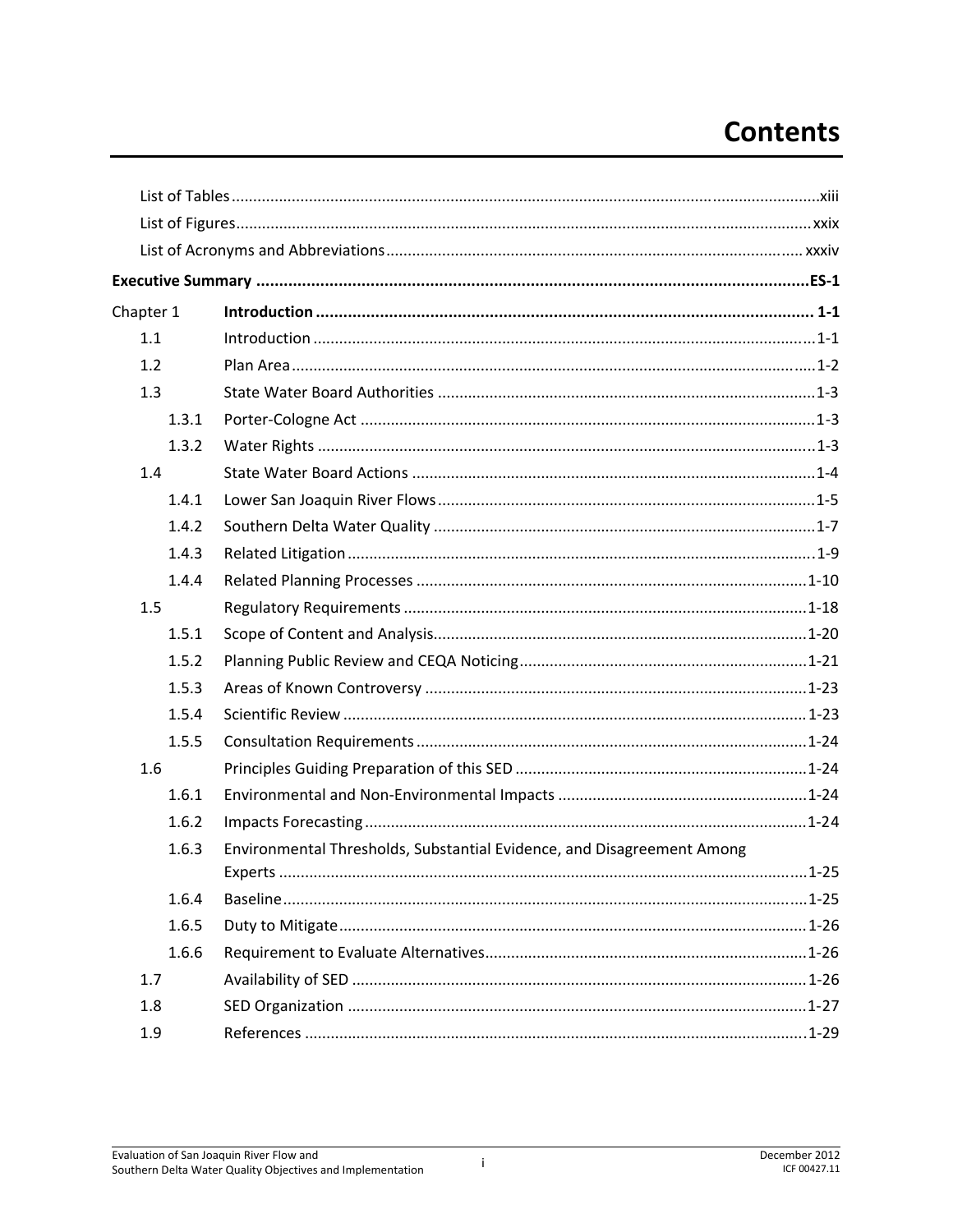| Chapter 2 |  |
|-----------|--|
| 2.1       |  |
| 2.1.1     |  |
| 2.1.2     |  |
| 2.2       |  |
| 2.3       |  |
| 2.3.1     |  |
| 2.3.2     |  |
| 2.3.3     |  |
| 2.3.4     |  |
| 2.4       |  |
| 2.4.1     |  |
| 2.4.2     |  |
| 2.4.3     |  |
| 2.5       |  |
| 2.5.1     |  |
| 2.5.2     |  |
| 2.5.3     |  |
| 2.6       |  |
| 2.6.1     |  |
| 2.6.2     |  |
| 2.6.3     |  |
| 2.6.4     |  |
| 2.7       |  |
| Chapter 3 |  |
| 3.1       |  |
| 3.2       |  |
| 3.3       |  |
| 3.3.1     |  |
| 3.3.2     |  |
| 3.3.3     |  |
| 3.3.4     |  |
| 3.4       |  |
| 3.4.1     |  |
| 3.4.2     |  |
| 3.4.3     |  |
| 3.5       |  |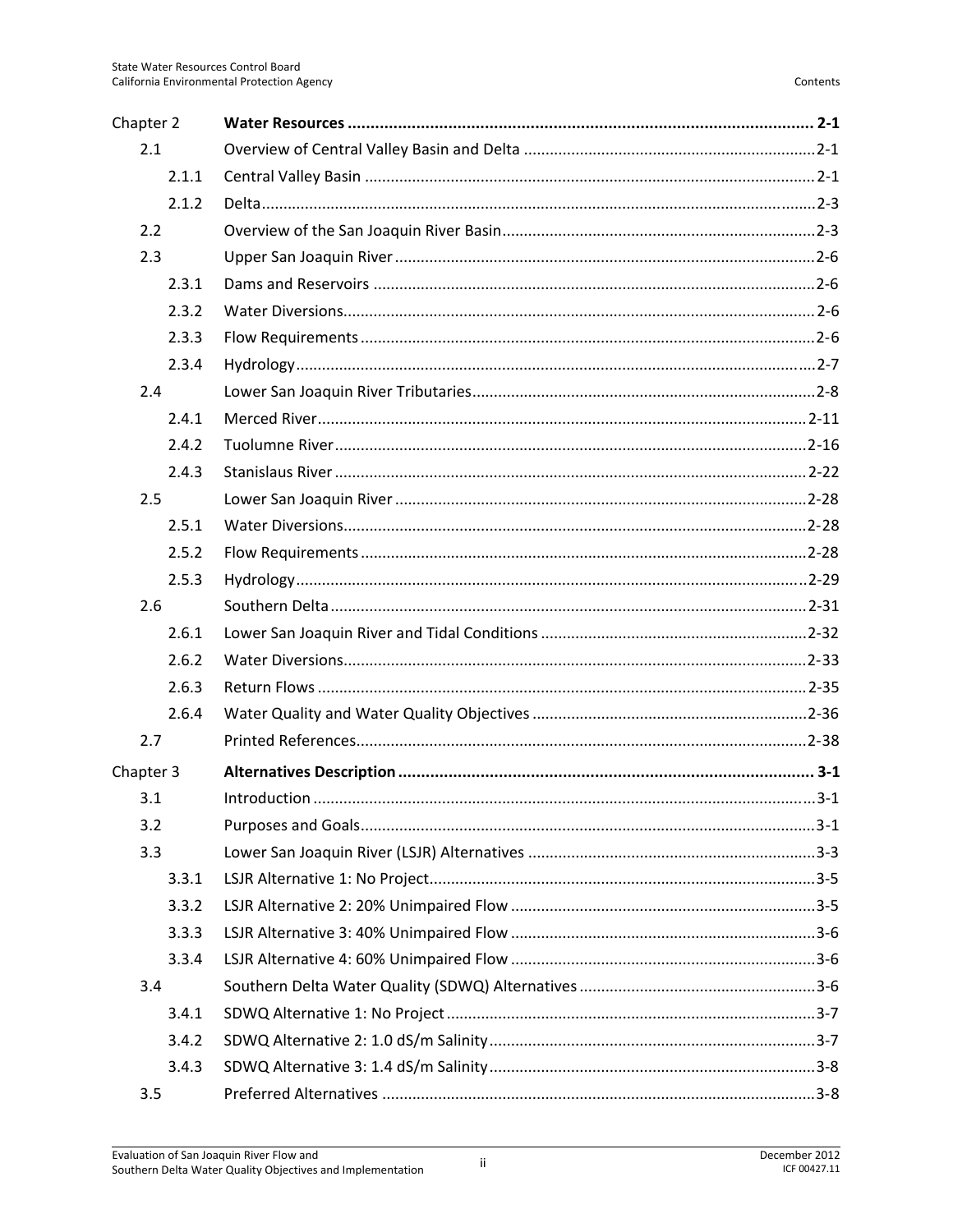| 3.6       | Alternatives Considered but Eliminated from Further Evaluation 3-8         |       |
|-----------|----------------------------------------------------------------------------|-------|
| 3.6.1     |                                                                            |       |
| 3.6.2     |                                                                            |       |
| 3.7       |                                                                            |       |
| Chapter 4 |                                                                            |       |
| 4.1       |                                                                            |       |
| 4.2       |                                                                            |       |
| 4.2.1     |                                                                            |       |
| 4.2.2     |                                                                            |       |
| 4.3       |                                                                            |       |
| 4.3.1     |                                                                            |       |
| 4.3.2     |                                                                            |       |
| 4.3.3     |                                                                            |       |
| 4.3.4     |                                                                            |       |
| 4.3.5     |                                                                            |       |
| 4.3.6     |                                                                            |       |
| 4.4       |                                                                            |       |
| 4.5       |                                                                            |       |
| 4.6       |                                                                            |       |
| 4.7       |                                                                            |       |
| 4.7.1     |                                                                            |       |
| 4.7.2     |                                                                            |       |
| 4.7.3     |                                                                            |       |
| 4.7.4     | Salt Tolerance of Crops in the Southern Sacramento-San Joaquin Delta 4-15  |       |
| 4.7.5     |                                                                            |       |
| Chapter 5 |                                                                            | $5-1$ |
| 5.1       |                                                                            |       |
| 5.2       |                                                                            |       |
| 5.2.1     | San Joaquin River Basin and Southern Delta Hydrology and Water Quality 5-7 |       |
| 5.2.2     |                                                                            |       |
| 5.2.3     |                                                                            |       |
| 5.2.4     |                                                                            |       |
| 5.2.5     |                                                                            |       |
| 5.2.6     |                                                                            |       |
| 5.2.7     |                                                                            |       |
| 5.3       |                                                                            |       |
| 5.3.1     |                                                                            |       |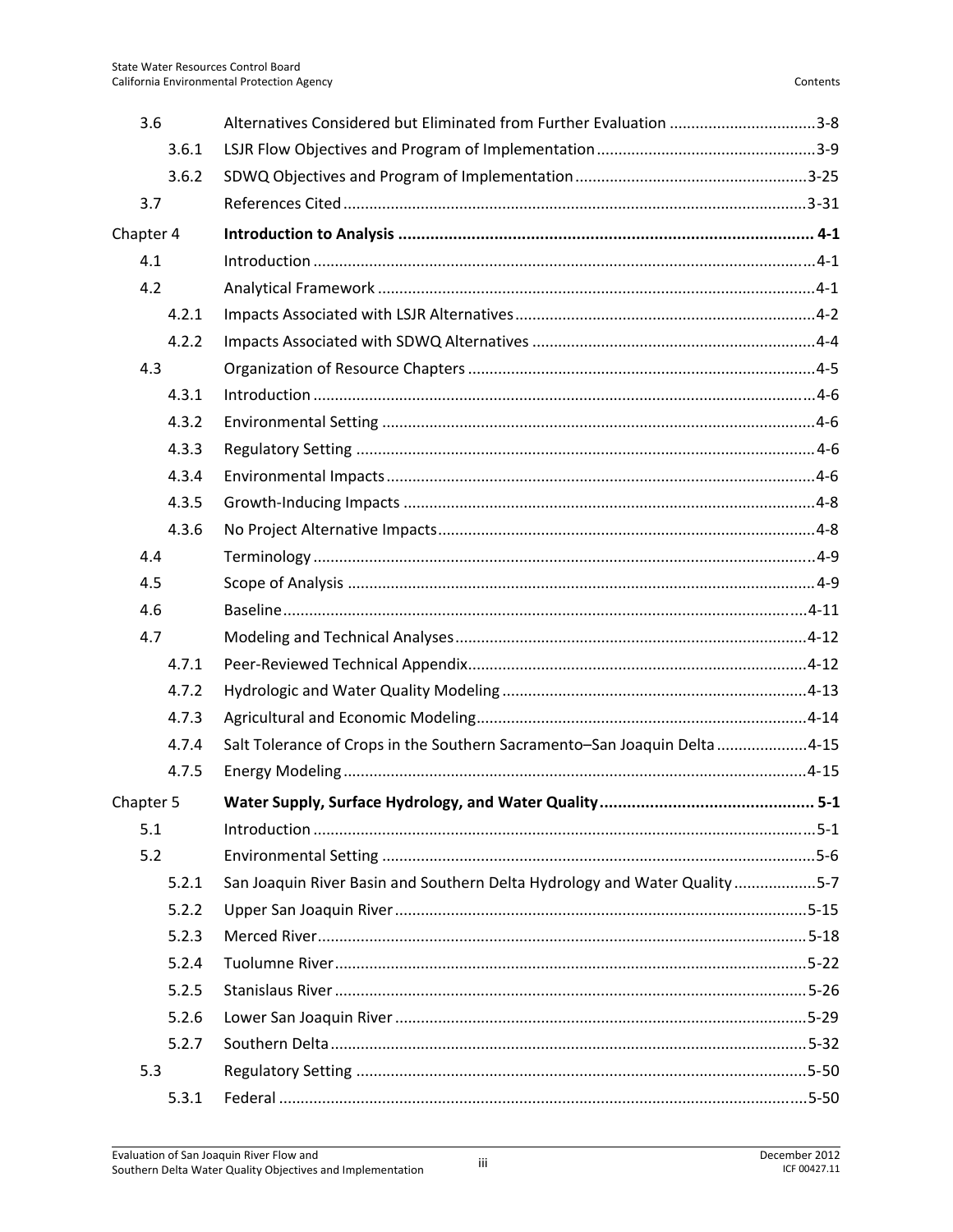| 5.3.2     |  |
|-----------|--|
| 5.3.3     |  |
| 5.4       |  |
| 5.4.1     |  |
| 5.4.2     |  |
| 5.4.3     |  |
| 5.5       |  |
| 5.5.1     |  |
| 5.5.2     |  |
| 5.5.3     |  |
| 5.5.4     |  |
| 5.5.5     |  |
| 5.6       |  |
| Chapter 6 |  |
| 6.1       |  |
| 6.2       |  |
| 6.2.1     |  |
| 6.2.2     |  |
| 6.3       |  |
| 6.3.1     |  |
| 6.3.2     |  |
| 6.3.3     |  |
| 6.4       |  |
| 6.4.1     |  |
| 6.4.2     |  |
| 6.4.3     |  |
| 6.5       |  |
| 6.5.1     |  |
| 6.5.2     |  |
| 6.5.3     |  |
| 6.5.4     |  |
| 6.5.5     |  |
| 6.6       |  |
| 6.6.1     |  |
| 6.6.2     |  |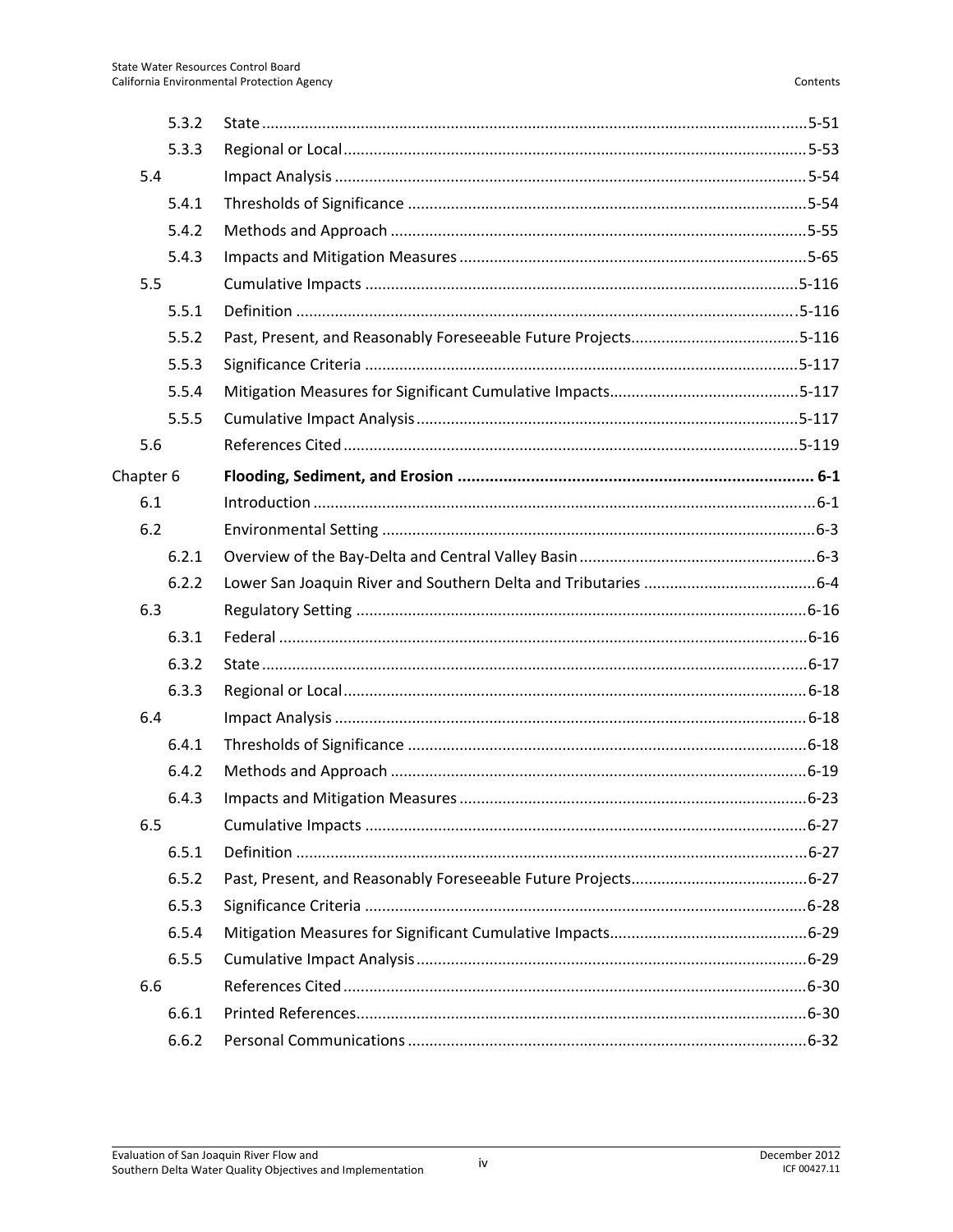| Chapter 7 |  |
|-----------|--|
| 7.1       |  |
| 7.2       |  |
| 7.2.1     |  |
| 7.2.2     |  |
| 7.3       |  |
| 7.3.1     |  |
| 7.3.2     |  |
| 7.3.3     |  |
| 7.4       |  |
| 7.4.1     |  |
| 7.4.2     |  |
| 7.4.3     |  |
| 7.5       |  |
| 7.5.1     |  |
| 7.5.2     |  |
| 7.5.3     |  |
| 7.5.4     |  |
| 7.5.5     |  |
| 7.6       |  |
| 7.6.1     |  |
| Chapter 8 |  |
| 8.1       |  |
| 8.2       |  |
| 8.2.1     |  |
| 8.2.2     |  |
| 8.3       |  |
| 8.3.1     |  |
| 8.3.2     |  |
| 8.3.3     |  |
| 8.4       |  |
| 8.4.1     |  |
| 8.4.2     |  |
| 8.4.3     |  |
| 8.5       |  |
| 8.5.1     |  |
| 8.5.2     |  |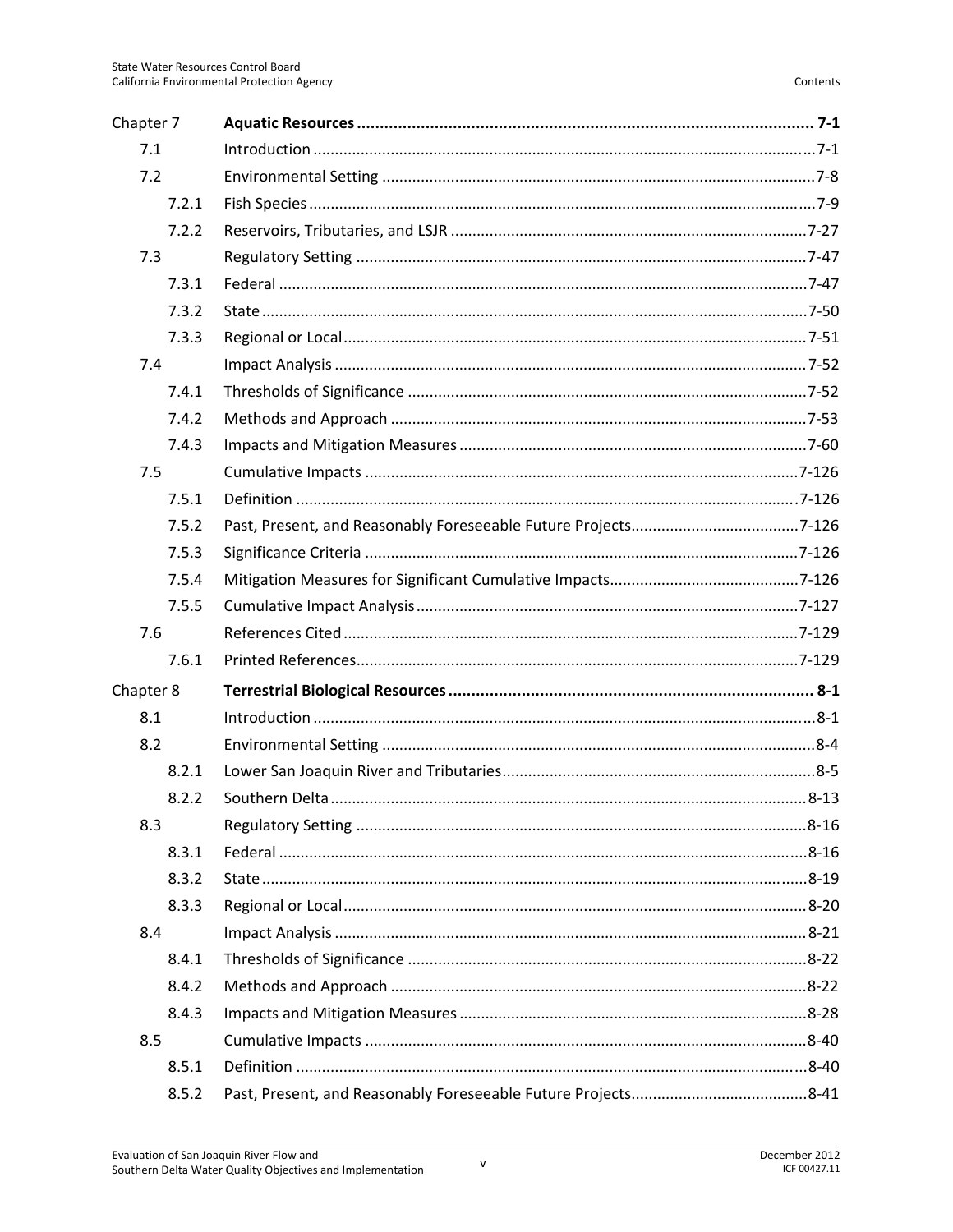|            | 8.5.3 |  |
|------------|-------|--|
|            | 8.5.4 |  |
|            | 8.5.5 |  |
| 8.6        |       |  |
|            | 8.6.1 |  |
| Chapter 9  |       |  |
| 9.1        |       |  |
| 9.2        |       |  |
|            | 9.2.1 |  |
|            | 9.2.2 |  |
|            | 9.2.3 |  |
| 9.3        |       |  |
|            | 9.3.1 |  |
|            | 9.3.2 |  |
|            | 9.3.3 |  |
| 9.4        |       |  |
|            | 9.4.1 |  |
|            | 9.4.2 |  |
|            | 9.4.3 |  |
| 9.5        |       |  |
|            | 9.5.1 |  |
|            | 9.5.2 |  |
|            | 9.5.3 |  |
|            | 9.5.4 |  |
|            | 9.5.5 |  |
| 9.6        |       |  |
|            | 9.6.1 |  |
| Chapter 10 |       |  |
| 10.1       |       |  |
| 10.2       |       |  |
|            |       |  |
|            |       |  |
|            |       |  |
| 10.3       |       |  |
|            |       |  |
|            |       |  |
|            |       |  |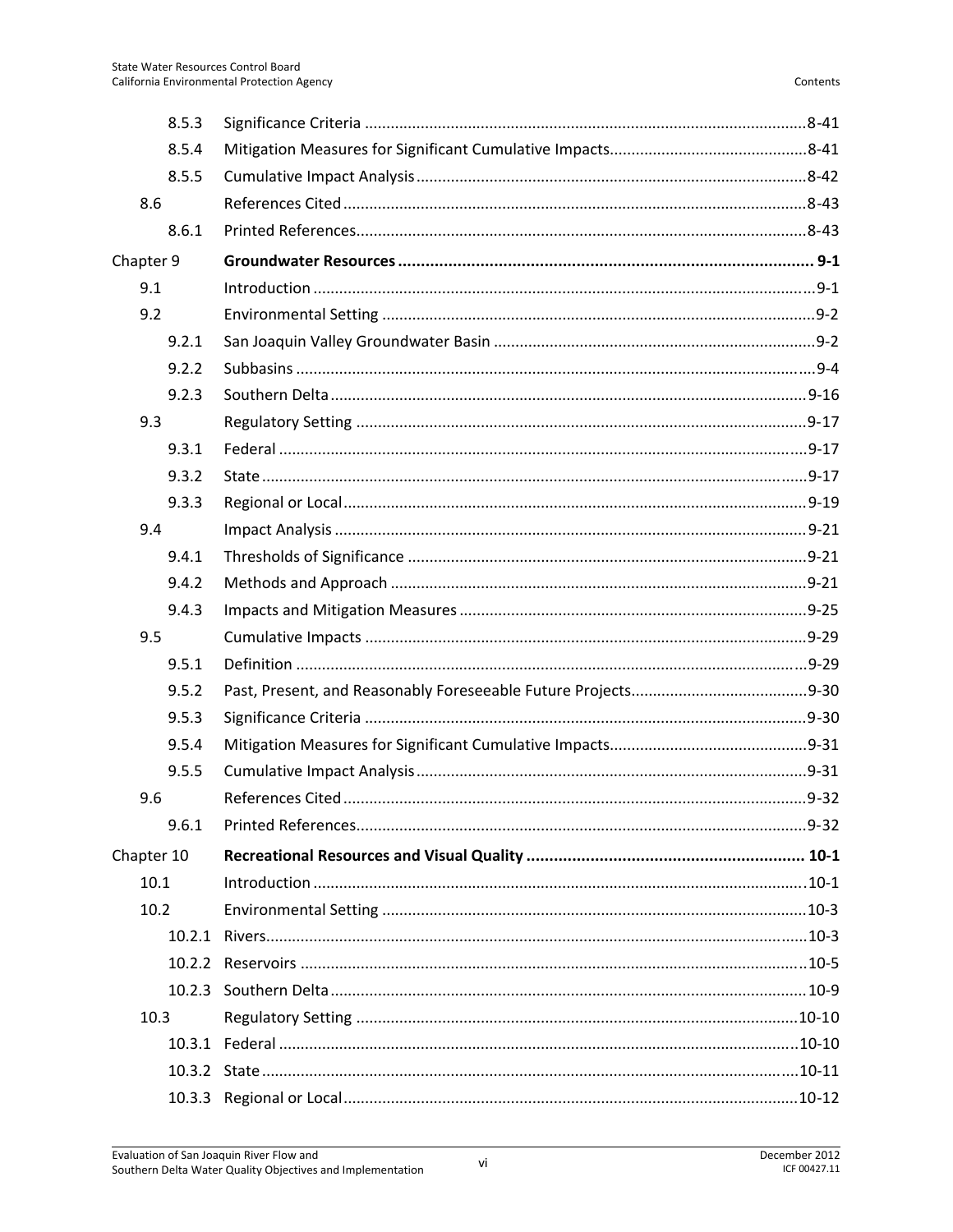| 10.4       |                                                                       |  |
|------------|-----------------------------------------------------------------------|--|
| 10.4.1     |                                                                       |  |
|            |                                                                       |  |
| 10.4.3     |                                                                       |  |
| 10.5       |                                                                       |  |
| 10.5.1     |                                                                       |  |
|            | 10.5.2 Past, Present, and Reasonably Foreseeable Future Projects10-33 |  |
| 10.5.3     |                                                                       |  |
|            |                                                                       |  |
| 10.5.5     |                                                                       |  |
| 10.6       |                                                                       |  |
|            |                                                                       |  |
|            |                                                                       |  |
| Chapter 11 |                                                                       |  |
| 11.1       |                                                                       |  |
| 11.2       |                                                                       |  |
|            |                                                                       |  |
|            | 11.2.2 Lower San Joaquin River Watershed and Eastside Tributaries11-4 |  |
| 11.2.3     |                                                                       |  |
| 11.3       |                                                                       |  |
| 11.3.1     |                                                                       |  |
| 11.4       |                                                                       |  |
|            |                                                                       |  |
|            |                                                                       |  |
| 11.4.3     |                                                                       |  |
| 11.5       |                                                                       |  |
|            |                                                                       |  |
|            | 11.5.2 Past, Present, and Reasonably Foreseeable Future Projects11-33 |  |
| 11.5.3     |                                                                       |  |
| 11.5.4     |                                                                       |  |
| 11.5.5     |                                                                       |  |
| 11.6       |                                                                       |  |
|            |                                                                       |  |
| Chapter 12 |                                                                       |  |
| 12.1       |                                                                       |  |
| 12.2       |                                                                       |  |
|            |                                                                       |  |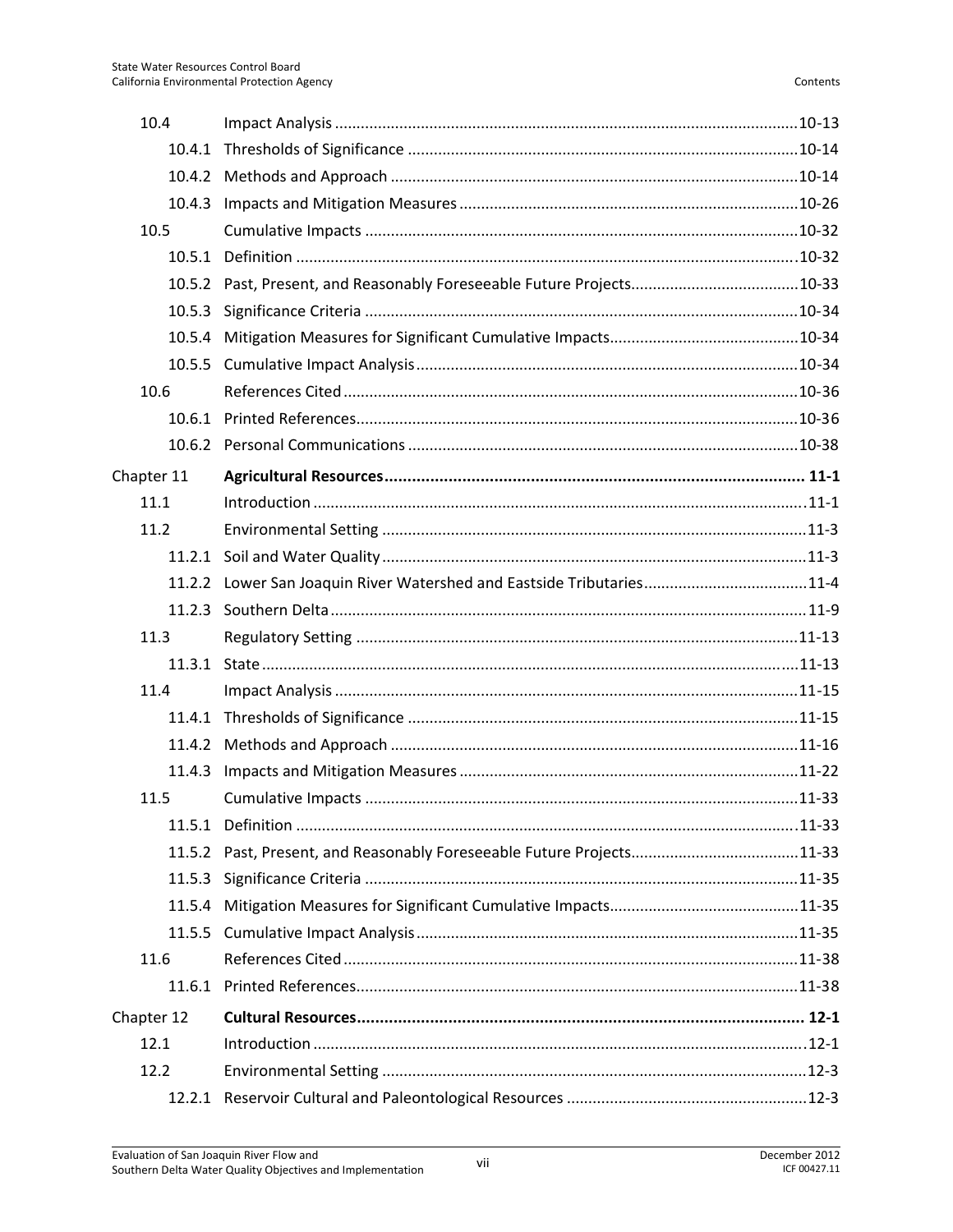| 12.3       |                                                                               |  |
|------------|-------------------------------------------------------------------------------|--|
|            |                                                                               |  |
|            |                                                                               |  |
|            |                                                                               |  |
| 12.4       |                                                                               |  |
|            |                                                                               |  |
|            |                                                                               |  |
| 12.4.3     |                                                                               |  |
| 12.5       |                                                                               |  |
|            |                                                                               |  |
|            |                                                                               |  |
|            |                                                                               |  |
|            |                                                                               |  |
|            |                                                                               |  |
| 12.6       |                                                                               |  |
|            |                                                                               |  |
| Chapter 13 |                                                                               |  |
| 13.1       |                                                                               |  |
| 13.2       |                                                                               |  |
|            |                                                                               |  |
|            |                                                                               |  |
| 13.3       |                                                                               |  |
|            |                                                                               |  |
|            |                                                                               |  |
|            |                                                                               |  |
| 13.4       |                                                                               |  |
|            |                                                                               |  |
|            |                                                                               |  |
| 13.4.3     |                                                                               |  |
| 13.5       |                                                                               |  |
|            |                                                                               |  |
|            |                                                                               |  |
|            | 13.5.2 Past, Present Actions, and Reasonably Foreseeable Future Projects13-44 |  |
| 13.5.3     |                                                                               |  |
|            |                                                                               |  |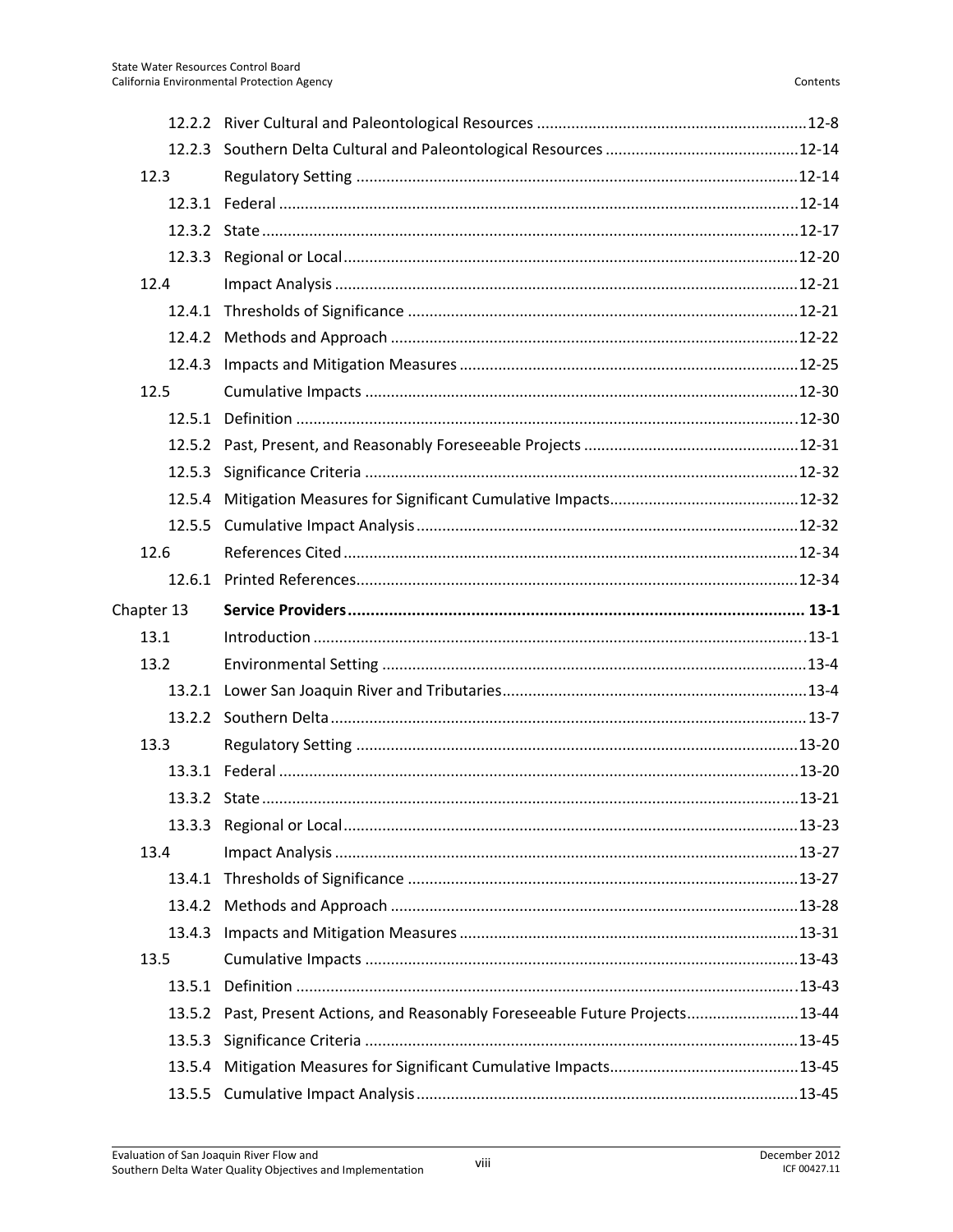| 13.6       |                                                                                   |  |
|------------|-----------------------------------------------------------------------------------|--|
|            |                                                                                   |  |
|            |                                                                                   |  |
| Chapter 14 |                                                                                   |  |
| 14.1       |                                                                                   |  |
| 14.2       |                                                                                   |  |
|            | 14.2.1 Lower San Joaquin River and Eastside Tributaries Hydropower Production14-4 |  |
|            |                                                                                   |  |
|            |                                                                                   |  |
| 14.3       |                                                                                   |  |
|            |                                                                                   |  |
|            |                                                                                   |  |
|            |                                                                                   |  |
| 14.4       |                                                                                   |  |
|            |                                                                                   |  |
|            |                                                                                   |  |
|            |                                                                                   |  |
| 14.5       |                                                                                   |  |
|            |                                                                                   |  |
|            |                                                                                   |  |
| 14.6       |                                                                                   |  |
|            |                                                                                   |  |
| Chapter 15 | LSJR Alternative 1 and SDWQ Alternative 1 (No Project Alternative) 15-1           |  |
| 15.1       |                                                                                   |  |
| 15.2       |                                                                                   |  |
| 15.3       |                                                                                   |  |
|            |                                                                                   |  |
| Chapter 16 | <b>Cumulative Impact Summary, Growth-Inducing Effects, and Irreversible</b>       |  |
|            |                                                                                   |  |
| 16.1       |                                                                                   |  |
| 16.2       |                                                                                   |  |
|            | 16.2.1 Cumulative Project List of Past, Present and Reasonably Foreseeable Future |  |
|            |                                                                                   |  |
| 16.3       |                                                                                   |  |
|            |                                                                                   |  |
|            |                                                                                   |  |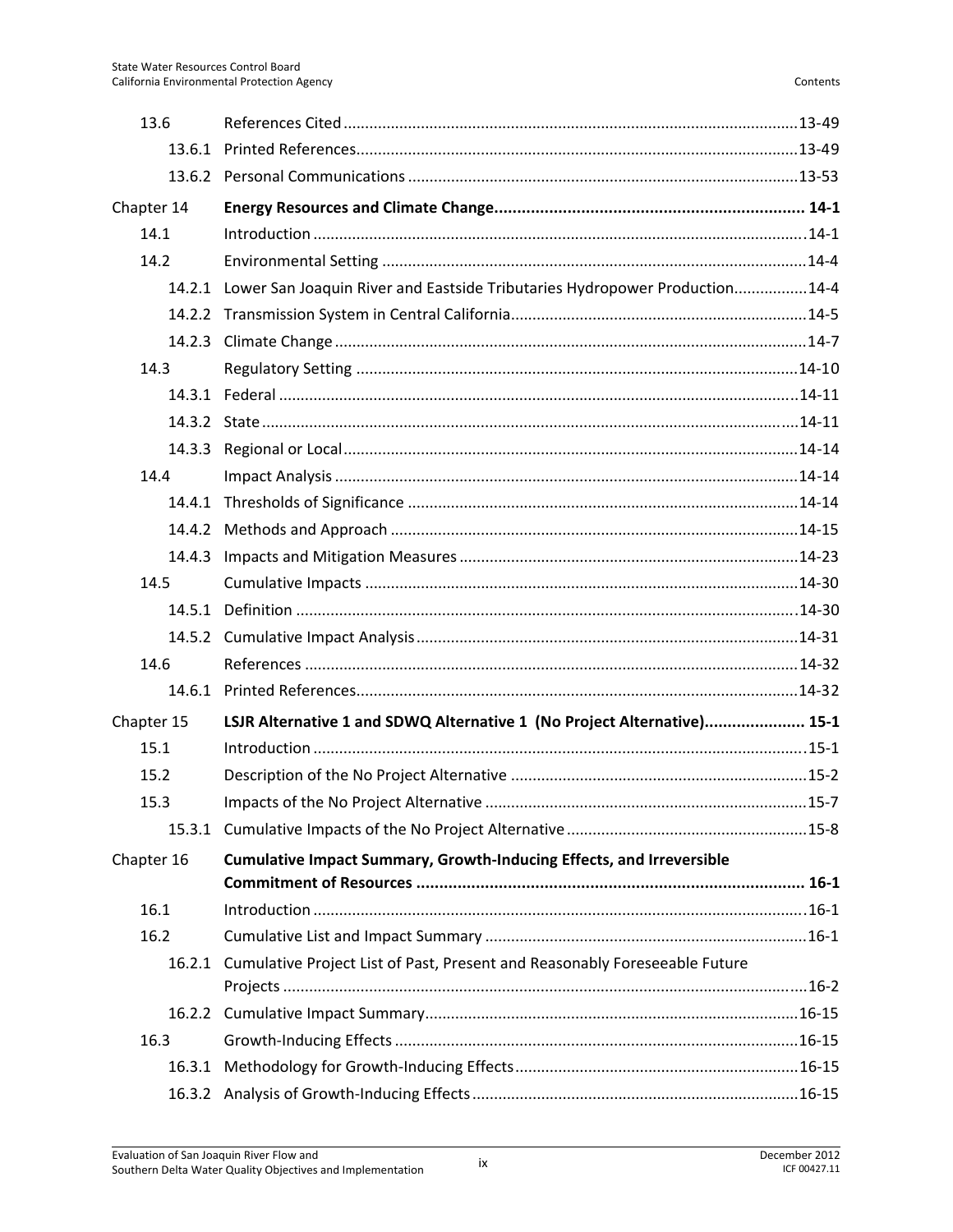| 16.4       |  |
|------------|--|
| Chapter 17 |  |
| 17.1       |  |
| 17.2       |  |
|            |  |
| 17.3       |  |
| 17.4       |  |
|            |  |
|            |  |
|            |  |
|            |  |
| 17.4.5     |  |
|            |  |
|            |  |
| 17.4.8     |  |
| 17.5       |  |
| 17.6       |  |
| Chapter 18 |  |
| 18.1       |  |
| 18.2       |  |
| 18.3       |  |
|            |  |
| 18.3.2     |  |
| 18.3.3     |  |
| 18.3.4     |  |
|            |  |
| 18.4       |  |
|            |  |
|            |  |
| 18.5       |  |
| Chapter 19 |  |
| 19.1       |  |
| 19.2       |  |
|            |  |
|            |  |
| 19.3       |  |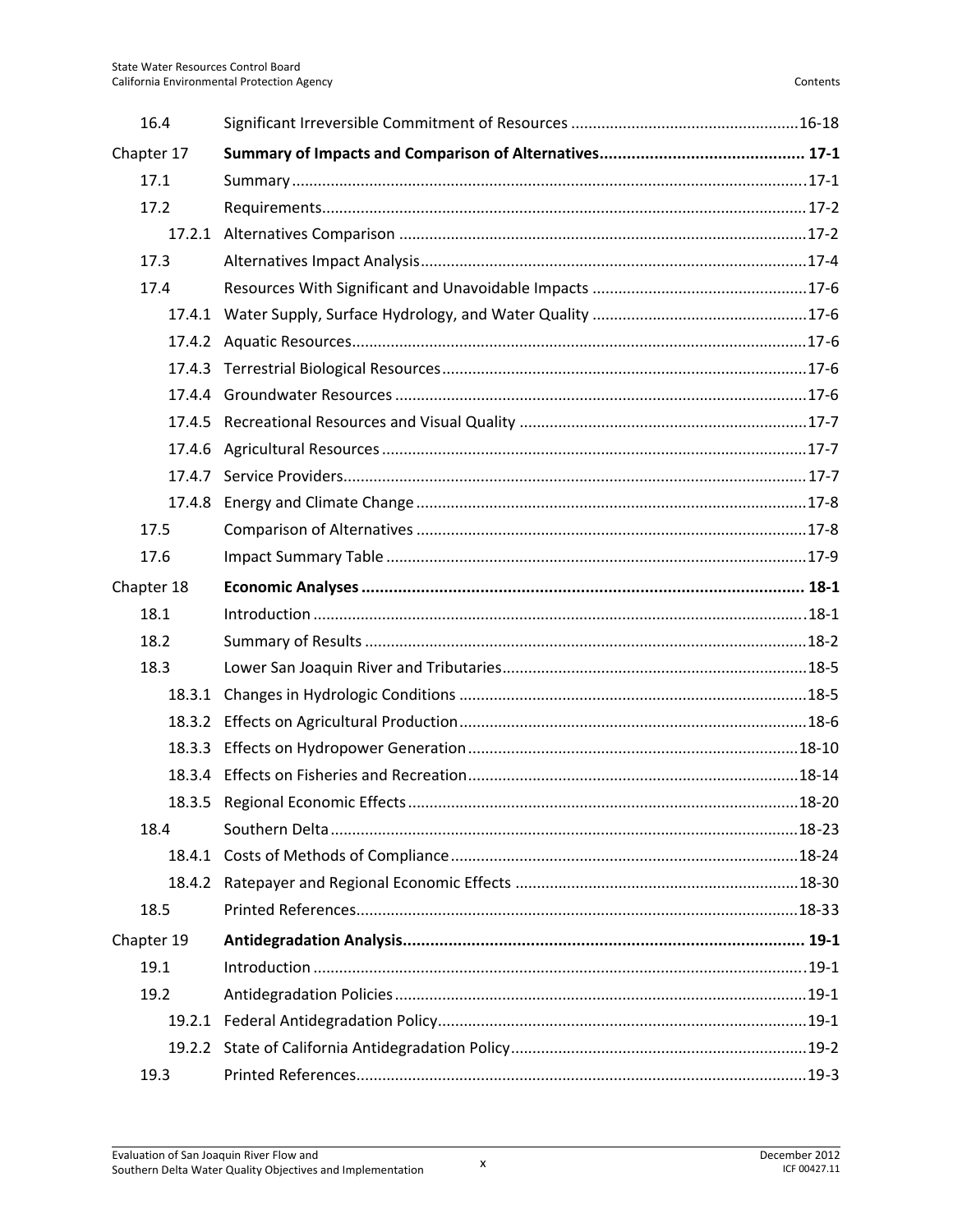| Chapter 20          |                                                                                                                                  |
|---------------------|----------------------------------------------------------------------------------------------------------------------------------|
| 20.1                |                                                                                                                                  |
| 20.2                |                                                                                                                                  |
|                     | 20.2.1 Water Supply, Surface Hydrology, and Water Quality Impacts Analysis20-3                                                   |
|                     |                                                                                                                                  |
|                     |                                                                                                                                  |
|                     |                                                                                                                                  |
|                     |                                                                                                                                  |
| 20.2.6              |                                                                                                                                  |
|                     |                                                                                                                                  |
|                     |                                                                                                                                  |
|                     |                                                                                                                                  |
|                     |                                                                                                                                  |
|                     |                                                                                                                                  |
| 20.3                |                                                                                                                                  |
| Chapter 21          |                                                                                                                                  |
| 21.1                |                                                                                                                                  |
|                     |                                                                                                                                  |
| 21.1.2              |                                                                                                                                  |
| 21.2                |                                                                                                                                  |
|                     |                                                                                                                                  |
|                     |                                                                                                                                  |
| 21.2.3              |                                                                                                                                  |
| 21.3                |                                                                                                                                  |
|                     |                                                                                                                                  |
| <b>Appendix A</b>   | <b>NOP Scoping and Other Public Meetings</b>                                                                                     |
| <b>Appendix B</b>   | <b>State Water Board's Environmental Checklist</b>                                                                               |
| <b>Appendix C</b>   | Technical Report on the Scientific Basis for Alternative San Joaquin River Flow and<br><b>Southern Delta Salinity Objectives</b> |
| <b>Appendix D</b>   | Evaluation of LSJR Alternative 1 and SDWQ Alternative 1 (No Project Alternative)                                                 |
| <b>Appendix E</b>   | Salt Tolerance of Crops in the Southern Sacramento-San Joaquin Delta                                                             |
| <b>Appendix F.1</b> | <b>Hydrologic and Water Quality Modeling</b>                                                                                     |

- **Appendix F.2 Evaluation of Historical Flow and Salinity Measurements of the Lower San Joaquin River and Southern Delta**
- **Appendix G Agricultural Economic Effects of Lower San Joaquin River Flow Alternatives**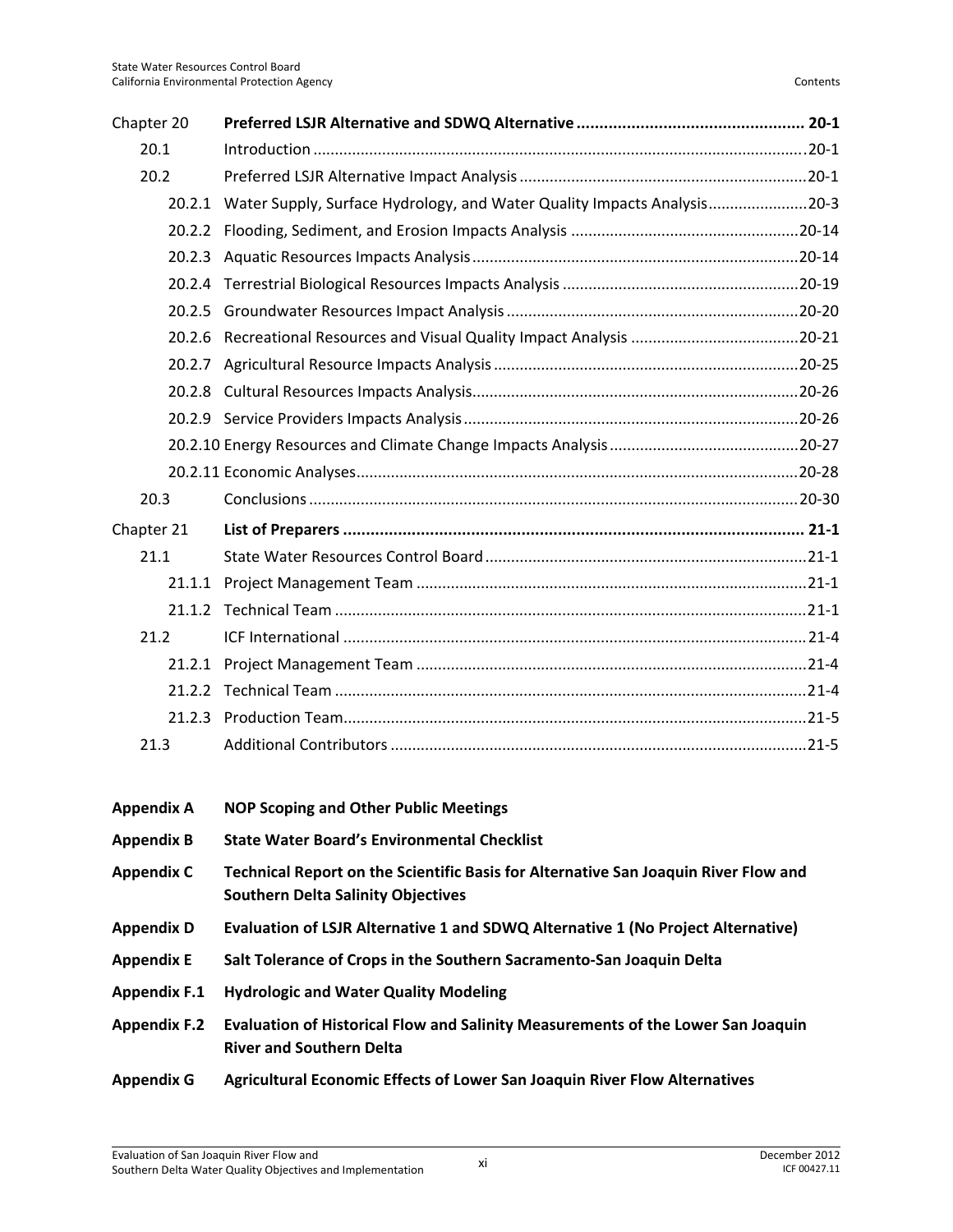- **Appendix H Evaluation of Methods of Compliance**
- **Appendix I Cultural Resources Overview**
- **Appendix J Hydropower and Electric Grid Analysis of Lower San Joaquin River Flow Alternatives**
- **Appendix K Revised Water Quality Control Plan:**

Draft Lower San Joaquin River Fish and Wildlife Flow Objectives and Program of Implementation

Draft Southern Delta Agricultural Water Quality Objectives and Program of Implementation

**Appendix L Sensitivity Analyses**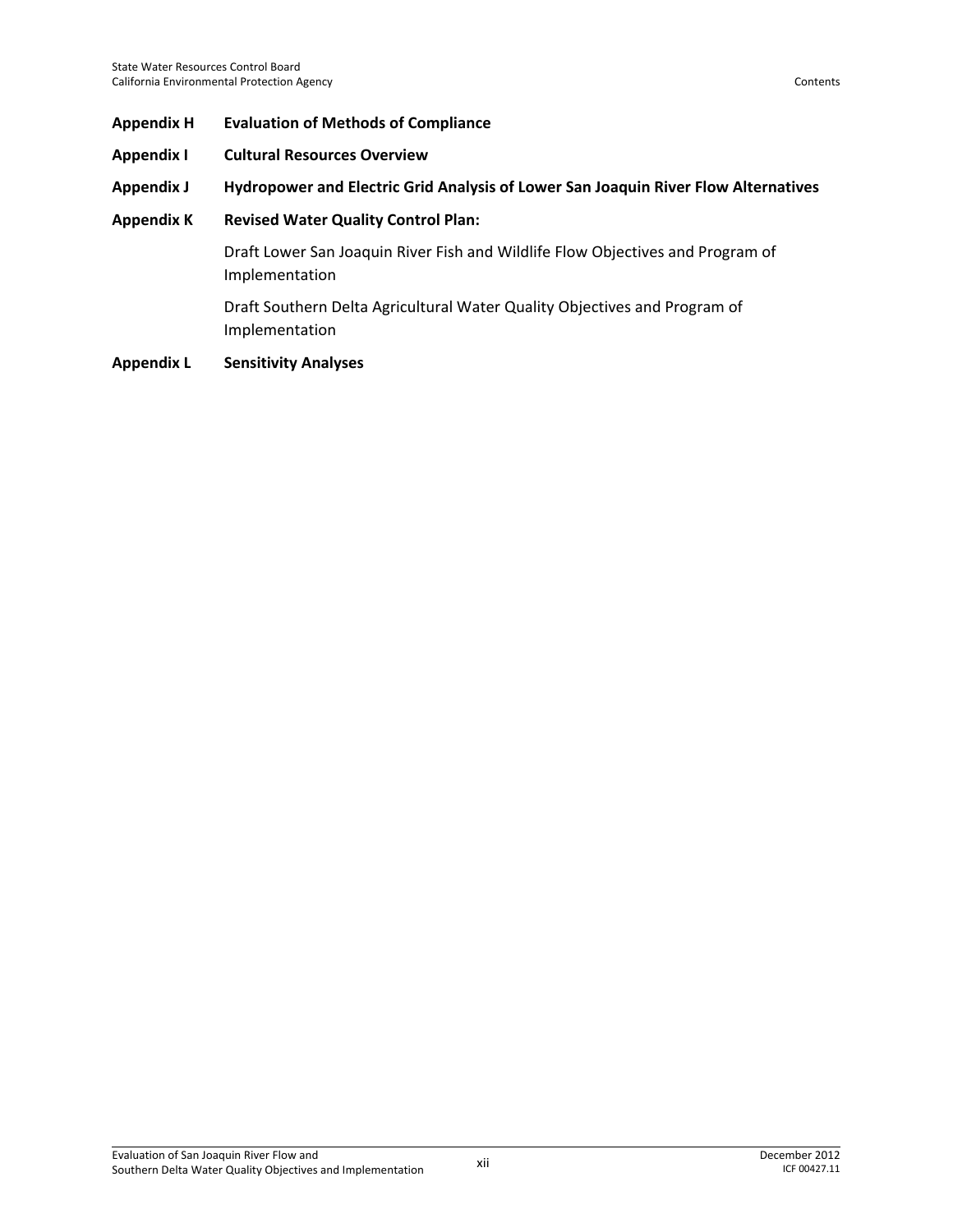### **Tables**

| $1-1.$     | Timeline of Public Involvement for the Planning Process, Public Workshops,     |  |
|------------|--------------------------------------------------------------------------------|--|
| $1-2.$     |                                                                                |  |
| $2 - 1$ .  | Summary of Watershed and Reservoir Characteristics In San Joaquin River        |  |
| $2-2.$     |                                                                                |  |
| $2-3.$     |                                                                                |  |
| $2 - 4.$   |                                                                                |  |
| $2 - 5.$   | FERC Project Number 2179 Stream Flow Requirements for the Merced River         |  |
| $2-6.$     | Cowell Agreement Stream Flow Requirements for the Merced River (cubic          |  |
| $2 - 7.$   | Historical and Unimpaired Flow February-June on the Merced River (cubic        |  |
| $2 - 8.$   | Monthly and Annual Unimpaired Flow in the Merced River 1984-2009               |  |
| $2-9.$     | Monthly and Annual Historical Flow in the Merced River 1984-2009 (thousand     |  |
| $2-10.$    | FERC Project Number 2299 Stream Flow Requirements for the Tuolumne River  2-18 |  |
| $2 - 11.$  | Historical and Unimpaired Flow February-June on the Tuolumne River (cubic      |  |
| $2 - 12.$  | Monthly and Annual Unimpaired Flow in the Tuolumne River 1984-2009             |  |
| $2 - 13$ . | Monthly and Annual Historical Flow in the Tuolumne River 1984-2009             |  |
| $2 - 14.$  | Inflow Characterization for New Melones Reservoir (thousand acre-feet)  2-24   |  |
| $2 - 15.$  | Water Supply Allocations for New Melones Reservoir (thousand acre-feet)  2-24  |  |
| $2 - 16.$  | New Melones Reservoir Historical and Unimpaired Flow (cubic feet per           |  |
| $2 - 17.$  | Monthly and Annual Unimpaired Flow in the Stanislaus River 1984-2009           |  |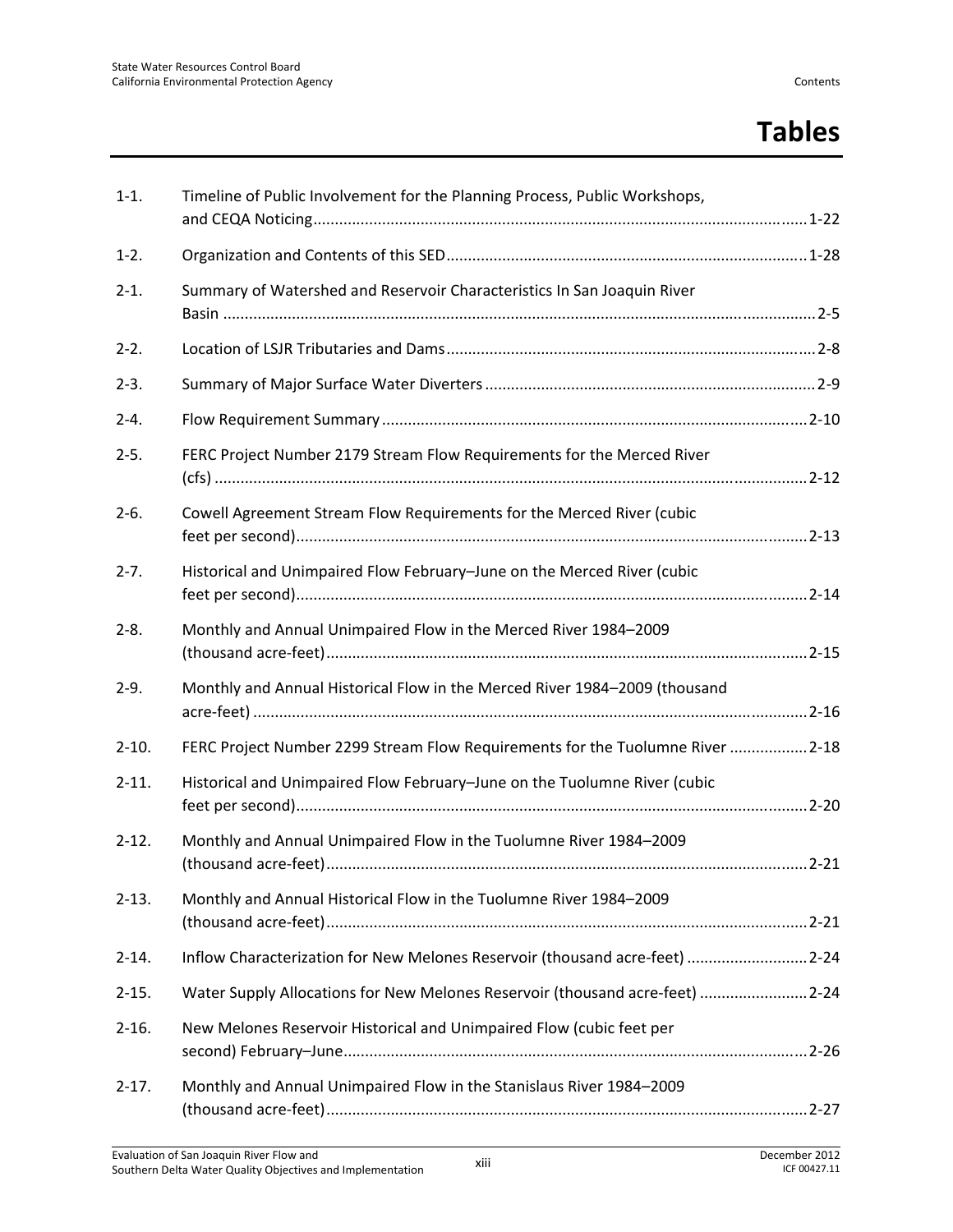| $2 - 18.$  | Monthly and Annual Historical Flow in the Stanislaus River 1984-2009                                                                                |
|------------|-----------------------------------------------------------------------------------------------------------------------------------------------------|
| $2-19.$    |                                                                                                                                                     |
| $2 - 20.$  | Monthly and Annual Unimpaired Flow in the San Joaquin River at Vernalis                                                                             |
| $2 - 21$ . | Monthly and Annual Historical Flow in the San Joaquin River at Vernalis from                                                                        |
| $2 - 22$ . | Wastewater Treatment Plants with Discharges into the Southern Delta 2-36                                                                            |
| $3-1.$     | Contra Costa County Department of Conservation and Development Flow                                                                                 |
| $3-2.$     | California Department of Fish and Game Flow Schedule-Based                                                                                          |
| $3-3.$     | California Water Impact Network and California Sportfishing Protection<br>Alliance Flow Schedule-Based Recommendations (cubic feet per second) 3-14 |
| $3-4.$     | The Bay Institute and Natural Defense Council Flow Schedule-Based                                                                                   |
| $3-5.$     | American Rivers and Natural Heritage Institute Flow Schedule-Based                                                                                  |
| $3-6.$     | Central Valley Project Improvement Act's 2005 Anadromous Fish Restoration<br>Program Report Flow Schedule-Based Recommendations (cubic feet per     |
| $3-7.$     | Delta Solution Group LSJR Flow Schedule-Based Recommendations (cubic feet                                                                           |
| $3-8.$     | Number of Years February- June Flow Schedule-Based Recommendations                                                                                  |
| $3-9.$     | State Water Board's Southern Delta Water Quality (SDWQ) Alternatives 3-25                                                                           |
| $5-1.$     | Summary of Water Supply, Surface Hydrology, and Water Quality Impacts5-2                                                                            |
| $5-2.$     | Watershed Characteristics for the SJR at Friant Dam and the LSJR Eastside                                                                           |
| $5-3.$     | Designated Beneficial Uses for Water Bodies in the SJR Basin and Southern                                                                           |
| $5 - 4.$   | Clean Water Act Section 303(d) Listed Pollutants and Sources for SJR Basin                                                                          |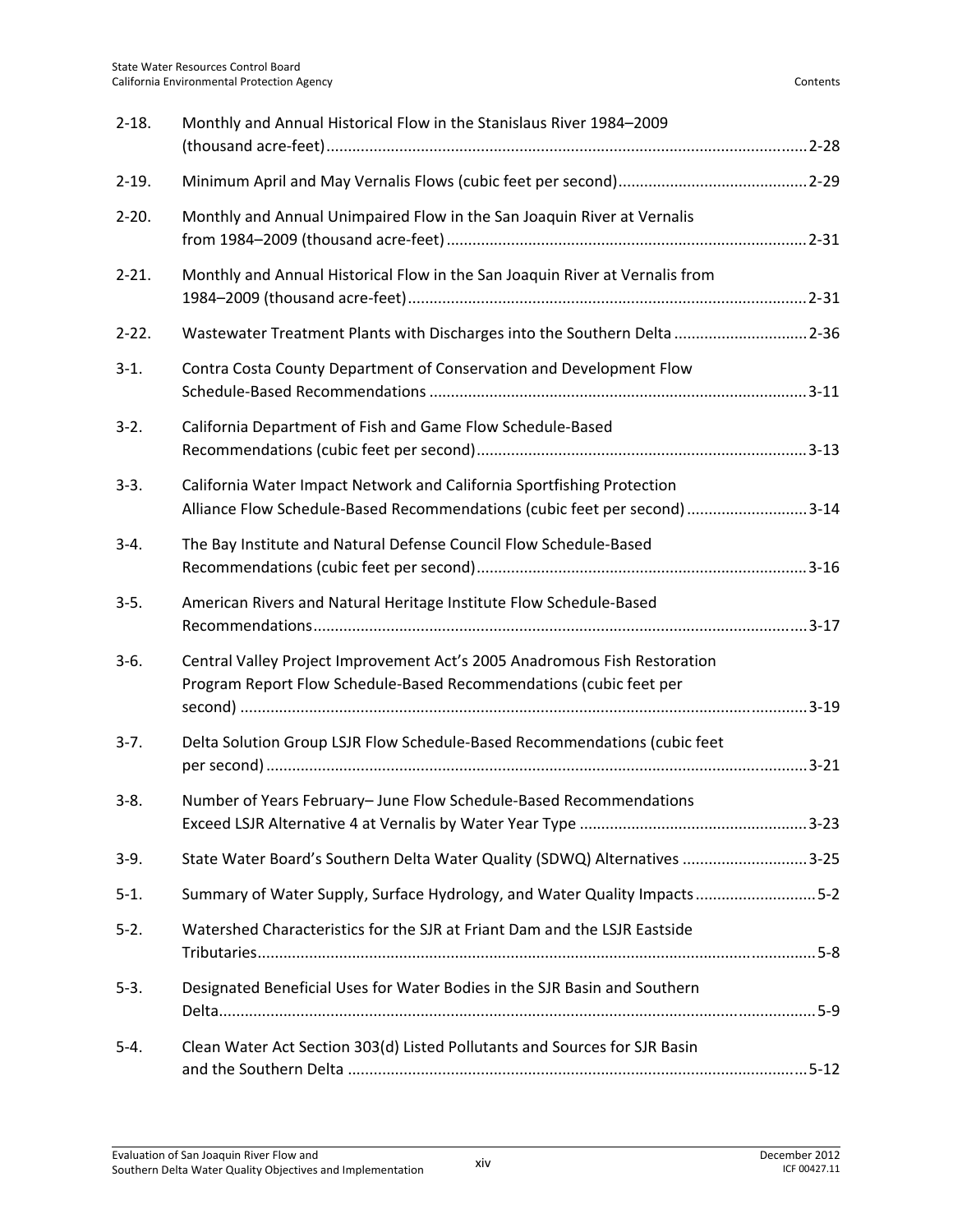| $5-5.$    | Summary of Completed and Ongoing Total Maximum Daily Loads in the              |  |
|-----------|--------------------------------------------------------------------------------|--|
| $5-6a.$   | Monthly Cumulative Distribution of SJR Unimpaired Flow (cfs) at Friant Dam     |  |
| $5-6b.$   | Monthly Cumulative Distribution of SJR Historical Flow (cfs) below Friant Dam  |  |
| $5 - 7.$  | FERC Project Number 2179 Stream Flow Requirements for the Merced River         |  |
| $5-8a.$   | Monthly Cumulative Distributions of Merced River Unimpaired Flow (cfs) for     |  |
| $5-8b.$   | Monthly Cumulative Distribution of Historical Merced River Flow (cfs) at       |  |
| $5-9a.$   | Monthly Cumulative Distributions of Tuolumne River Unimpaired Flow (cfs)       |  |
| $5-9b.$   | Monthly Cumulative Distribution of Historical Tuolumne River Flow (cfs) at     |  |
| $5-10a.$  | Monthly Cumulative Distributions of Stanislaus River Unimpaired Flow (cfs) for |  |
| $5-10b.$  | Monthly Cumulative Distribution of Historical Stanislaus River Flow (cfs) at   |  |
| $5 - 11.$ |                                                                                |  |
| $5-12a.$  | Monthly Cumulative Distributions of SJR Unimpaired Flow (cfs) at Vernalis for  |  |
| $5-12b.$  | Monthly Cumulative Distribution of Historical SJR Flow (cfs) at Vernalis for   |  |
| $5-13a.$  | Monthly Cumulative Distributions of Historical CVP Export Pumping (cfs) for    |  |
| $5-13b.$  | Monthly Cumulative Distributions of Historical SWP Export Pumping (cfs) for    |  |
| $5-13c.$  | Monthly Cumulative Distributions of Historical CVP and SWP Combined Export     |  |
| $5-14.$   | Effect of Wastewater Dischargers on Existing Salinity Concentrations in the    |  |
| $5-15a.$  | Monthly Average Measured SJR at Vernalis EC (µS/cm) for 1985-2011 5-47         |  |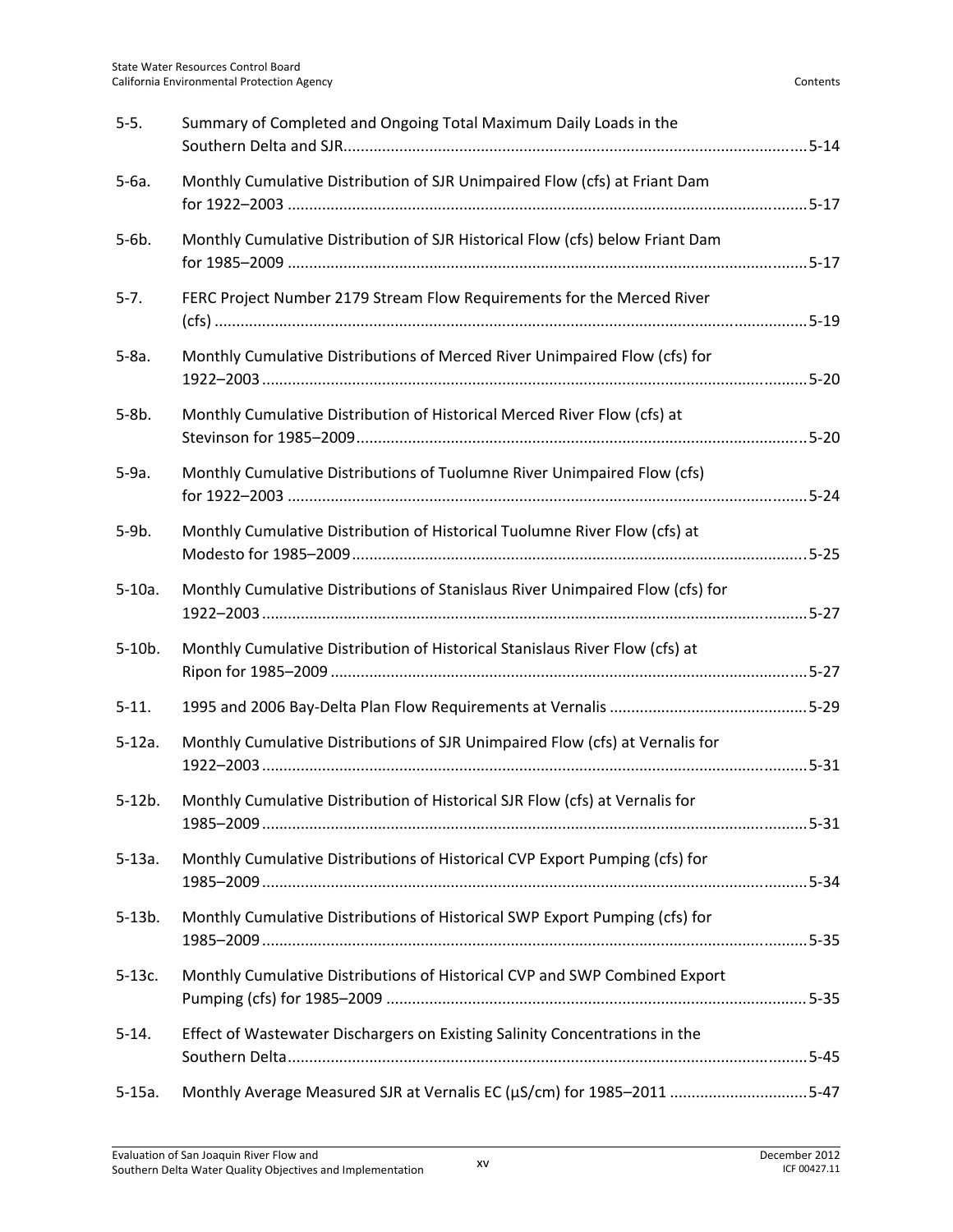| $5-15b.$  | Monthly Average Measured SJR at Brandt Bridge EC (µS/cm) for 1985-2009 5-48                                                                                  |  |
|-----------|--------------------------------------------------------------------------------------------------------------------------------------------------------------|--|
| $5-15c.$  | Monthly Average Measured Old River at Middle River (Union Island) EC                                                                                         |  |
| $5-15d.$  | Monthly Average Measured Old River at Tracy Boulevard Bridge EC (µS/cm)                                                                                      |  |
| $5 - 16.$ | Average February-June Baseline Flow and Differences from Baseline in the<br>Eastside Tributaries and the SJR at Vernalis for the LSJR Alternatives for the   |  |
| $5-17a.$  | Monthly Cumulative Distributions of Tuolumne River Flows at Modesto for                                                                                      |  |
| $5-17b.$  | Monthly Cumulative Distributions of Calculated Tuolumne River at Modesto                                                                                     |  |
| $5-17c.$  | Monthly Cumulative Distributions of Calculated Merced River at Stevinson                                                                                     |  |
| $5-17d.$  | Monthly Cumulative Distributions of Calculated Stanislaus River at Ripon Flow                                                                                |  |
| $5-17e.$  | Monthly Cumulative Distributions of Calculated SJR at Vernalis Flow Values                                                                                   |  |
| $5-18a.$  | Monthly Cumulative Distributions of Calculated Merced River at Stevinson                                                                                     |  |
| $5-18b.$  | Changes in the Monthly Cumulative Distributions of Merced River at Stevinson<br>Flow Values (percent) from Baseline to LSJR Alternative 2 for 1922-2003 5-73 |  |
| $5-18c.$  | Monthly Cumulative Distributions of Tuolumne River at Modesto Flow Values                                                                                    |  |
| $5-18d.$  | Changes in the Monthly Cumulative Distributions of Tuolumne River at<br>Modesto Flow Values (percent) from Baseline to LSJR Alternative 2 for 1922-          |  |
| 5-18e.    | Monthly Cumulative Distributions of Stanislaus River at Ripon Flow Values                                                                                    |  |
| $5-18f.$  | Changes in the Monthly Cumulative Distributions of Stanislaus River at Ripon<br>Flow Values (percent) from Baseline to LSJR Alternative 2 for 1922-2003 5-75 |  |
| $5-18g.$  | Monthly Cumulative Distribution of SJR at Vernalis Flow Values (percent) for                                                                                 |  |
| 5-18h.    | Changes in the Monthly Cumulative Distributions of SJR at Vernalis Flow                                                                                      |  |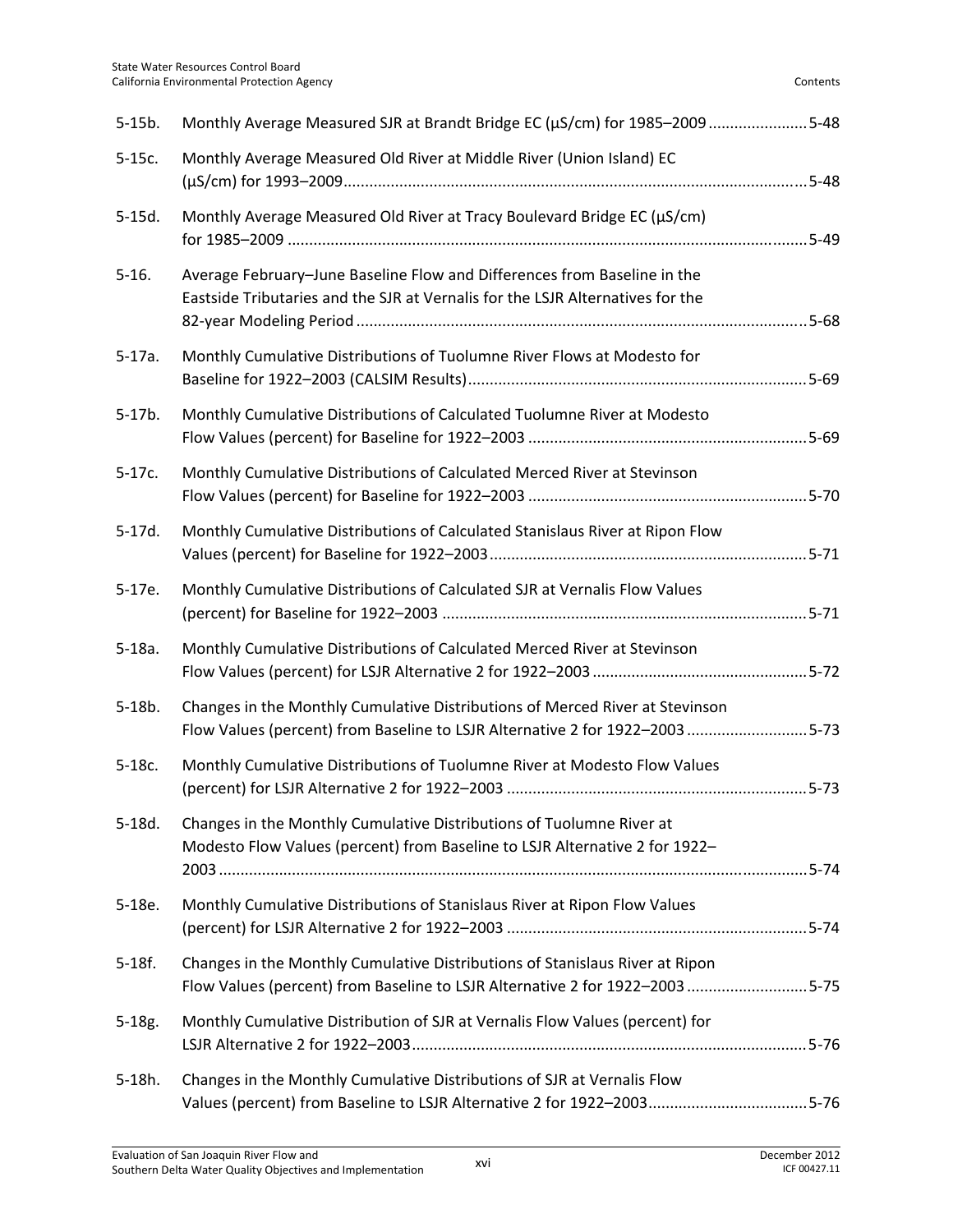| $5-19a.$   | Monthly Cumulative Distribution of Merced River Flow Values (percent) for                                                                                   |
|------------|-------------------------------------------------------------------------------------------------------------------------------------------------------------|
| $5-19b.$   | Monthly Cumulative Distribution of Tuolumne River Flow Values (percent) for                                                                                 |
| $5-19c.$   | Monthly Cumulative Distribution of Stanislaus River Flow Values (percent) for                                                                               |
| $5-19d.$   | Monthly Cumulative Distribution of SJR at Vernalis Flow Values for LSJR                                                                                     |
| $5-20a.$   | Monthly Cumulative Distribution of Merced River Flow Values (percent) for                                                                                   |
| $5-20b.$   | Monthly Cumulative Distribution of Tuolumne River Flow Values (percent) for                                                                                 |
| $5-20c.$   | Monthly Cumulative Distribution of Stanislaus River Flow Values (percent) for                                                                               |
| $5-20d.$   | Monthly Cumulative Distribution of SJR at Vernalis Flow Value (percent) for                                                                                 |
| $5 - 21.$  | Average Annual Baseline Water Supply and Differences from Baseline<br>(Changes in Deliveries) in the Eastside Tributaries and LSJR Plan Area for the        |
| $5-22a.$   | Annual Cumulative Distributions of Unimpaired Runoff and Water Supply<br>Diversions for Baseline and LSJR Alternatives 2, 3, and 4 (20%, 40%, and 60%)      |
| $5-22b.$   | Annual Cumulative Distributions of Surface Water Supply Deficits (Reduced<br>Deliveries) for Baseline and LSJR Alternatives 2, 3, and 4 (20%, 40%, and 60%) |
| $5 - 23.$  | Cumulative Distribution of Baseline and Changes in CVP and SWP Exports<br>Caused by Changes in SJR Flow at Vernalis for the LSJR Alternatives (TAF)5-88     |
| $5-24a.$   | Monthly Distribution of SJR at Vernalis EC Values (100 µS/cm increments) for                                                                                |
| $5-24b.$   | Monthly Distribution of SJR at Brandt Bridge EC Values (100 µS/cm                                                                                           |
| $5 - 24c.$ | Monthly Distribution of Old River at Tracy Boulevard EC Values (100 µS/cm                                                                                   |
| $5 - 25.$  | Number of Months when Estimated EC Values would be Greater than EC<br>Objectives at Southern Delta Compliance Stations 1922-2003 (984 months) 5-95          |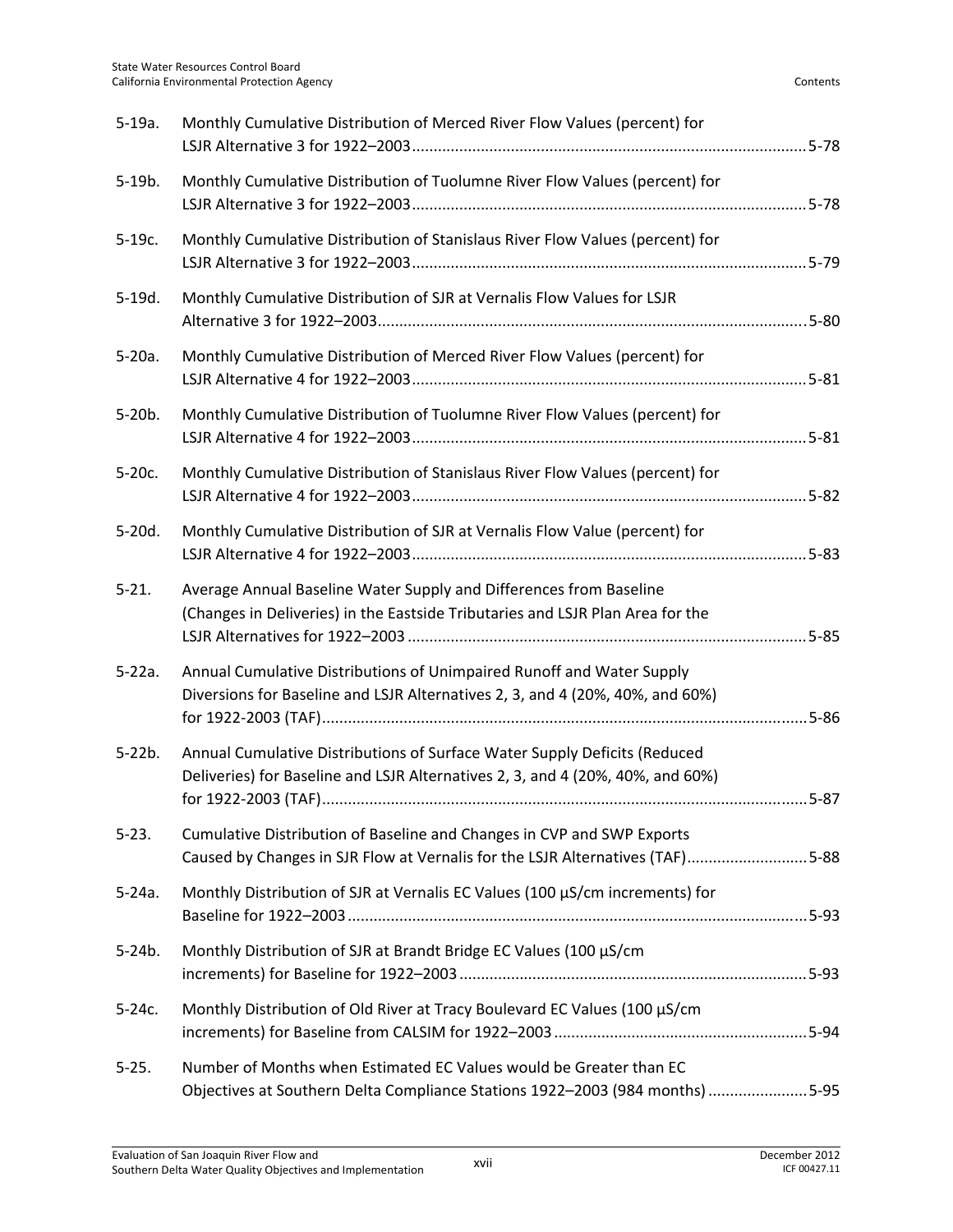| $5-26a.$  | Monthly Distribution of SJR at Vernalis EC Values (100 µS/cm increments) for                                                                                 |  |
|-----------|--------------------------------------------------------------------------------------------------------------------------------------------------------------|--|
| $5-26b.$  | Monthly Distribution of SJR at Brandt Bridge EC Values (100 µS/cm                                                                                            |  |
| $5-26c.$  | Monthly Distribution of Old River at Tracy Boulevard EC Values (100 µS/cm                                                                                    |  |
| $5-27a.$  | Monthly Distribution of SJR at Vernalis EC Values (100 µS/cm increments) for                                                                                 |  |
| $5-27b.$  | Monthly Distribution of SJR at Brandt Bridge EC Values (100 µS/cm                                                                                            |  |
| $5-27c.$  | Monthly Distribution of Old River at Tracy Boulevard EC Values (100 µS/cm                                                                                    |  |
| $5-28a.$  | Monthly Distribution of SJR at Vernalis EC Values (100 µS/cm increments) for                                                                                 |  |
| $5-28b.$  | Monthly Distribution of SJR at Brandt Bridge EC Values (100 µS/cm                                                                                            |  |
| $5-28c.$  | Monthly Distribution of Old River at Tracy Boulevard EC Values (100 µS/cm                                                                                    |  |
|           | 5-29a-c. Cumulative Distributions of April-September Average EC values at Vernalis,<br>Brandt Bridge, and Old River at Tracy Boulevard for Baseline and LSJR |  |
| $5-30.$   | Monthly Cumulative Distributions of Simulated Merced River Water<br>Temperatures (Fahrenheit) at Highway 59 Bridge for Baseline and LSJR                     |  |
| $5 - 31.$ | Monthly Cumulative Distributions of Simulated Tuolumne River Water<br>Temperatures (Fahrenheit) at Waterford for Baseline and LSJR Alternatives for          |  |
| $5 - 32.$ | Monthly Cumulative Distributions of Simulated Stanislaus River Water<br>Temperatures (Fahrenheit) at Riverbank for Baseline and LSJR Alternatives for        |  |
| $6-1.$    |                                                                                                                                                              |  |
| $6 - 2$ . |                                                                                                                                                              |  |
| $6-3.$    |                                                                                                                                                              |  |
| $6-4.$    | National Weather Service Flood Category, Discharge and Elevation at Plan                                                                                     |  |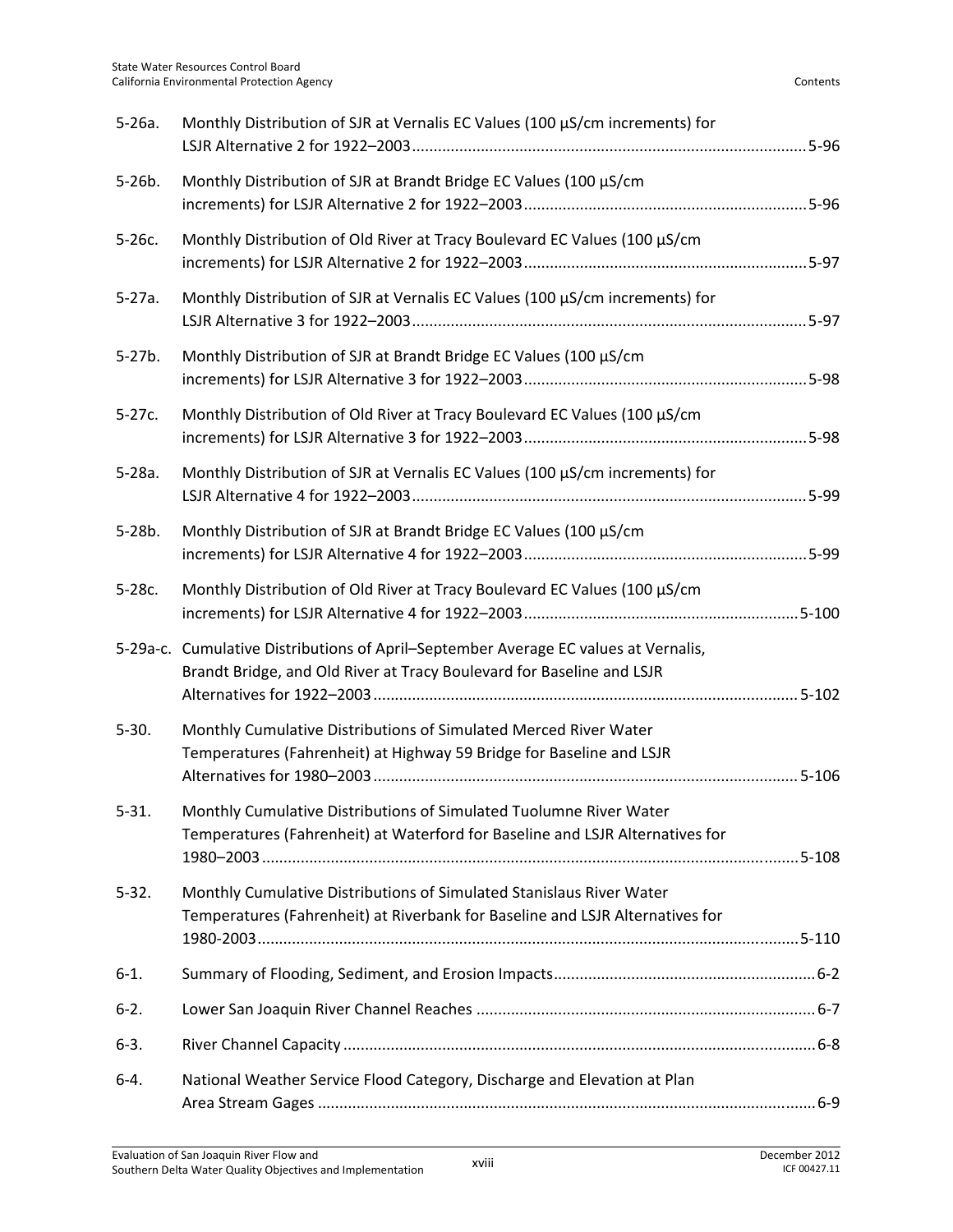| $6 - 5.$  |                                                                                    |  |
|-----------|------------------------------------------------------------------------------------|--|
| $6 - 6.$  |                                                                                    |  |
| $6 - 7.$  |                                                                                    |  |
| $6 - 8.$  |                                                                                    |  |
| $6-9.$    | Stanislaus River Peak Monthly Flow Estimates and Percent of Channel                |  |
| $6-10.$   | Tuolumne River Peak Monthly Flow Estimates and Percent of Channel                  |  |
| $6-11.$   | Merced River Peak Monthly Flow Estimates and Percent of Channel Capacity           |  |
| $6-12.$   | Percentage of Monthly Flows Greater than 1,500 cfs, Stanislaus River at            |  |
| $6-13.$   | Percentage of Monthly Flows Greater Than 1,500 cfs, Stanislaus River at Ripon 6-22 |  |
| $7-1.$    |                                                                                    |  |
| $7-2.$    |                                                                                    |  |
| $7-3.$    |                                                                                    |  |
| $7-4.$    | Geographic and Seasonal Occurrence of Indicator Fish Species and Life Stages 7-28  |  |
| $7-5.$    | Estimated Population of O. Mykiss from TID/MID (2012) Snorkel Surveys  7-34        |  |
| $7-6.$    |                                                                                    |  |
| $7 - 7.$  | A Summary of the Impact Thresholds, Variables, Criteria, and Data or Methods       |  |
| $7 - 8a.$ | Percent of Time Greater than 15 foot Fluctuation from Previous Month for           |  |
| $7-8b.$   | Percent of Time Greater than 15 foot Fluctuation from Previous Month for           |  |
| 7-8c.     | Percent of Time Greater than 15 foot Fluctuation from Previous Month for           |  |
| 7-9a.     | Percent Change in End-of-September Elevations from Baseline for New                |  |
| 7-9b.     | Percent Change in End-of-September Elevations from Baseline for New Don            |  |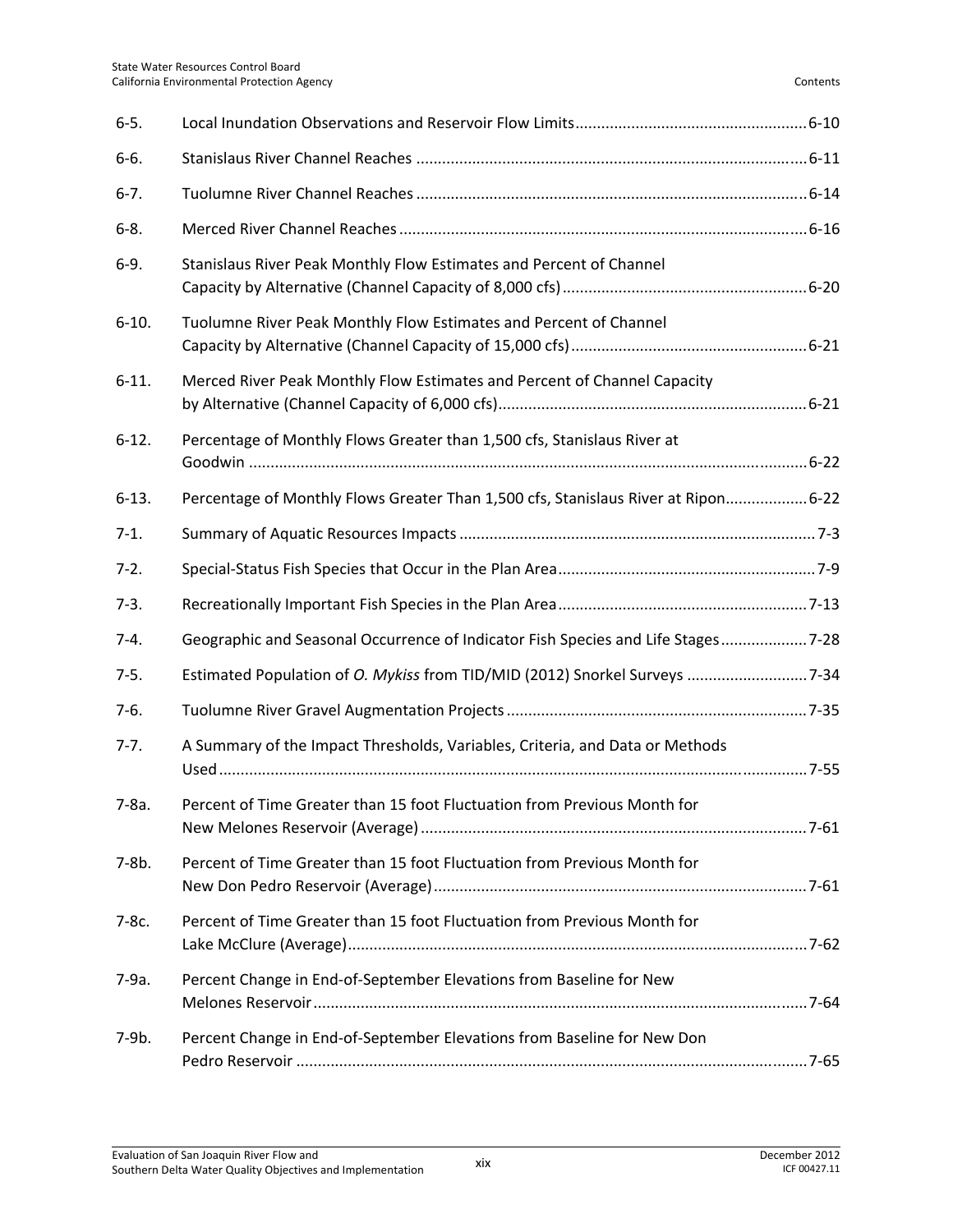| 7-9с.    | Percent Change in End-of-September Elevations from Baseline for Lake                                                                                                                                                       |  |
|----------|----------------------------------------------------------------------------------------------------------------------------------------------------------------------------------------------------------------------------|--|
| $7-10.$  | Percent Change in Median Wetted Surface Area for LSJR Alternatives 2, 3, and                                                                                                                                               |  |
| $7-11.$  | Chinook Salmon Water Temperature Criteria (°F) by Month and                                                                                                                                                                |  |
| $7-12a.$ | Baseline Cumulative Distribution of Maximum Daily Water Temperatures<br>(Percent of Time that Specified Water Temperatures were Exceeded) in the<br>Stanislaus River for Each Month of the 1980-2003 Modeling Period  7-87 |  |
| $7-12b.$ | Baseline Cumulative Distribution of Maximum Daily Water Temperatures<br>(Percent of Time that Specified Water Temperatures were Exceeded) in the                                                                           |  |
| $7-12c.$ | Baseline Cumulative Distribution of Maximum Daily Water Temperatures<br>(Percent of Time that Specified Water Temperatures were Exceeded) in the                                                                           |  |
| $7-12d.$ | Baseline Cumulative Distribution of Maximum Daily Water Temperatures<br>(Percent of Time that Specified Water Temperatures were Exceeded) in the                                                                           |  |
| $7-13a.$ | LSJR Alternative 2 Cumulative Distribution of Maximum Daily Water<br>Temperatures (Percent of Time that Specified Water Temperatures were<br>Exceeded) in the Stanislaus River for Each Month of the 1980-2003 Modeling    |  |
| $7-13b.$ | Alternative 2 Cumulative Distribution of Maximum Daily Water Temperatures<br>(Percent of Time that Specified Water Temperatures were Exceeded) in the                                                                      |  |
| $7-13c.$ | LSJR Alternative 2 Cumulative Distribution of Maximum Daily Water<br>Temperatures (Percent of Time that Specified Water Temperatures were<br>Exceeded) in the Merced River for Each Month of the 1980-2003 Modeling        |  |
| 7-13d.   | LSJR Alternative 2 Cumulative Distribution of Maximum Daily Water<br>Temperatures (Percent of Time that Specified Water Temperatures were<br>Exceeded) in the LSJR for Each Month of the 1980-2003 Modeling Period  7-92   |  |
| $7-14a.$ | LSJR Alternative 3 Cumulative Distribution of Maximum Daily Water<br>Temperatures (Percent of Time that Specified Water Temperatures were<br>Exceeded) in the Stanislaus River for Each Month of the 1980-2003 Modeling    |  |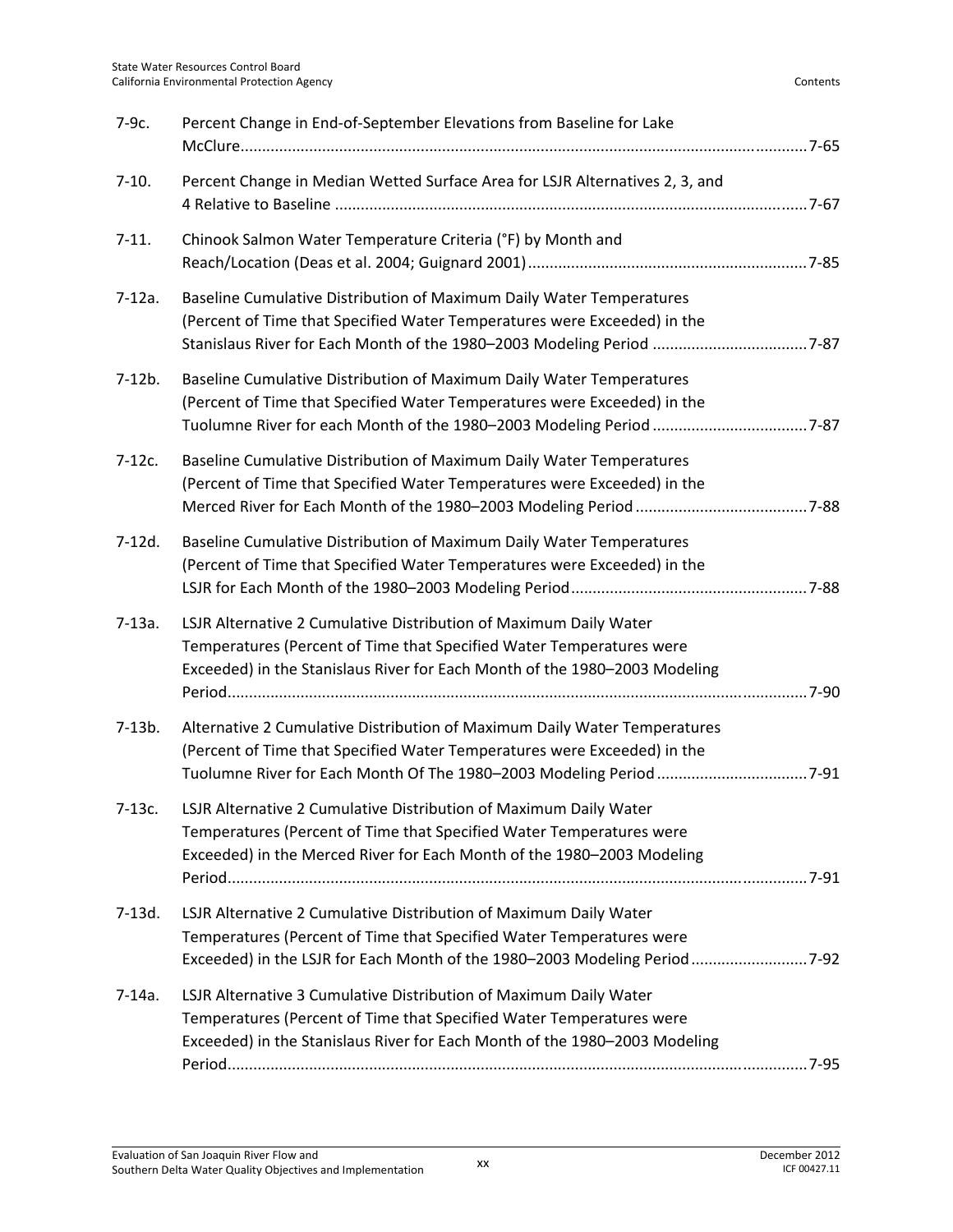| $7-14b.$ | Alternative 3 Cumulative Distribution of Maximum Daily Water Temperatures<br>(Percent of Time that Specified Water Temperatures were Exceeded) in the                                                                    |  |
|----------|--------------------------------------------------------------------------------------------------------------------------------------------------------------------------------------------------------------------------|--|
| $7-14c.$ | LSJR Alternative 3 Cumulative Distribution of Maximum Daily Water<br>Temperatures (Percent of Time that Specified Water Temperatures were<br>Exceeded) in the Merced River for Each Month of the 1980-2003 Modeling      |  |
| 7-14d.   | LSJR Alternative 3 Cumulative Distribution of Maximum Daily Water<br>Temperatures (Percent of Time that Specified Water Temperatures were<br>Exceeded) in the LSJR for Each Month of the 1980-2003 Modeling Period 7-96  |  |
| $7-15a.$ | LSJR Alternative 4 Cumulative Distribution of Maximum Daily Water<br>Temperatures (Percent of Time that Specified Water Temperatures were<br>Exceeded) in the Stanislaus River for Each Month of the 1980-2003 Modeling  |  |
| $7-15b.$ | Alternative 4 Cumulative Distribution of Maximum Daily Water Temperatures<br>(Percent of Time that Specified Water Temperatures were Exceeded) in the                                                                    |  |
| $7-15c.$ | LSJR Alternative 4 Cumulative Distribution of Maximum Daily Water<br>Temperatures (Percent of Time that Specified Water Temperatures were<br>Exceeded) in the Merced River for Each Month of the 1980-2003 Modeling      |  |
| 7-15d.   | LSJR Alternative 4 Cumulative Distribution of Maximum Daily Water<br>Temperatures (Percent of Time that Specified Water Temperatures were<br>Exceeded) in the LSJR for Each Month of the 1980–2003 Modeling Period 7-100 |  |
| $7-16.$  | Peak Monthly Flow Estimates Reached and Percent of Channel Capacity for                                                                                                                                                  |  |
| $7-17.$  | Peak Monthly Flow Estimates and Percent of Channel Capacity for each                                                                                                                                                     |  |
| $7-18.$  | Peak Monthly Flow Estimates and Percent of Channel Capacity for each                                                                                                                                                     |  |
| $7-19.$  |                                                                                                                                                                                                                          |  |
| 7-20a.   | Percent of Time Greater than 1 foot Decrease in Depth from Previous Month                                                                                                                                                |  |
| 7-20b.   | Percent of Time Greater than 1 foot Decrease in Depth from Previous Month                                                                                                                                                |  |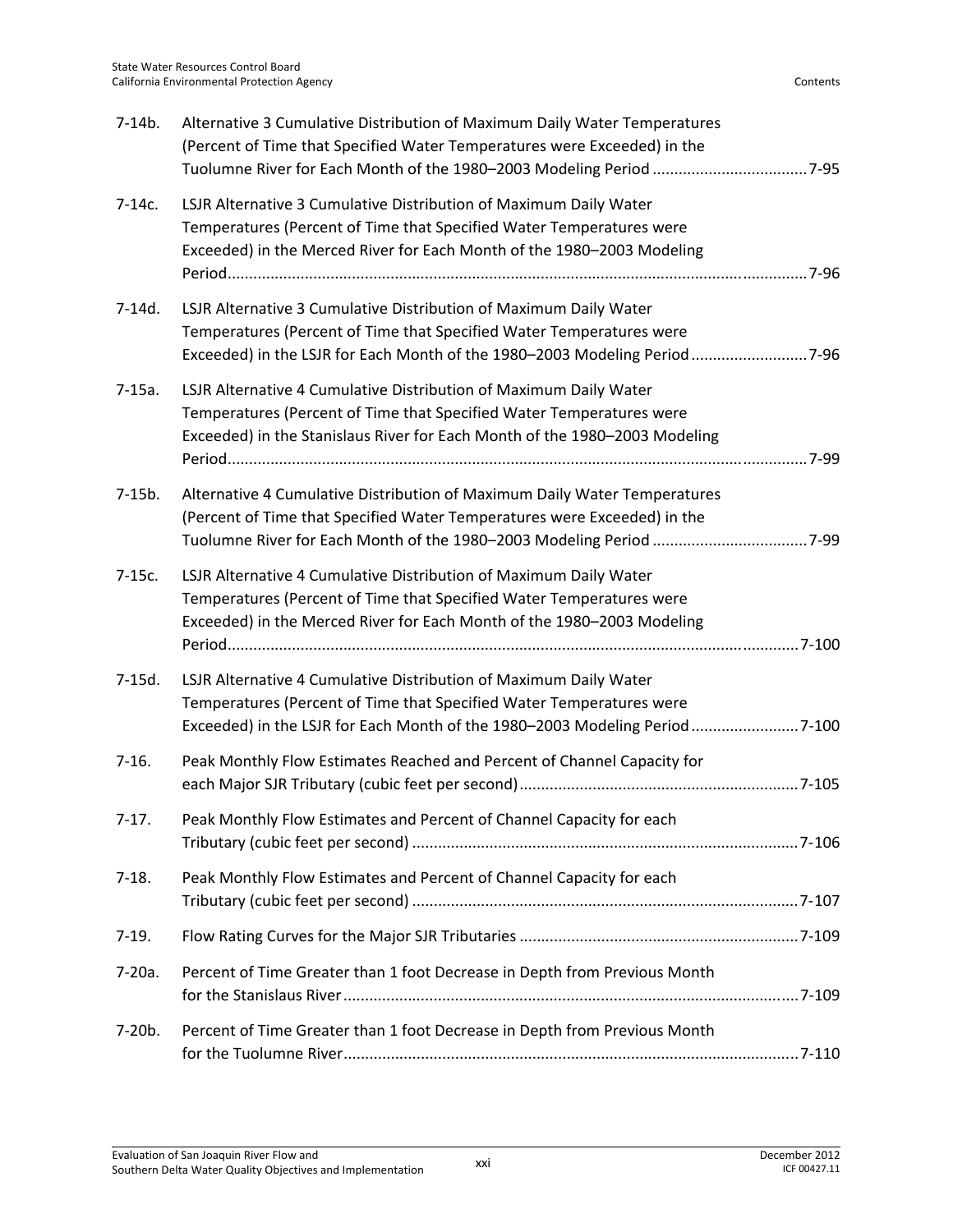| 7-20c.   | Percent of Time Greater than 1 foot Decrease in Depth from Previous Month                                                                          |  |
|----------|----------------------------------------------------------------------------------------------------------------------------------------------------|--|
| $7-21a.$ |                                                                                                                                                    |  |
| $7-21b.$ |                                                                                                                                                    |  |
| $7-21c.$ |                                                                                                                                                    |  |
| $7-21d.$ |                                                                                                                                                    |  |
| $8-1.$   |                                                                                                                                                    |  |
| $8-2.$   | Special-Status Plants With Potential to Occur within the Area of Potential                                                                         |  |
| $8-3.$   | Special-Status Animals With Potential to Occur in the Area of Potential Effects  8-12                                                              |  |
| $8 - 4.$ | Special-Status Plants With Potential to Occur within the Area of Potential                                                                         |  |
| $8 - 5.$ | Special-Status Animals With Potential to Occur within the Area of Potential                                                                        |  |
| $8-6a$   | Percent Surface Water Elevation Fluctuation Greater than 10 feet for New                                                                           |  |
| $8-6b$   | Percent Surface Water Elevation Fluctuation Greater than 10 feet for New                                                                           |  |
| $8-6c$   | Percent Surface Water Elevation Fluctuation Greater than 10 feet Lake                                                                              |  |
| $9-1.$   |                                                                                                                                                    |  |
| $9 - 2.$ |                                                                                                                                                    |  |
| $9 - 3.$ | Freshwater Aquifers of the Northern San Joaquin Valley Groundwater Basin  9-6                                                                      |  |
| $9 - 4.$ |                                                                                                                                                    |  |
| $9 - 5.$ | Summary of Irrigated Land and Irrigation District Land in each Subbasin (acres) 9-12                                                               |  |
| $9-6.$   | Estimated Baseline Groundwater Pumping (TAF) from the San Joaquin Valley<br>Subbasins Compared to the Full Surface Water Supply and Baseline Water |  |
| $9 - 7.$ |                                                                                                                                                    |  |
| $9 - 8.$ | Irrigation District Methods for Dealing with Surface Water Shortages  9-20                                                                         |  |
| $9 - 9.$ | Predicted Surface Water Deficits by River and Irrigation District for LSJR                                                                         |  |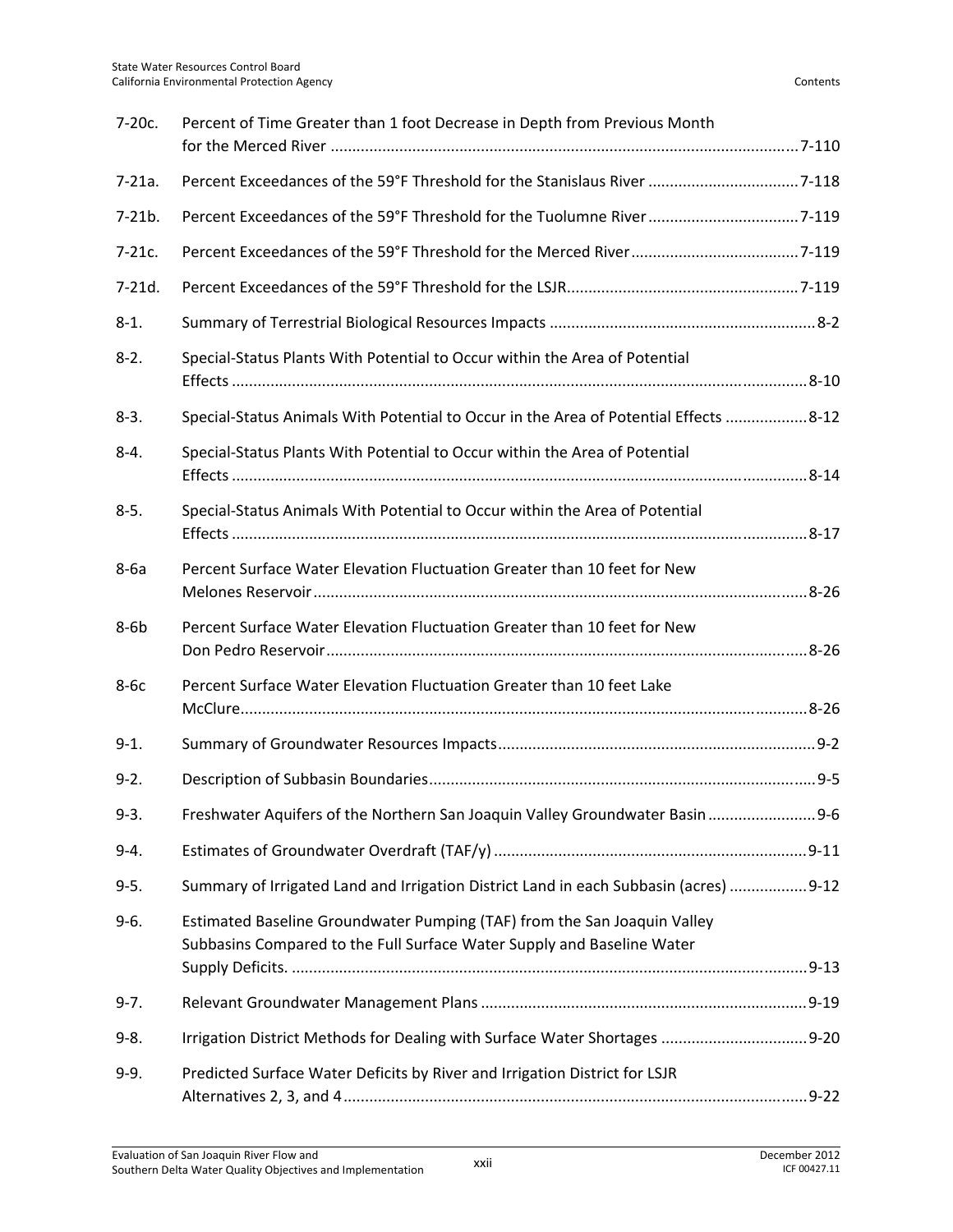| $9-10.$  | Assumed Baseline Groundwater Pumping (including Baseline Surface Water<br>Delivery Deficits) and Increases in Groundwater Pumping (TAF) for LSJR        |  |
|----------|---------------------------------------------------------------------------------------------------------------------------------------------------------|--|
| $9-11.$  | Average Baseline Surface Water Deficits (TAF) and Assumed Increase in<br>Groundwater Pumping (TAF) with Percentage Increase in Total Groundwater        |  |
| $10-1.$  |                                                                                                                                                         |  |
| $10-2.$  | Monthly Cumulative Distributions of Merced River Flow (cubic feet per<br>second) at Stevinson for Baseline Conditions (WSE Model Results for 1922-      |  |
| $10-3.$  | Percentage of Years with Merced River Flow (cubic feet per second) Greater<br>than Specified Flows within the Recreation Range Baseline Conditions (WSE |  |
| $10-4.$  | Percentage of Years with Monthly Merced River Flows within Specified                                                                                    |  |
| $10-5.$  | Percentage of Years with Monthly Tuolumne River Flows within Specified                                                                                  |  |
| $10-6.$  | Percentage of Years with Monthly Stanislaus River Flows within Specified                                                                                |  |
| $10-7.$  |                                                                                                                                                         |  |
| $10-8.$  | Lake McClure May-September Elevations for LSJR Alternatives at 30 Percent                                                                               |  |
| $10-9.$  | LSJR Alternatives Changes in Lake McClure Elevations at 30 Percent                                                                                      |  |
| $10-10.$ | New Don Pedro Reservoir May-September Elevations for LSJR Alternatives at                                                                               |  |
| $10-11.$ | LSJR Alternatives Changes in New Don Pedro Reservoir Elevations at 30                                                                                   |  |
| $10-12.$ | New Melones Reservoir May-September Elevations under LSJR Alternatives at                                                                               |  |
| $10-13.$ | Changes in New Melones Reservoir Elevations at 30 Percent Cumulative                                                                                    |  |
| $11-1.$  |                                                                                                                                                         |  |
| $11-2.$  | California Department of Conservation's Land Use Classification in the LSJR                                                                             |  |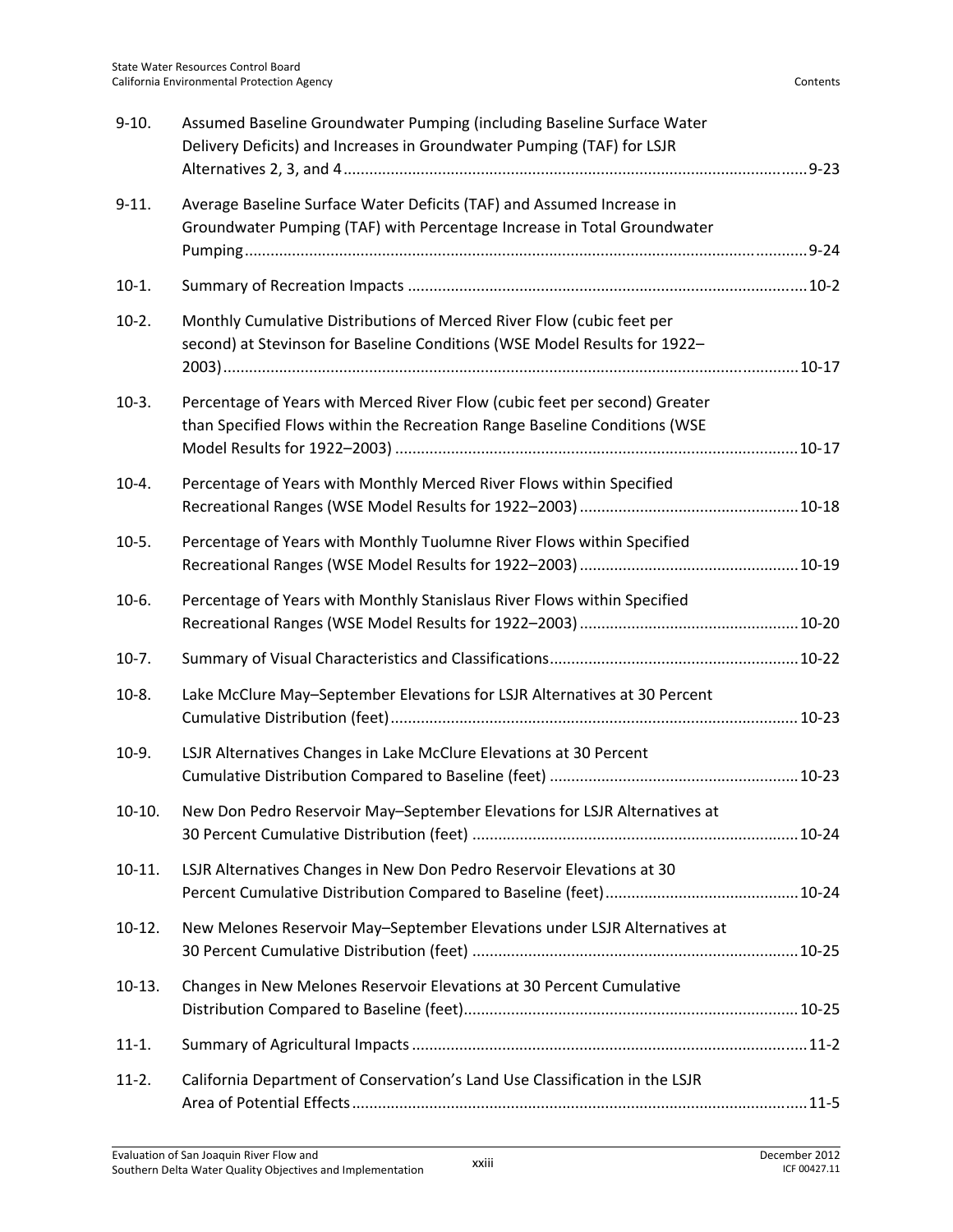| $11-3.$    | Changes in Prime, Unique, and Farmland of Statewide and Local Importance,                                                                               |  |
|------------|---------------------------------------------------------------------------------------------------------------------------------------------------------|--|
| $11-4.$    |                                                                                                                                                         |  |
| $11-5.$    | Comparison of Crops in DAU 182 and DAU 205 (CVPM Region Unit 11) 11-8                                                                                   |  |
| $11-6.$    | Irrigation Method Types in Merced, San Joaquin, and Stanislaus Counties 11-9                                                                            |  |
| $11-7.$    | California Farmland Mapping Program Land Use Classification for the SDWA                                                                                |  |
| $11-8.$    | Crop Production in the South Delta Water Agency Area of Potential Effects for                                                                           |  |
| $11-9.$    |                                                                                                                                                         |  |
| $11-10.$   | Available Soil Salinity Threshold, Slope Information, and Relative Salinity<br>Tolerance for Crops Grown in within the South Delta Water Agency         |  |
| $11 - 11.$ | Relative Salinity Tolerance for Crops Grown within the South Delta Water<br>Agency Boundaries that do not have Quantitative Threshold Information 11-21 |  |
| $11 - 12.$ | Crop Categories with Acreage Reductions under LSJR Alternative 2  11-23                                                                                 |  |
| $11-13.$   | Exceedance Percentage where there are more Acres out of Production under                                                                                |  |
| $11 - 14.$ | Crop Acreage Change for Average Production Level Compared with the                                                                                      |  |
| $11-15.$   | Acreage Reduction for Crop Categories with Significant Impacts under LSJR                                                                               |  |
| $11-16.$   | Level of Baseline Production where Significant Impacts Occur under                                                                                      |  |
| $11-17.$   | Acreage Reduction for Crop Categories with Significant Impacts under LSJR                                                                               |  |
| $11 - 18.$ | Level of Baseline Production where Significant Impacts Occur under LSJR                                                                                 |  |
| $12 - 1.$  |                                                                                                                                                         |  |
| $12-2.$    |                                                                                                                                                         |  |
| $12-3.$    |                                                                                                                                                         |  |
| $12 - 4.$  | Summary of Formations with High Paleontological Potential along the LSJR                                                                                |  |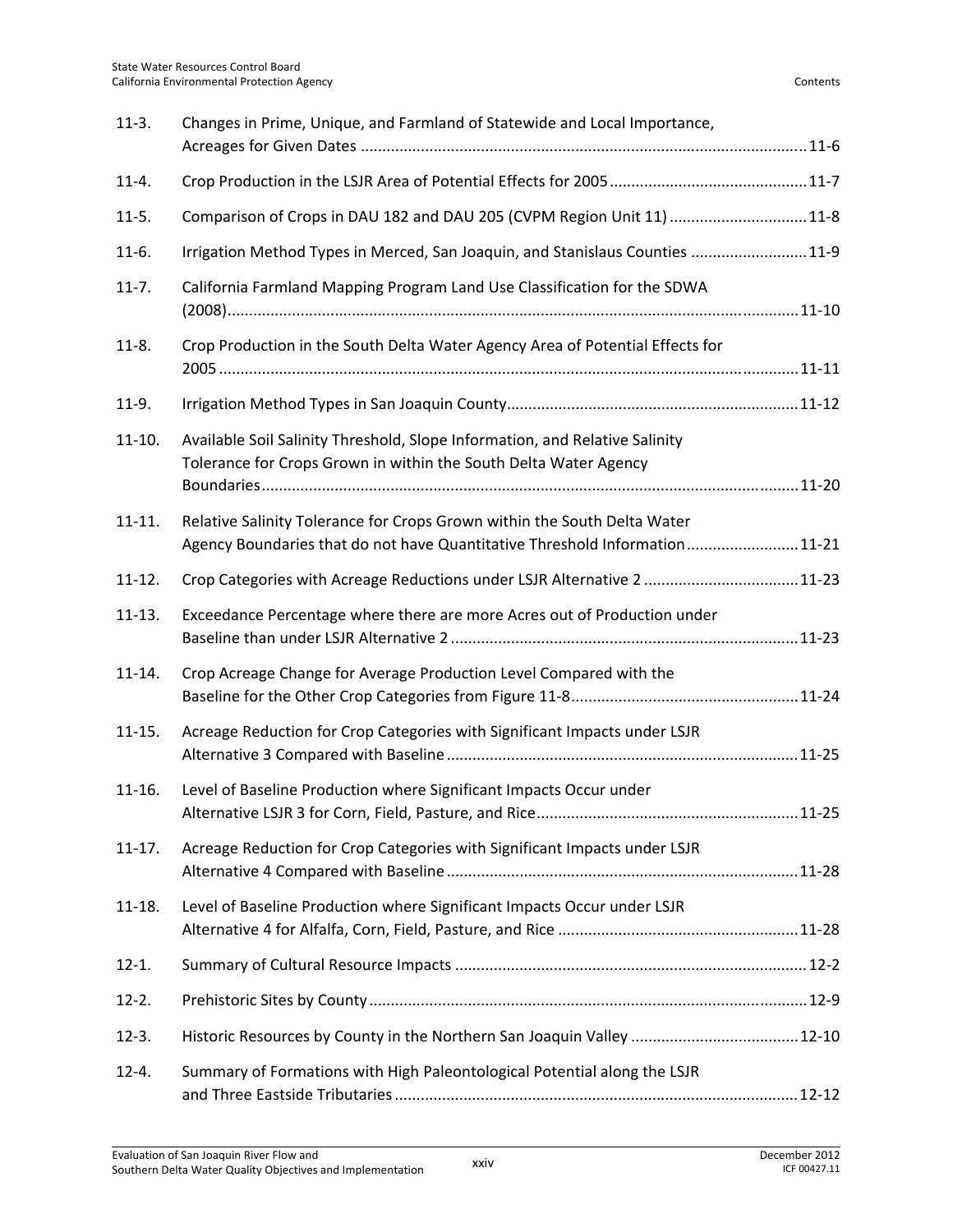| $12-5.$   | Average Annual Change in Elevation Ranges (90 Percent Cumulative Elevation                                                                                 |  |
|-----------|------------------------------------------------------------------------------------------------------------------------------------------------------------|--|
| $12-6.$   | Average Annual Reservoir Elevations (feet) for all Months at the 10 Percent,<br>20 Percent, or 30 Percent Cumulative Distribution for New Melones, New Don |  |
| $13-1.$   |                                                                                                                                                            |  |
| $13-2.$   |                                                                                                                                                            |  |
| $13-3.$   | Contracting Water District Primary Water Supplies (acre-feet per year)  13-6                                                                               |  |
| $13-4.$   | Wastewater Treatment Plants with Discharges in the Southern Delta 13-9                                                                                     |  |
| $13-5.$   | Southern Delta Wastewater Treatment Plan Salinity (EC) Effluent Data 13-10                                                                                 |  |
| $13-6.$   | Southern Delta Wastewater Treatment Plant Salinity (EC) Effluent Data April-                                                                               |  |
| $13-7.$   | Current Southern Delta Wastewater Treatment Plant Compliance Status with<br>National Pollutant Discharge Elimination System (NPDES) Permit Special         |  |
| $13-8.$   | Proposed Salinity Reduction Efforts of Southern Delta Wastewater Treatment                                                                                 |  |
| 13-9.     | Recent Wastewater Treatment Plant National Pollution Discharge Elimination<br>System Permit Enforcement Orders for the Deuel Vocational Institution 13-15  |  |
| $13-10.$  | Irrigation District Methods for Addressing Surface Water Shortages 13-24                                                                                   |  |
| $13-11.$  | Southern Delta Wastewater Treatment Plant 2011 (Jan-Nov) Annual Average<br>EC Effluent Data and Potential to Comply with SDWQ Alternative 2 EC             |  |
| $13-12.$  | Current Southern Delta Wastewater Treatment Plant 2011 (Jan-Nov) Annual<br>Average EC Effluent Data and Potential to Comply with SDWQ Alternative 3 EC     |  |
| $14-1.$   |                                                                                                                                                            |  |
| $14-2.$   | Existing Maximum Capacity at Major Hydropower Plants on LSJR Eastside                                                                                      |  |
| $14-3.$   | Annual Baseline Hydropower Generation (GWh) on LSJR Eastside Tributaries 14-4                                                                              |  |
| $14 - 4.$ | Balancing Authority of Major Hydropower Plants on LSJR Eastside Tributaries 14-5                                                                           |  |
| $14-5.$   | Local Capacity Needs vs. Peak Load and Local Area Generation for Greater                                                                                   |  |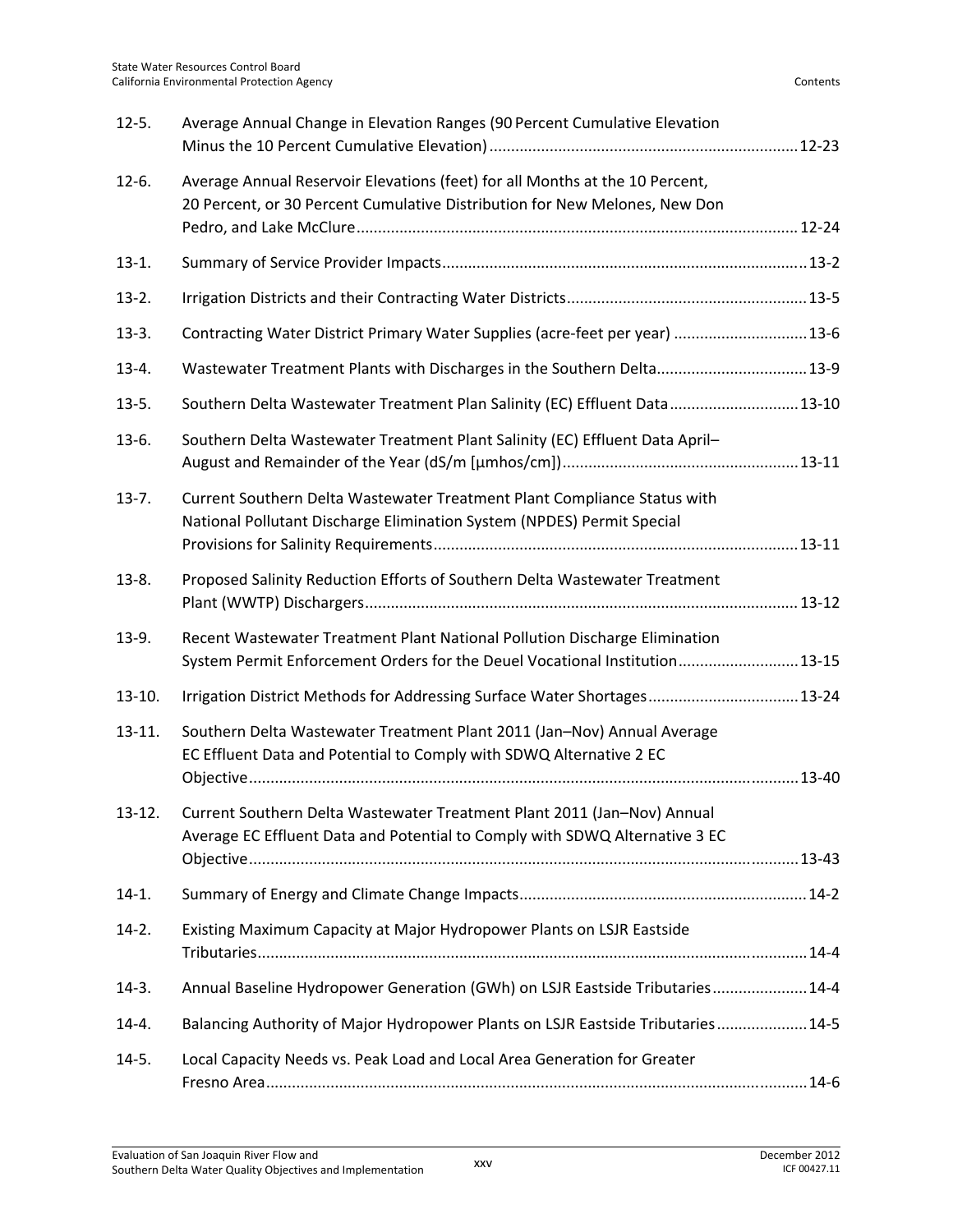| $14-6.$  |                                                                                                                                                                                                                                       |  |
|----------|---------------------------------------------------------------------------------------------------------------------------------------------------------------------------------------------------------------------------------------|--|
| $14-7.$  | Global, National, and State Greenhouse Gas Emissions Inventories  14-9                                                                                                                                                                |  |
| $14-8.$  |                                                                                                                                                                                                                                       |  |
| 14-9.    |                                                                                                                                                                                                                                       |  |
| 14-10.   |                                                                                                                                                                                                                                       |  |
| 14-11.   | 2010 Annual Electricity Consumption in San Joaquin, Stanislaus, and Merced                                                                                                                                                            |  |
| $14-12.$ |                                                                                                                                                                                                                                       |  |
| 14-13.   |                                                                                                                                                                                                                                       |  |
| $16-1$   |                                                                                                                                                                                                                                       |  |
| $17-1.$  |                                                                                                                                                                                                                                       |  |
| $17-2.$  |                                                                                                                                                                                                                                       |  |
| $18-1.$  | Summary of Average Annual Effects of the LSJR Alternatives, Relative to                                                                                                                                                               |  |
| $18-2.$  | Average Difference in Diversions Above or Below Baseline, with Average<br>Percent Difference from Baseline, for Each of the Three Eastside Tributaries<br>and the Entire LSJR Watershed Across 82 Years of WSE Model Simulation  18-6 |  |
| $18-3.$  | Average Annual Acreage of Irrigated Crops for Baseline and Average<br>Difference (in Acres and Percent) Between LSJR Alternatives and Baseline, by                                                                                    |  |
| $18-4.$  | Estimated Average Annual Baseline Crop Production Revenue and Changes                                                                                                                                                                 |  |
| $18-5.$  | Selected 80th Percentile of Hourly Prices from 2006 and Factors used to                                                                                                                                                               |  |
| 18-6.    | Average Annual Baseline Hydropower Generation and Difference from                                                                                                                                                                     |  |
| $18-7.$  | Average Annual Baseline Hydropower Revenue and Difference from Baseline                                                                                                                                                               |  |
| 18-8.    | Average Annual Hydropower Generation as Percent Change from Baseline by                                                                                                                                                               |  |
| 18-9.    | Average Annual Hydropower Revenue as a Percent Difference from Baseline                                                                                                                                                               |  |
| 18-10.   |                                                                                                                                                                                                                                       |  |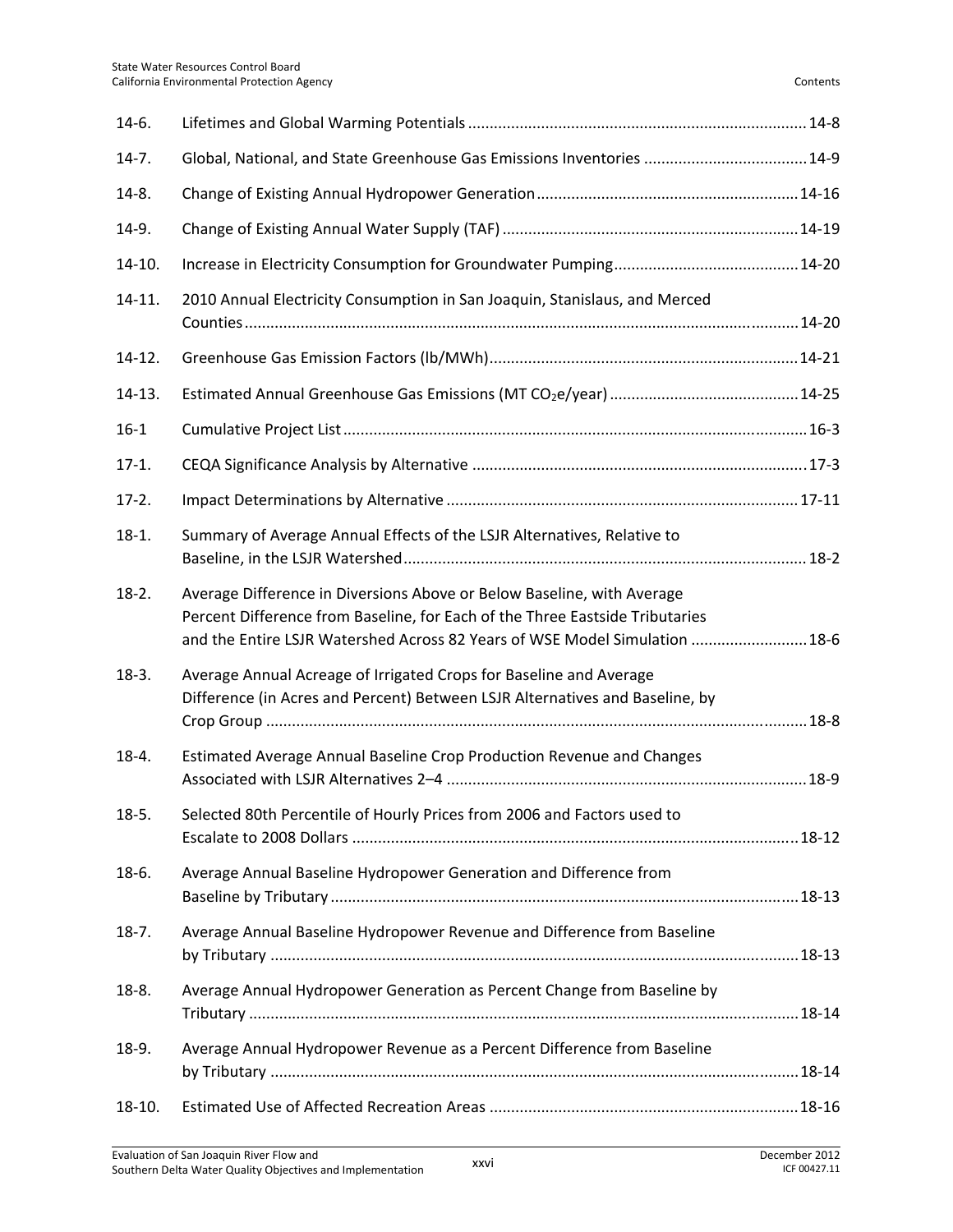| 18-11.    | Estimated Average Annual Baseline Economic Output for the Crop Production<br>and Related Sectors and Changes Associated with the LSJR Alternatives  18-21  |  |
|-----------|------------------------------------------------------------------------------------------------------------------------------------------------------------|--|
| 18-12.    | Estimated Average Annual Number of Crop Production and Related Sector<br>Jobs for Baseline Conditions and Changes Associated with LSJR Alternatives 18-21  |  |
| 18-13.    | Significant, Permanent Environmental Water Account Contract Sales 2002-                                                                                    |  |
| 18-14.    |                                                                                                                                                            |  |
| 18-15.    |                                                                                                                                                            |  |
| 18-16.    |                                                                                                                                                            |  |
| $20-1.$   |                                                                                                                                                            |  |
| $20-2.$   | Average February-June Baseline Flow and Difference from Baseline for LSJR<br>Alternatives 2 and 3 and the Preferred LSJR Alternative on each Tributary and |  |
| $20-3.$   | Average Annual Baseline Diversions and Difference from Baseline for LSJR<br>Alternatives 2 and 3 and the Preferred LSJR Alternative on each Tributary and  |  |
| $20 - 4.$ | Stanislaus River Average Monthly Modeled Temperature Compared to                                                                                           |  |
| $20-5.$   | Tuolumne River Average Monthly Modeled Temperature Compared to                                                                                             |  |
| $20-6.$   | Merced River Average Monthly Modeled Temperature Compared to Baseline                                                                                      |  |
| $20-7.$   | Stanislaus River Flows at Ripon (cfs) for the Preferred LSJR Alternative  20-13                                                                            |  |
| $20-8.$   | Tuolumne River Flows at Modesto (cfs) for the Preferred LSJR Alternative  20-13                                                                            |  |
| $20-9.$   | Merced River Flows at Stevinson (cfs) for the Preferred LSJR Alternative 20-14                                                                             |  |
| $20-10.$  | Percent of Time Greater than 1 foot Decrease in Depth from Previous Month                                                                                  |  |
| $20-11.$  | Percent of Time Greater than 1 foot Decrease in Depth from Previous Month                                                                                  |  |
| $20-12.$  | Percent of Time Greater than 1 foot Decrease in Depth from Previous Month                                                                                  |  |
| $20-13.$  | Percentage of Years with Monthly Stanislaus River Flows within Specified                                                                                   |  |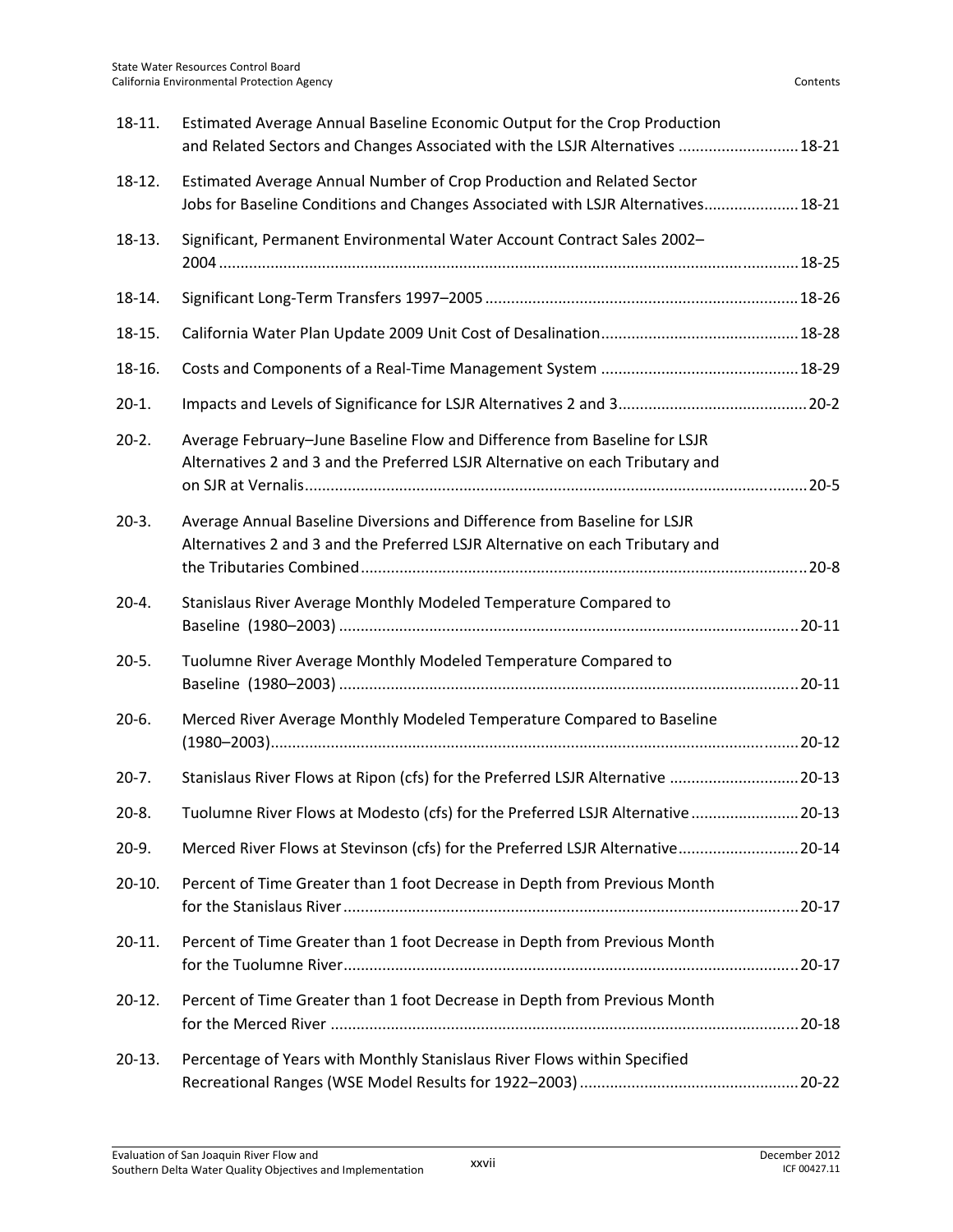| $20 - 14.$ | Percentage of Years with Monthly Tuolumne River Flows within Specified                                                                                       |
|------------|--------------------------------------------------------------------------------------------------------------------------------------------------------------|
| $20-15.$   | Percentage of Years with Monthly Merced River Flows within Specified                                                                                         |
| $20-16.$   |                                                                                                                                                              |
| $20-17.$   | Estimated Annual Greenhouse Gas (GHG) Emissions Compared to Baseline 20-27                                                                                   |
| $20 - 18$  | Estimated Average Annual Baseline Crop Production Revenue and Changes<br>Associated with LSJR Alternatives 2 and 3 and the Preferred LSJR Alternative  20-28 |
| $20-19.$   | Estimate Average Annual Change in Crop Production and Related Sector<br>20-28                                                                                |
| $20 - 20.$ |                                                                                                                                                              |
| $20 - 21.$ | Average Annual Impact on Recreation Areas as Visitor Days Compared to                                                                                        |
| $20 - 22.$ |                                                                                                                                                              |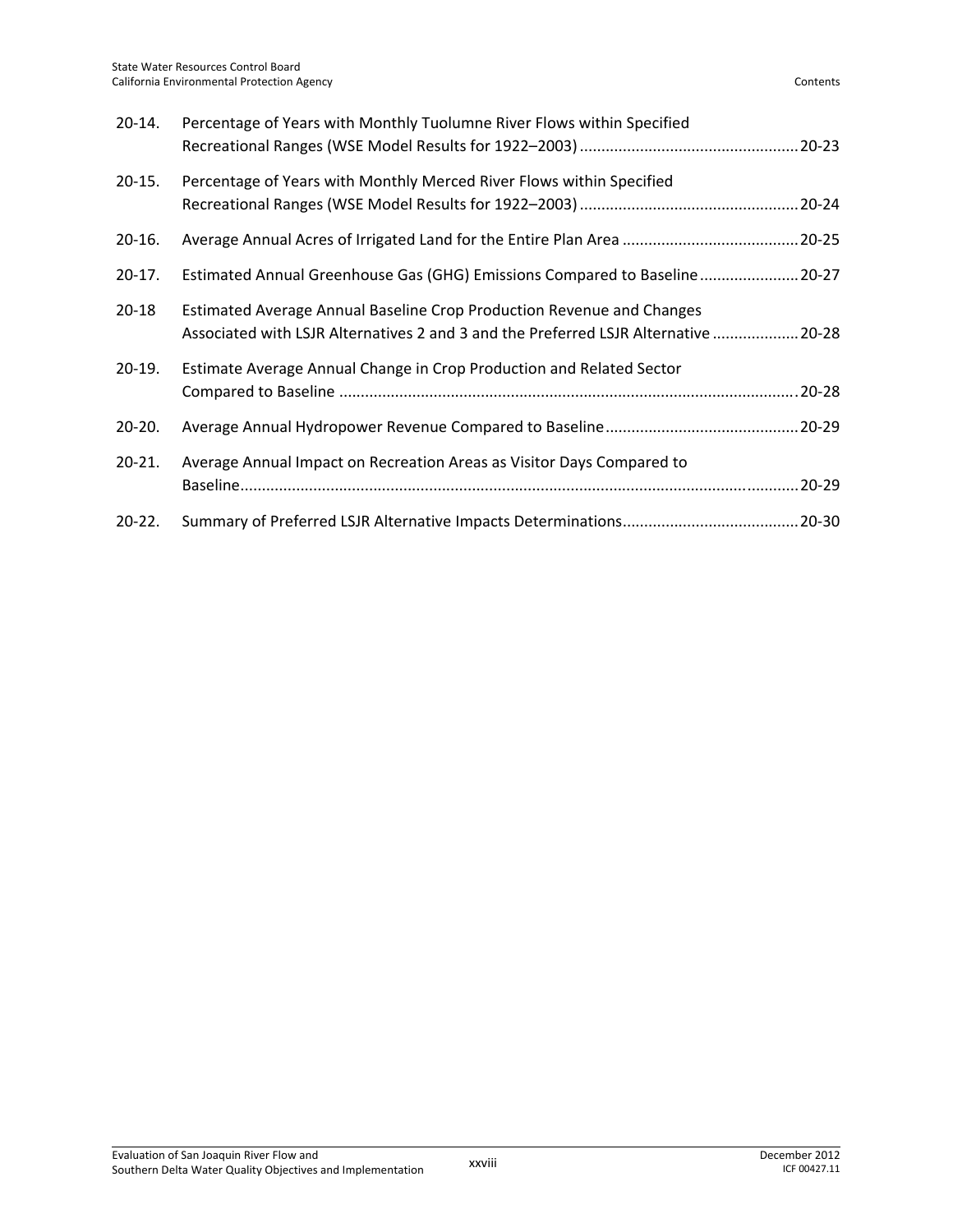# **Figures**

#### **Page**

| $1 - 1$   |                                                                                                                                                                                                                                 |  |
|-----------|---------------------------------------------------------------------------------------------------------------------------------------------------------------------------------------------------------------------------------|--|
| $1 - 2$   |                                                                                                                                                                                                                                 |  |
| $2 - 1$ . |                                                                                                                                                                                                                                 |  |
| $2-2.$    |                                                                                                                                                                                                                                 |  |
| $2-3.$    |                                                                                                                                                                                                                                 |  |
| $2 - 4.$  | Monthly Unimpaired and Historical San Joaquin River Flows at Friant Dam for                                                                                                                                                     |  |
| $2 - 5$   | Vicinity Map of Lower San Joaquin River and the Three Eastside Tributaries  follows 2-8                                                                                                                                         |  |
| $2-6.$    | Monthly Unimpaired and Historical Merced River Flows February-June for                                                                                                                                                          |  |
| $2 - 7.$  | Monthly Unimpaired and Historical Tuolumne River Flows February-June for                                                                                                                                                        |  |
| $2 - 8.$  | Monthly Unimpaired and Historical Stanislaus River Flows February-June for                                                                                                                                                      |  |
| $2-9.$    | Monthly Unimpaired and Historical LSJR Flows at Vernalis February-June for                                                                                                                                                      |  |
| $2 - 10$  |                                                                                                                                                                                                                                 |  |
| $3-1.$    | Flow Exceedance Plot of Contra Costa County Department of Conservation<br>and Development's (CCCDCD's) Flow Recommendations and State Water<br>Board's LSJR Alternatives (thousand acre-feet [TAF]) (UF = unimpaired flow) 3-12 |  |
| $3-2.$    | Flow Exceedance Plot of California Department of Fish and Game's (DFG's)<br>Flow Recommendations and State Water Board's LSJR Alternatives (thousand                                                                            |  |
| $3-3.$    | Flow Exceedance Plot of California Water Impact Network and California<br>Sportfishing Protection Alliance's (C-WIN/CSPA) Flow Recommendations and<br>State Water Board's LSJR Alternatives (thousand acre-feet [TAF]) (UF =    |  |
| $3-4.$    | Flow Exceedance Plot of The Bay Institute and Natural Defense Council's<br>(TBI/NRDC) Flow Recommendations and State Water Board's LSJR Alternatives                                                                            |  |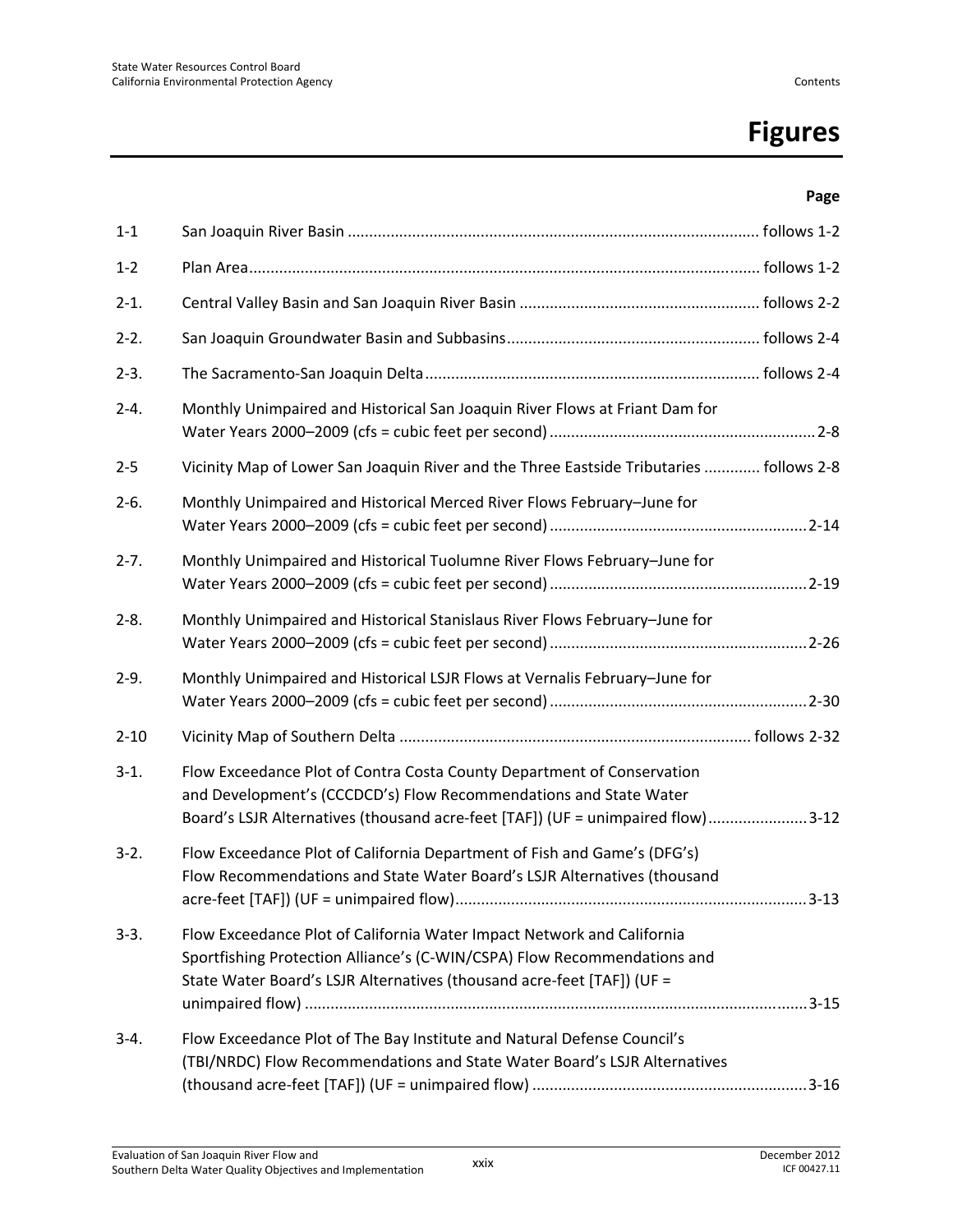| $3-5.$    | Flow Exceedance Plot of American Rivers and Natural Heritage Institute's<br>(AR/NHI) Flow Recommendations and State Water Board's LSJR Alternatives                                                                                     |
|-----------|-----------------------------------------------------------------------------------------------------------------------------------------------------------------------------------------------------------------------------------------|
| $3-6.$    | Flow Exceedance Plot of Central Valley Project Improvement Act's 2005<br>Anadromous Fish Restoration Program's Flow Recommendations and State                                                                                           |
| $3-7.$    | Flow Exceedance Plot of Delta Solution Group's Flow Recommendations and                                                                                                                                                                 |
| $5-1.$    | Division of Water Rights between Turlock and Modesto Irrigation Districts<br>(TID/MID) and the City and County of San Francisco (CCSF) for 1992 and 1993                                                                                |
| $5-2.$    | Measured Daily Minimum and Maximum Tidal Elevations in Old River<br>Upstream and Downstream of the Temporary Barrier (near the DMC Intake)<br>Compared to the Tidal Elevations at Martinez for 2003 (Source: DWR and                    |
| $5-3a.$   | DSM2-Simulated Tidal Elevations for Old River at the DMC Temporary Barrier<br>with No CVP or SWP Pumping and No Barrier for July 1985 (Source: DWR and                                                                                  |
| $5-3b.$   | DSM2-Simulated Tidal Flow Volumes (acre-feet) for Old River at the DMC<br>Temporary Barrier with No CVP or SWP Pumping and No Barrier for July 1985                                                                                     |
| $5-4a.$   | DSM2-Simulated Tidal Elevations for Old River at the DMC Temporary Barrier<br>with CVP Pumping (4,533 cfs) and SWP Pumping (7,180 cfs) with No Barriers<br>for July 1985 (Source: DWR and USBR 2005 5.2-33) (msl = mean sea level) 5-41 |
| $5-4b.$   | DSM2-Simulated Tidal Flow Volumes (acre-feet) for Old River at the DMC<br>Temporary Barrier with CVP and SWP Pumping with No Barriers for July 1985                                                                                     |
| $5-5a.$   | DSM2-Simulated Tidal Elevations for Old River at the DMC Temporary Barrier<br>with Full CVP and SWP Pumping with the Barrier Installed for July 1985<br>(Source: DWR and USBR 2005 5.2-37) (cfs = cubic feet per second; msl = mean     |
| $5-5b.$   | DSM2-Simulated Tidal Flow Volumes (acre-feet) for Old River at the DMC<br>Temporary Barrier with Full CVP and SWP Pumping with the Barrier Installed<br>for July 1985 (Source: DWR and USBR 2005 5.2-37) (cfs = cubic feet per          |
| $5-6a-b.$ | Example of Monthly Flow-Value Curves Used to Evaluate General Flow<br>Conditions and Overall Flow Impacts (or Benefits) (cfs = cubic feet per second)5-60                                                                               |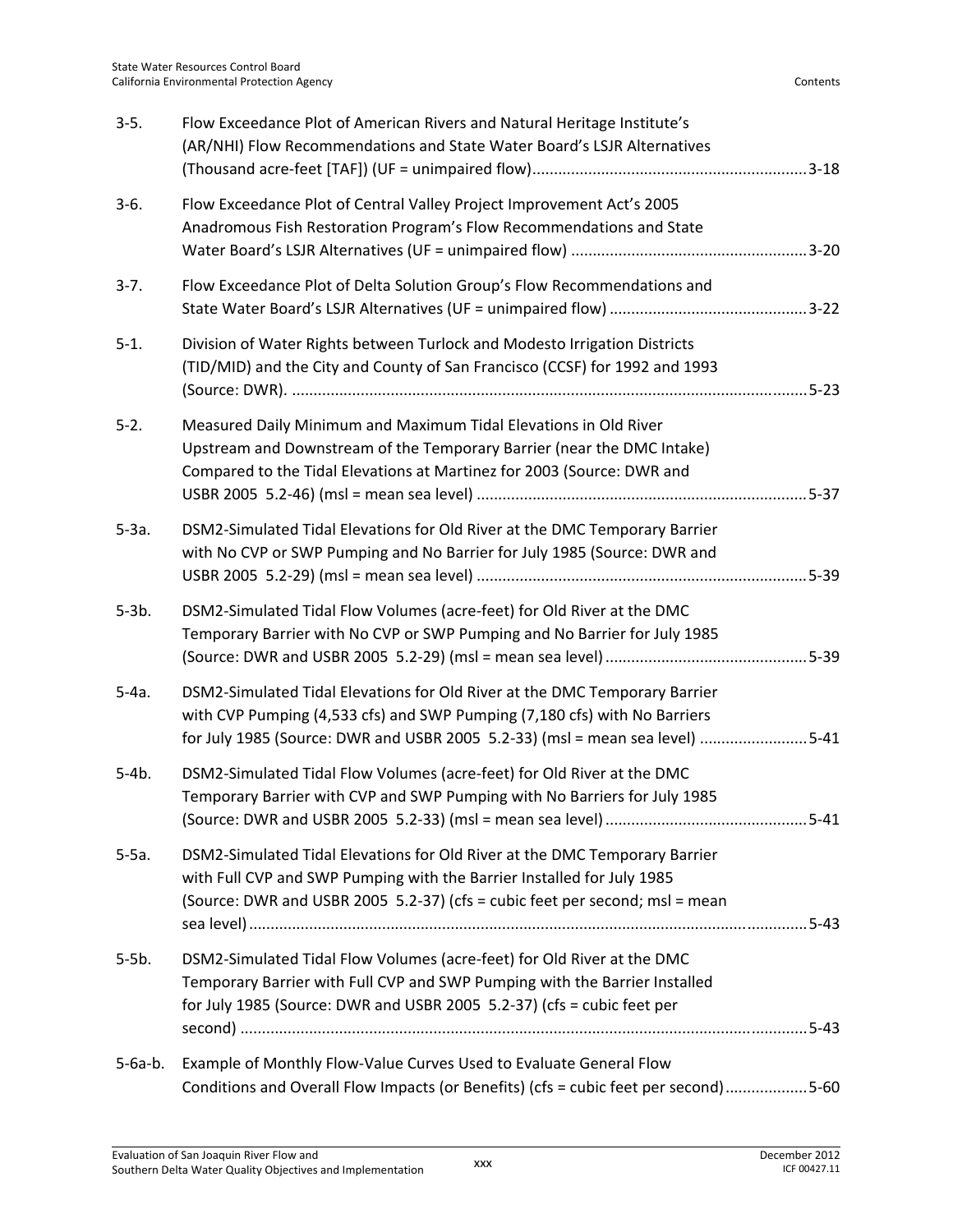| $5 - 7.$ | Comparison of CALSIM Baseline and WSE Model Results for LSJR Alternatives:<br>New Melones Reservoir Storage for 1922-2003 (taf = thousand acre-feet) 5-66   |  |
|----------|-------------------------------------------------------------------------------------------------------------------------------------------------------------|--|
| $5-8.$   | Comparison of CALSIM Baseline and WSE Model Results for LSJR Alternatives:<br>Stanislaus River Flows for 1922-2003 (cfs = cubic feet per second)5-66        |  |
| $5-9.$   | Comparison of CALSIM Baseline and WSE Model Results for LSJR Alternatives:<br>Stanislaus River Diversions for 1922-2003 (TAF = thousand acre-feet) 5-67     |  |
| $5-10.$  | Comparison of Monthly Stanislaus River Flows for Baseline and LSJR Flow<br>Objective Alternatives for Water Years 1984-2003 (cfs = cubic feet per           |  |
| $6 - 1$  |                                                                                                                                                             |  |
| $6 - 2$  |                                                                                                                                                             |  |
| $6 - 3$  |                                                                                                                                                             |  |
| $6 - 4$  | Longitudinal Profiles for Stanislaus, Tuolumne, and Merced Rivers  follows 6-12                                                                             |  |
| $7 - 1$  | Estimates of annual escapement of fall-run Chinook salmon in the Stanislaus                                                                                 |  |
| $7 - 2$  | Estimates of annual escapement of fall-run Chinook salmon in the Tuolumne                                                                                   |  |
| $7-3$    | Estimates of annual escapement of fall-run Chinook salmon in the Merced                                                                                     |  |
| $7-4a.$  | Median Monthly Flows in the Stanislaus River at Goodwin Dam for Baseline,<br>LSJR Alternatives 2, 3, and 4 (20%, 40%, and 60% Unimpaired Flow) and          |  |
| $7-4b.$  | Cumulative Distributions of the Stanislaus River February-June Flow Volumes<br>(thousand acre-feet [taf]) for LSJR Alternatives 2, 3, and 4 (20%, 40%, 60%  |  |
| $7-5a.$  | Median Monthly Flows in the Tuolumne River at La Grange Dam for Baseline,<br>LSJR Alternatives 2, 3, and 4 (20%, 40%, and 60% Unimpaired Flow), and         |  |
| $7-5b.$  | Cumulative Distributions of the Tuolumne River February-June Flow Volume<br>(thousand acre-feet [taf]) for Baseline and LSJR Alternatives 2, 3, and 4 (20%, |  |
| $7-6a.$  | Median Monthly Flows in the Merced River at Crocker-Huffman Dam for<br>Baseline, LSJR Alternatives 2, 3, and 4 (20%, 40%, and 60% Unimpaired Flow),         |  |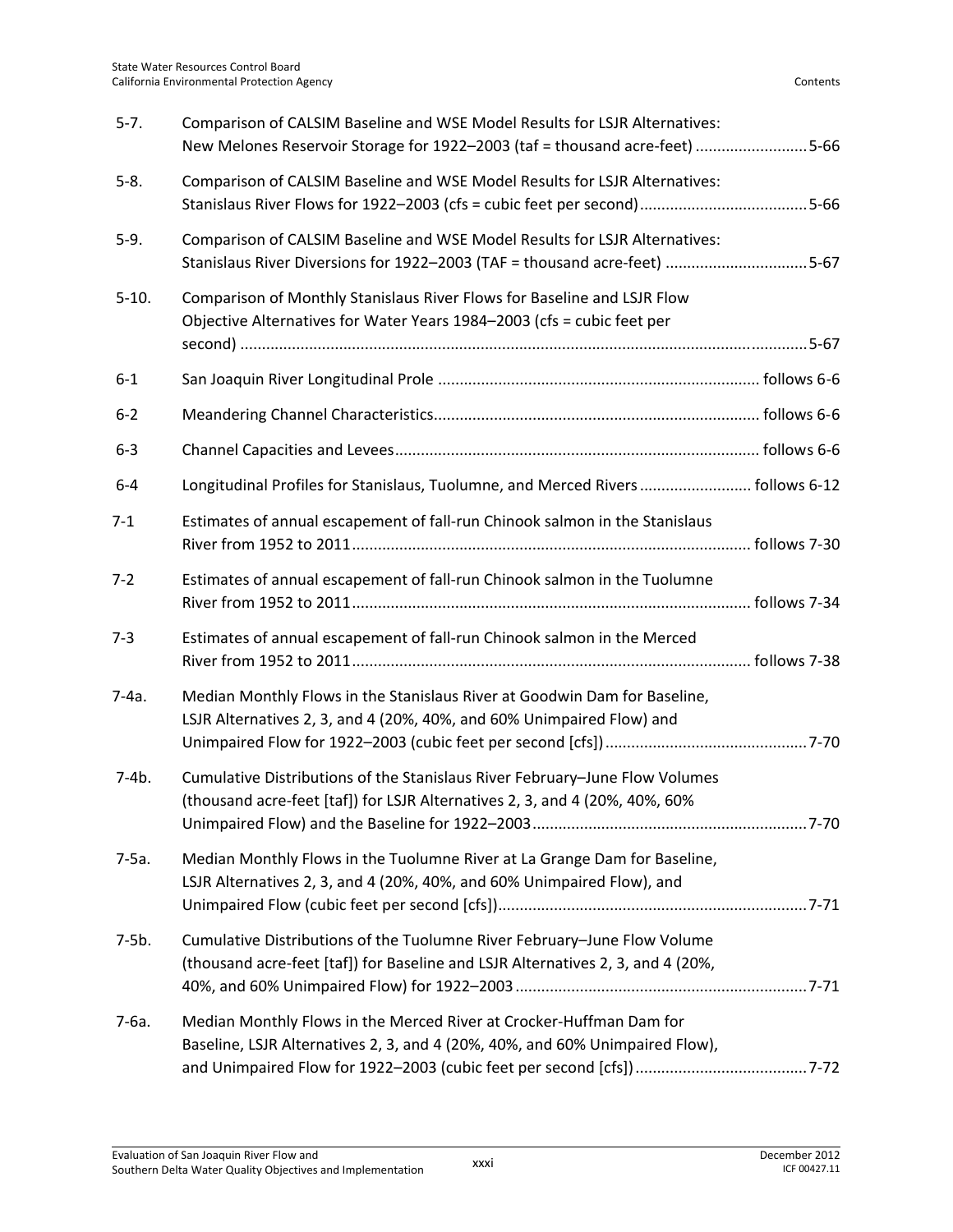| $7-6b.$   | Cumulative Distributions of the Tuolumne River February-June Flow Volume<br>(thousand acre-feet [taf]) for Baseline and LSJR Alternatives 2, 3, and 4 (20%,     |  |
|-----------|-----------------------------------------------------------------------------------------------------------------------------------------------------------------|--|
| $7-7a.$   | Median Monthly Flows in the San Joaquin River at Vernalis for Baseline, LSJR<br>Alternatives 2, 3, and 4 (20%, 40%, and 60% Unimpaired Flow), and               |  |
| $7-7b.$   | Cumulative Distributions at Vernalis February-June Flow Volume (thousand<br>acre-feet [taf]) for Baseline and LSJR Alternatives 2, 3, and 4 (20%, 40%, and      |  |
| $9 - 1$   |                                                                                                                                                                 |  |
| $9 - 2$   | Measured Groundwater Elevations (feet Mean Sea Level) in the Turlock                                                                                            |  |
| $9 - 3$   | Measured Groundwater Elevations (feet Mean Sea Level) in the Merced                                                                                             |  |
| $11 - 1$  |                                                                                                                                                                 |  |
| $11 - 2$  |                                                                                                                                                                 |  |
| $11-3$    |                                                                                                                                                                 |  |
| $11 - 4$  |                                                                                                                                                                 |  |
| $11 - 5$  | Baseline acreage for crop categories greater than 10,000 acres with minor                                                                                       |  |
| $11-6$    | Baseline SWAP acreage for crop categories less than 10,000 acres with minor                                                                                     |  |
| $11 - 7$  |                                                                                                                                                                 |  |
| $11 - 8$  | Alternative 2 and baseline acreage for crop categories with significant acreage<br>decline (Field, Pasture, and Rice) and for crop categories without decline   |  |
|           |                                                                                                                                                                 |  |
| $11-9$    | LSJR Alternative 3 and baseline acreage for all crop categories  follows 11-26                                                                                  |  |
| $11 - 10$ | LSJR Alternative 3 and baseline acreage for crop categories with significant<br>acreage decline (Field, Pasture, and Rice), for Alfalfa and for crop categories |  |
| $11 - 11$ | LSJR Alternative 4 and baseline acreage for all crop categories  follows 11-28                                                                                  |  |
| $11 - 12$ | LSJR Alternative 4 and baseline acreage for crop categories with significant<br>acreage decline (Field, Pasture, and Rice), for Alfalfa and for crop categories |  |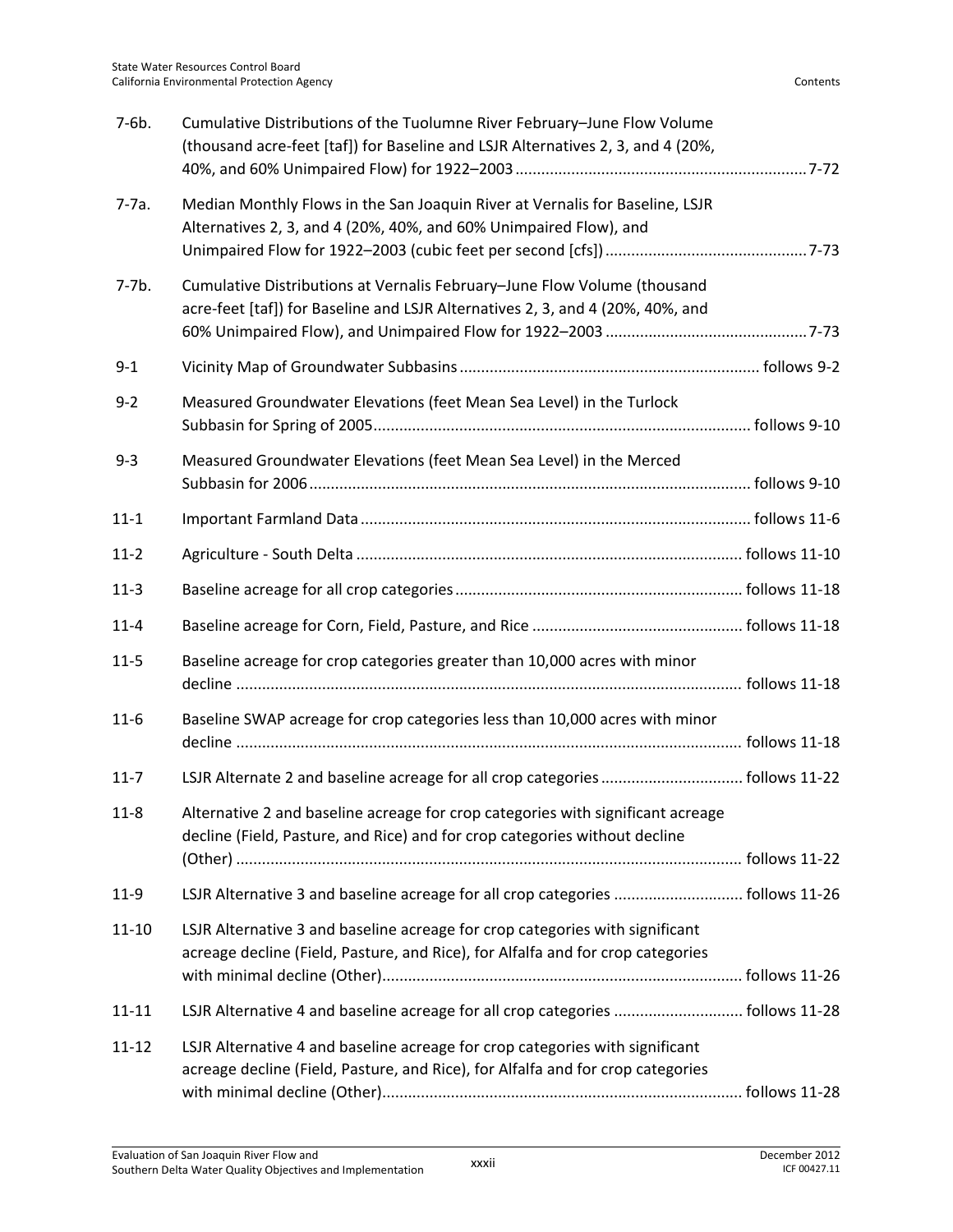| $13 - 1$  |                                                                                                                                                                                                                                                                                                                      |  |
|-----------|----------------------------------------------------------------------------------------------------------------------------------------------------------------------------------------------------------------------------------------------------------------------------------------------------------------------|--|
| $14-1.$   | Change in Average Monthly Hydropower Generation Across 82 Years of<br>Simulation Associated with the LSJR Flow Alternatives when Compared to                                                                                                                                                                         |  |
| $15-1a.$  | Water Supply Effects Model Results on the Stanislaus River for February-June                                                                                                                                                                                                                                         |  |
| $15-1b.$  | Water Supply Effects Model Results on the Stanislaus River for Water Supply                                                                                                                                                                                                                                          |  |
| $15-2.$   | Comparison of Baseline and No Project February-June Flow Volume (TAF =<br>thousand acre-feet) for the Stanislaus, Tuolumne, and Merced Rivers from                                                                                                                                                                   |  |
| $18-1.$   | Monthly Average Price and Median Monthly Average Price of Power 1998-                                                                                                                                                                                                                                                |  |
| $20-1.$   | February-June Flow for the Baseline, Preferred LSJR Alternative, LSJR<br>Alternative 2 and LSJR Alternative 3 (Preferred Alternative, Alternative 2, and<br>Alternative 3) on the: a) Stanislaus River, b) Tuolumne River, c) Merced River,                                                                          |  |
| $20-2.$   | Annual Diversions for the Baseline, the Preferred LSJR Alternative, LSJR<br>Alternative 2 and LSJR Alternative 3 (Preferred Alternative, Alternative 2, and<br>Alternative 3) from the: a) Stanislaus River, b) Tuolumne River, c) Merced<br>River, and d) Three Tributaries Combined (maf = million acre-feet) 20-7 |  |
| $20-3.$   | Modeled Average Monthly Temperature for the Baseline and the Preferred<br>Alternative, LSJR Alternative 2, and LSJR Alternative 3 (Preferred Alternative,<br>Alternative 2, and Alternative 3) on the Stanislaus, Tuolumne, and Merced                                                                               |  |
| $20 - 4.$ | Average Difference Compared to Baseline of Modeled Temperature for the<br>Preferred LSJR Alternative, LSJR Alternative 2, and LSJR Alternative 3<br>(Preferred Alternative, Alternative 2, and Alternative 3) on the Stanislaus,                                                                                     |  |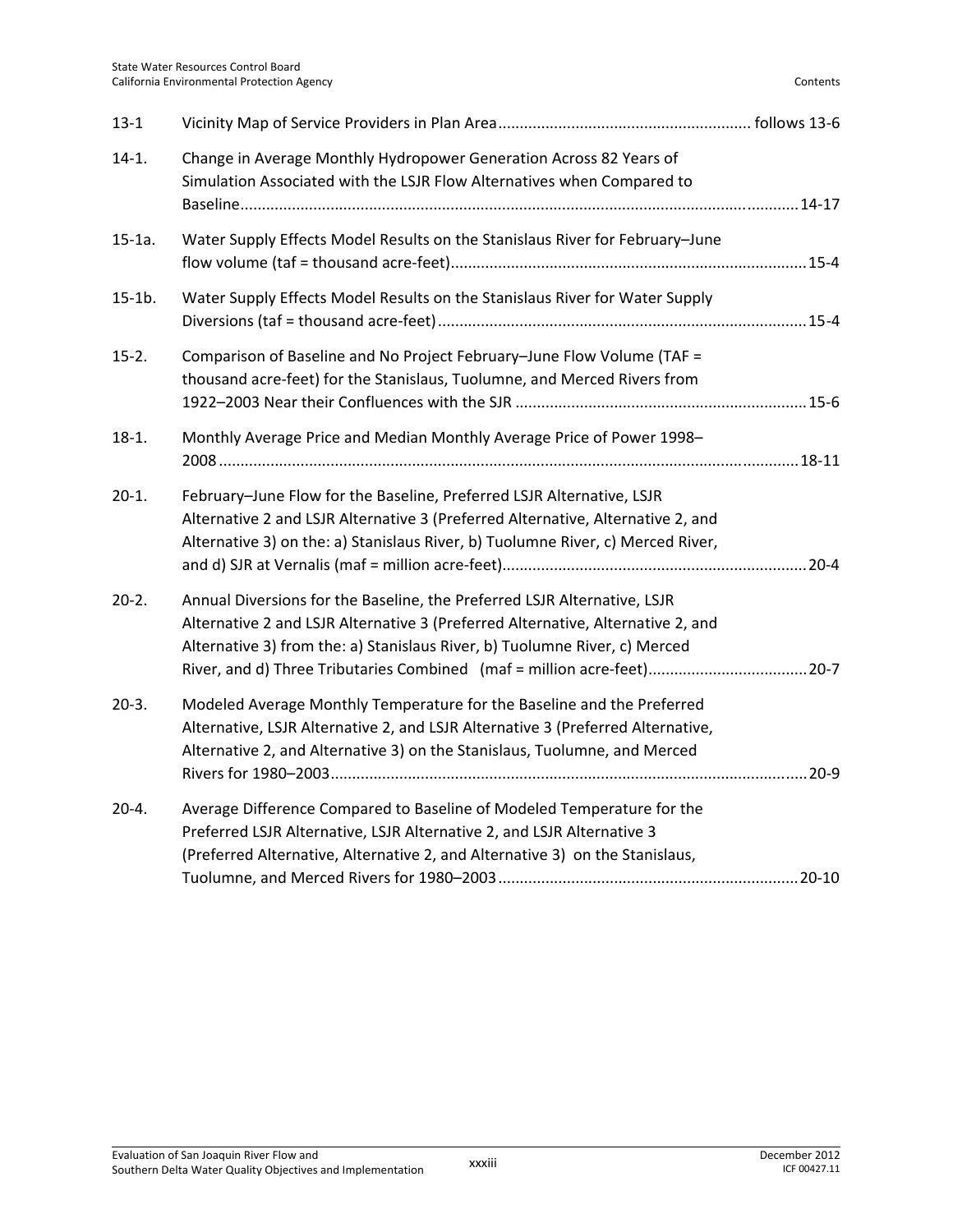## **Acronyms and Abbreviations**

| $\mu$ mhos/cm                 | micromhos per centimeter                                                                          |
|-------------------------------|---------------------------------------------------------------------------------------------------|
| 2012b                         | <b>USEPA</b>                                                                                      |
| AB 32                         | Assembly Bill 32, the California Global Warming Solutions Act of<br>2006                          |
| AF                            | acre-feet                                                                                         |
| <b>AFRP</b>                   | Anadromous Fish Restoration Program                                                               |
| <b>AFY</b>                    | acre-feet per year                                                                                |
| <b>AIRFA</b>                  | American Indian Religious Freedom Act                                                             |
| <b>Antidegradation Policy</b> | State Water Resources Control Board Resolution 68-16                                              |
| AR/NHI                        | American Rivers and Natural Heritage Institute                                                    |
| ARB                           | Air Resources Board                                                                               |
| ARPA                          | Archeological Resources Protection Act                                                            |
| <b>ASR</b>                    | <b>Aquifer Storage and Recovery</b>                                                               |
| Authority                     | Bureau of Reclamation and the San Luis & Delta-Mendota Water<br>Authority                         |
| <b>AWMPs</b>                  | <b>Agricultural Water Management Plans</b>                                                        |
| <b>BAAQMD</b>                 | Bay Area Air Quality Management District                                                          |
| <b>Basin Plan</b>             | Water Quality Control Plan for the Sacramento and San Joaquin<br><b>River Basins</b>              |
| Bay-Delta WQCP                | 2006 Water Quality Control Plan for the San Francisco<br>Bay/Sacramento-San Joaquin Delta Estuary |
| <b>BDCP</b>                   | Bay Delta Conservation Plan                                                                       |
| <b>BKD</b>                    | bacterial kidney disease                                                                          |
| <b>BLM</b>                    | U.S. Bureau of Land Management                                                                    |
| <b>BMPs</b>                   | best management practices                                                                         |
| B <sub>O</sub>                | <b>Biological Opinion</b>                                                                         |
| <b>BPS</b>                    | <b>Best Performance Standards</b>                                                                 |
| <b>BPTC</b>                   | best practicable treatment or control evaluation                                                  |
| CAISO                         | California Independent System Operator                                                            |
| <b>CALFED</b>                 | <b>CALFED Bay-Delta Program</b>                                                                   |
| Cal-IPC                       | California Invasive Plant Council's                                                               |
| <b>CALSIM</b>                 | <b>CALSIM Water Resources Simulation Model</b>                                                    |
| CA <sub>O</sub>               | <b>Cooperative Operating Agreement</b>                                                            |
| CASGEM                        | California Statewide Groundwater Elevation Monitoring                                             |
| <b>CCCDCD</b>                 | Contra Costa County Department of Conservation and<br>Development                                 |
| <b>CCF</b>                    | <b>Clifton Court Forebay</b>                                                                      |
| CCP                           | <b>Comprehensive Conservation Plan</b>                                                            |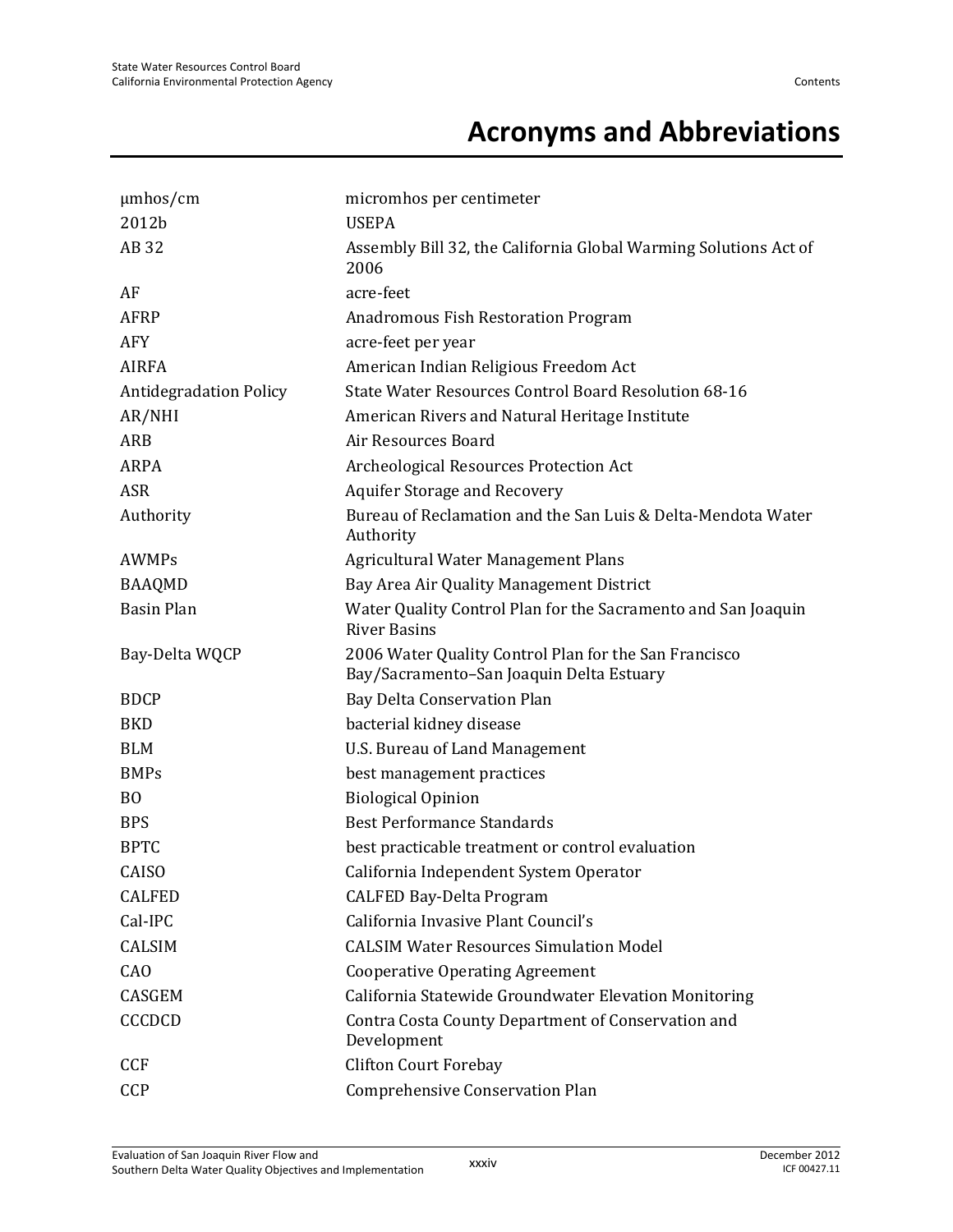| <b>CCR</b>                        | California Code of Regulations                            |
|-----------------------------------|-----------------------------------------------------------|
| <b>CCSF</b>                       | City and County of San Francisco                          |
| <b>CCWD</b>                       | Contra Costa Water District                               |
| <b>CDBW</b>                       | <b>California Department of Boating and Waterways</b>     |
| <b>CDCR</b>                       | California Department of Corrections and Rehabilitation's |
| <b>CDFA</b>                       | California Department of Food and Agriculture             |
| <b>CDWA</b>                       | Central Delta Water Agency                                |
| <b>CEC</b>                        | California Energy Commission                              |
| <b>Central Valley Water Board</b> | Central Valley Regional Water Quality Control Board       |
| <b>CEQA</b>                       | California Environmental Quality Act                      |
| <b>CESA</b>                       | California Endangered Species Act                         |
| <b>CFR</b>                        | <b>Code of Federal Regulations</b>                        |
| cfs                               | cubic feet per second                                     |
| CH <sub>4</sub>                   | methane                                                   |
| <b>CII</b>                        | commercial, industrial, or institutional                  |
| cm                                | centimeter                                                |
| <b>CNDDB</b>                      | California natural Diversity Database                     |
| <b>CNPS</b>                       | California Native Plant Society                           |
| CO <sub>2</sub>                   | carbon dioxide                                            |
| C <sub>O</sub> 2e                 | carbon dioxide equivalent                                 |
| COA                               | <b>Coordinated Operations Agreement</b>                   |
| COG                               | coordinated operations group                              |
| Conservancy                       | Sacramento-San Joaquin Delta Conservancy                  |
| Contra Costa WD                   | Contra Costa Water District                               |
| Council                           | Delta Stewardship Council                                 |
| <b>CPUC</b>                       | California Public Utilities Commission                    |
| <b>CRHR</b>                       | California Register of Historical Resources               |
| <b>CSD</b>                        | <b>Community Service District</b>                         |
| CSJWCD                            | Central San Joaquin Water Conservation District           |
| <b>CVFPB</b>                      | California Central Valley Flood Protection Board          |
| <b>CVP</b>                        | <b>Central Valley Project</b>                             |
| <b>CVPIA</b>                      | Central Valley Project Improvement Act                    |
| <b>CVPM</b>                       | <b>Central Valley Production Model</b>                    |
| <b>CVSC</b>                       | <b>Central Valley Salinity Coalition</b>                  |
| <b>CWA</b>                        | Clean Water Act                                           |
| <b>DAUs</b>                       | <b>Detailed Analysis Units</b>                            |
| <b>DDE</b>                        | Dichlorodiphenyldichloroethylene                          |
| <b>DDT</b>                        | Dichlorodiphenyltrichloroethane                           |
| Delta                             | Sacramento-San Joaquin Delta                              |
| Deuel                             | Deuel Vocational Institution                              |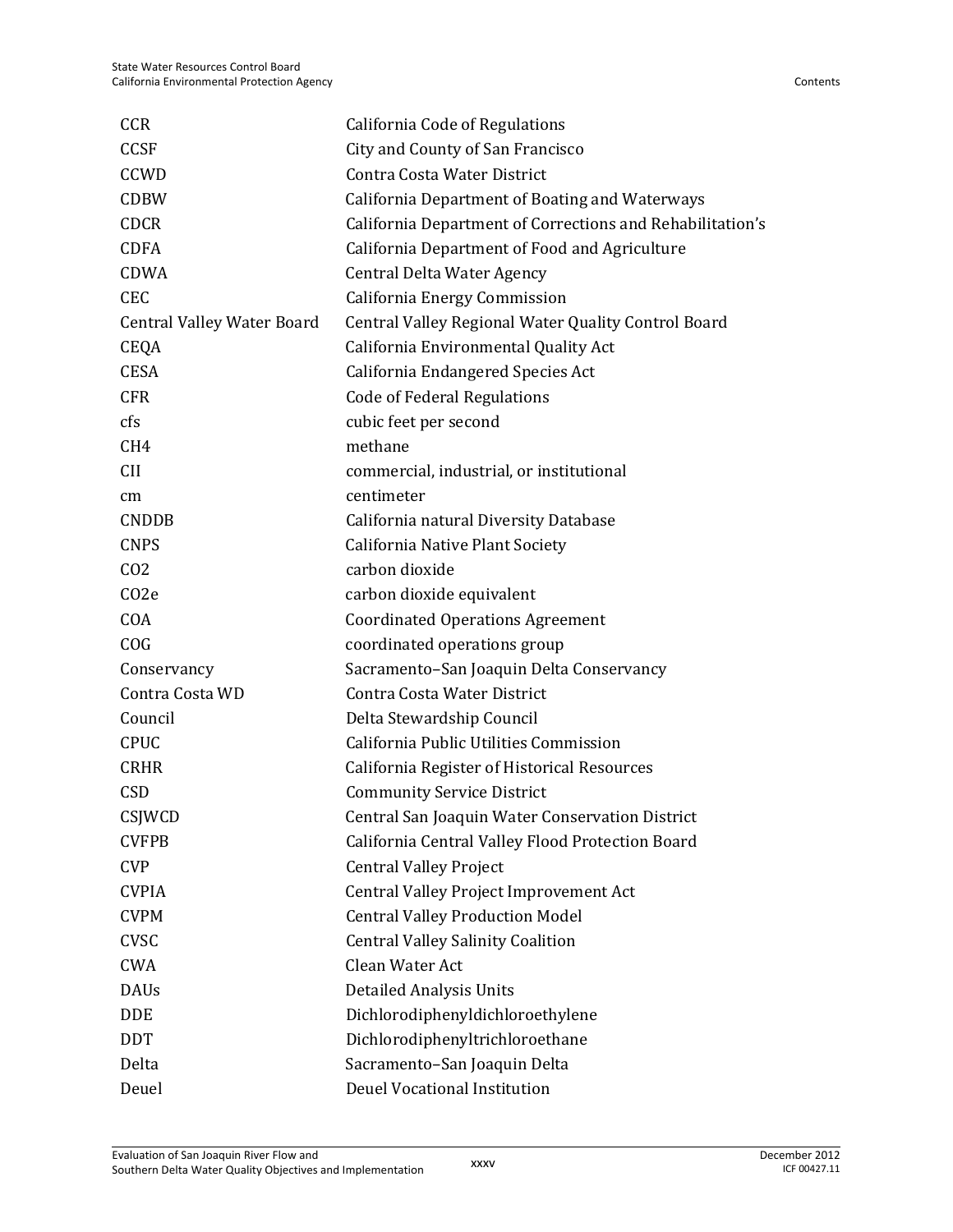| <b>DFG</b>        | California Department of Fish and Game                      |
|-------------------|-------------------------------------------------------------|
| Discovery Bay CSD | Town of Discovery Bay Community Services District           |
| <b>DMC</b>        | Delta-Mendota Canal                                         |
| D <sub>O</sub>    | dissolved oxygen                                            |
| <b>DOI</b>        | U.S. Department of the Interior                             |
| <b>DPH</b>        | Department of Public Health                                 |
| <b>DPRA</b>       | Don Pedro Recreation Agency                                 |
| <b>DPS</b>        | <b>Distinct Population Segment</b>                          |
| dS/m              | deciSiemens per meter                                       |
| <b>DSG</b>        | Davis Delta Solutions Group                                 |
| DSM <sub>2</sub>  | <b>Delta Simulation Model 2</b>                             |
| <b>DSOD</b>       | Division of Safety of Dams's                                |
| <b>DWR</b>        | <b>Department of Water Resources</b>                        |
| <b>DWSP</b>       | Delta Water Supply Project                                  |
| E/I               | Export/Inflow                                               |
| EA                | <b>Environmental Assessments</b>                            |
| EC                | electrical conductivity                                     |
| <b>EFH</b>        | <b>Essential Fish Habitat</b>                               |
| EIR               | <b>Environmental Impact Report</b>                          |
| EIS/EIR           | Environmental Impact Statement/ Environmental Impact Report |
| EMZ               | <b>Ecological Management Zone</b>                           |
| <b>ENR</b>        | <b>Engineering News-Record</b>                              |
| <b>ESA</b>        | <b>Endangered Species Act</b>                               |
| <b>ESU</b>        | <b>Evolutionarily Significant Unit</b>                      |
| <b>EWA</b>        | <b>Environmental Water Account</b>                          |
| <b>EWD</b>        | Eastside Water District                                     |
| Farmland          | Farmland of Statewide Importance                            |
| <b>FEMA</b>       | <b>Federal Emergency Management Agency</b>                  |
| <b>FERC</b>       | <b>Federal Energy Regulatory Commission</b>                 |
| <b>FIRMs</b>      | <b>Flood Insurance Rate Maps</b>                            |
| <b>FMMP</b>       | Farmland Mapping and Monitoring Program                     |
| ft                | feet                                                        |
| <b>FWUA</b>       | <b>Friant Water Users Authority</b>                         |
| <b>FY</b>         | fiscal year                                                 |
| GBA               | <b>Groundwater Banking Authority</b>                        |
| <b>GHG</b>        | greenhouse gas                                              |
| GWh               | gigawatt hours                                              |
| <b>GWMP</b>       | groundwater management plans                                |
| GWP               | global warming potential                                    |
| HCP               | habitat conservation plan                                   |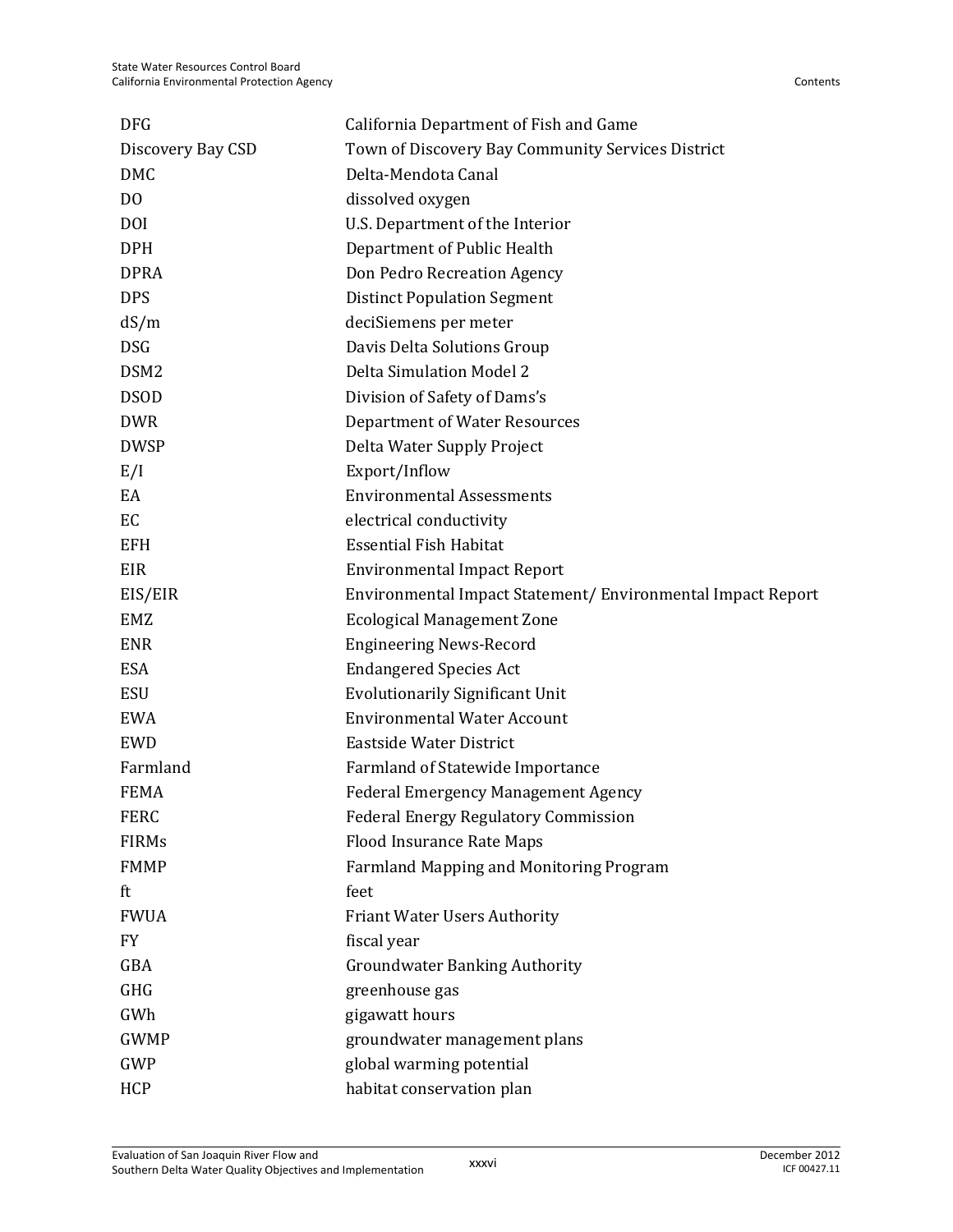| <b>HEC</b>                | Hydrologic Engineering Center                    |
|---------------------------|--------------------------------------------------|
| <b>HFCs</b>               | hydrofluorocarbons                               |
| <b>HORB</b>               | Head of Old River Barrier                        |
| <b>HPMP</b>               | Historic Properties Management Plan              |
| <b>ICW</b>                | <b>Inspection of Completed Works</b>             |
| <b>IEP</b>                | Interagency Ecological Program                   |
| <b>IEP</b>                | <b>Interagency Ecological Program</b>            |
| <b>IEUA</b>               | <b>Inland Empire Utilities Agency</b>            |
| <b>IHN</b>                | infectious hematopoietic necrosis                |
| <b>IMPLAN</b>             | <b>Impact Analysis for Planning model</b>        |
| <b>IPCC</b>               | Intergovernmental Panel on Climate Change        |
| <b>IPO</b>                | <b>Interim Plan of Operations</b>                |
| IS/MND                    | initial study/mitigated negative declaration     |
| ISO                       | <b>Independent System Operators</b>              |
| km                        | kilometers                                       |
| kV                        | kilovolt                                         |
| <b>KWh</b>                | kilowatt hours                                   |
| LACSD                     | Los Angeles County Sanitation Districts          |
| <b>LCFS</b>               | low carbon fuel standard                         |
| <b>LCT</b>                | <b>Local Capacity Technical</b>                  |
| <b>LMP</b>                | Land Management Plan                             |
| LSIWA                     | Lower Sherman Island Wildlife Area               |
| LSJR                      | Lower San Joaquin River                          |
| <b>LSZ</b>                | low salinity zone                                |
| <b>LTE</b>                | long-term emergency                              |
| m                         | meters                                           |
| <b>MAF</b>                | million acre-feet                                |
| Manteca                   | City of Manteca                                  |
| <b>MCL</b>                | maximum contaminant level                        |
| Merced ID                 | <b>Merced Irrigation District</b>                |
| mg/L                      | milligrams per liter                             |
| mgd                       | million gallons per day                          |
| <b>MHW</b>                | mean high water                                  |
| <b>MID</b>                | <b>Modesto Irrigation District</b>               |
| <b>MLW</b>                | mean low water                                   |
| mmhos/cm                  | millimhos per centimeter                         |
| <b>MOU</b>                | Memorandum of Understanding                      |
| <b>Mountain House CSD</b> | <b>Mountain House Community Service District</b> |
| <b>MRWTP</b>              | Modesto Regional Water Treatment Plant           |
| MSL                       | mean sea level                                   |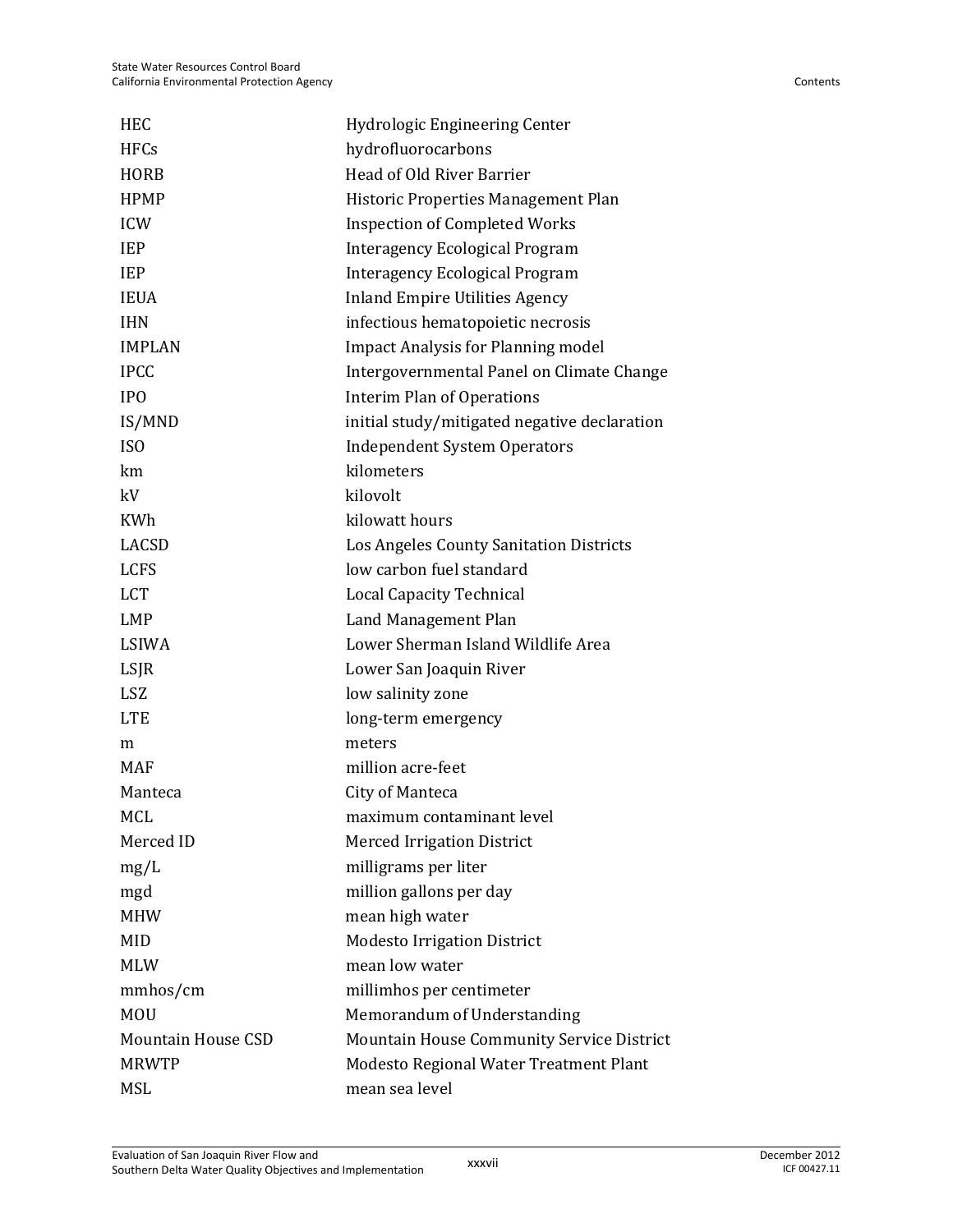| <b>MSWG</b>        | Merced Storm Water Group                                                     |
|--------------------|------------------------------------------------------------------------------|
| MT                 | metric tons                                                                  |
| <b>MW</b>          | megawatts                                                                    |
| N <sub>20</sub>    | nitrous oxide                                                                |
| <b>NAGPRA</b>      | Native American Graves Protection and Repatriation Act                       |
| <b>NAHC</b>        | Native American Heritage Commission                                          |
| <b>NCCP</b>        | natural community conservation plan                                          |
| <b>NCCPA</b>       | Natural Communities Conservation Planning Act                                |
| <b>NEPA</b>        | National Environmental Policy Act                                            |
| <b>NERC</b>        | North American Electric Reliability Corporation                              |
| <b>NFIP</b>        | National Flood Insurance Program                                             |
| <b>NHPA</b>        | National Historic Preservation Act                                           |
| <b>NMFS</b>        | National Marine Fisheries Service                                            |
| <b>NMFS BO</b>     | National Marine Fisheries Service's biological opinion                       |
| No Project         | LSJR Alternative 1 and SDWQ Alternative 1                                    |
| <b>NOAA</b>        | National Oceanic and Atmospheric Administration                              |
| <b>NOP</b>         | Notice of Preparation                                                        |
| <b>NPDES</b>       | National Pollution Discharge Elimination System                              |
| <b>NRCS</b>        | <b>Natural Resources Conservation Service</b>                                |
| <b>NRDC</b>        | Natural Resources Defense Council                                            |
| <b>NRHP</b>        | National Register of Historic Places                                         |
| <b>NWIP</b>        | Noxious Weed Information Project                                             |
| <b>NWS</b>         | <b>National Weather Service</b>                                              |
| <b>OAG</b>         | Office of the Attorney General                                               |
| <b>OCAP</b>        | Operational Criteria and Plan                                                |
| 0ID                | <b>Oakdale Irrigation District</b>                                           |
| <b>OMR</b>         | Old and Middle River                                                         |
| <b>ONRW</b>        | <b>Outstanding National Resource Waters</b>                                  |
| <b>OPR</b>         | Office of Planning and Research                                              |
| <b>PEIR</b>        | Program EIR                                                                  |
| PFCs               | perfluorocarbons                                                             |
| PG&E               | Pacific Gas & Electric Company                                               |
| Plan               | San Joaquin County Multi-Species Habitat Conservation and Open<br>Space Plan |
| Policy             | <b>Drinking Water Policy</b>                                                 |
| Porter-Cologne Act | Porter-Cologne Water Quality Control Act                                     |
| <b>POTWs</b>       | <b>Publicly Operated Treatment Works</b>                                     |
| ppm                | parts per million                                                            |
| PPP                | <b>Pollution Prevention Plan</b>                                             |
| ppt                | parts per thousand                                                           |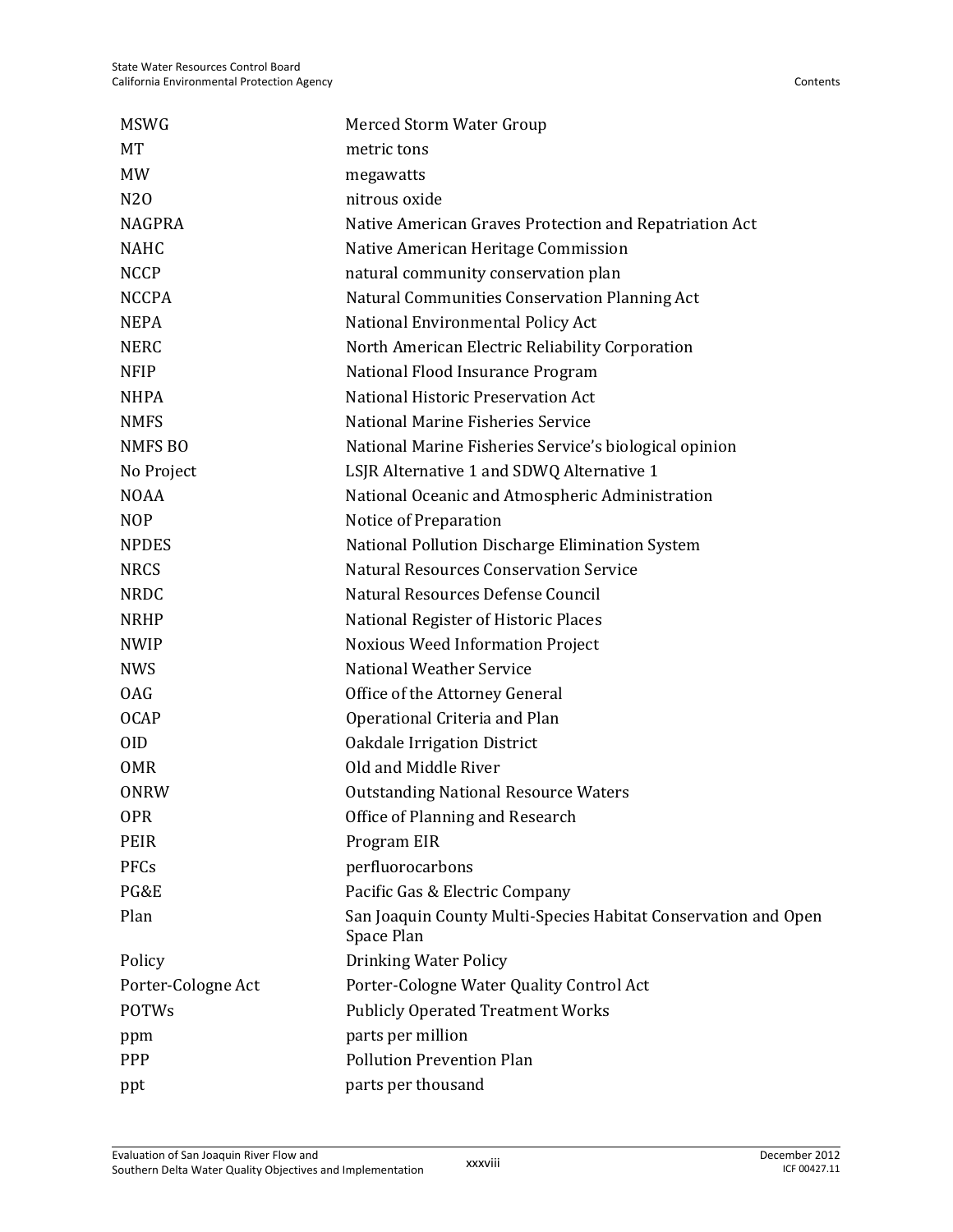| <b>PRC</b>                   | <b>Public Resources Code</b>                                                 |
|------------------------------|------------------------------------------------------------------------------|
| <b>PSD</b>                   | Prevention of Significant Deterioration                                      |
| Psu                          | practical saline unit                                                        |
| RA                           | Resource Adequacy                                                            |
| <b>Regional Water Boards</b> | Regional Water Quality Control Boards                                        |
| <b>Reporting Rule</b>        | <b>Greenhouse Gas Reporting Rule</b>                                         |
| <b>RES</b>                   | Renewable Energy Standard                                                    |
| <b>RM</b>                    | <b>River Mile</b>                                                            |
| <b>RMP</b>                   | Resource Management Plan                                                     |
| RMP/EIS                      | Resource Management Plan and Environmental Impact Statement                  |
| RMs                          | river miles                                                                  |
| R <sub>O</sub>               | reverse osmosis                                                              |
| <b>ROD</b>                   | <b>Record of Decision</b>                                                    |
| <b>RPA</b>                   | Reasonable and Prudent Action                                                |
| <b>RPS</b>                   | Renewable Portfolio Standard                                                 |
| <b>RVDs</b>                  | recreation visitor days                                                      |
| San Francisco PUC            | San Francisco Public Utility Commission                                      |
| San Joaquin County HCP       | San Joaquin County Multi-Species Habitat Conservation and Open<br>Space Plan |
| <b>SB</b>                    | Senate Bill                                                                  |
| SCAQMD                       | South Coast Air Quality Management District                                  |
| <b>Scoping Plan</b>          | The Climate Change Scoping Plan                                              |
| <b>SCWSP</b>                 | South County Water Supply Program                                            |
| <b>SDIP</b>                  | South Delta Improvements Program                                             |
| <b>SDWA</b>                  | South Delta Water Agency                                                     |
| SDWQ                         | southern Delta water quality                                                 |
| <b>SED</b>                   | Substitute Environmental Document                                            |
| <b>SEWD</b>                  | <b>Stockton East Water District</b>                                          |
| SF6                          | sulfur hexafluoride                                                          |
| Sierra Nevada                | Sierra Nevada Mountains                                                      |
| <b>SJR</b>                   | San Joaquin River                                                            |
| <b>SJRA</b>                  | San Joaquin River Agreement                                                  |
| SJRGA                        | San Joaquin River Group Authority                                            |
| <b>SJRMEP</b>                | San Joaquin River Monitoring and Evaluation Program                          |
| <b>SJRRP</b>                 | San Joaquin River Restoration Program                                        |
| SJVAPCD                      | San Joaquin Valley Air Pollution Control District                            |
| <b>SMUD</b>                  | Sacramento Municipal Utility District                                        |
| <b>SNR</b>                   | Sierra Nevada Region                                                         |
| SOG                          | <b>Stanislaus Operations Group</b>                                           |
| <b>SR</b>                    | <b>State Route</b>                                                           |